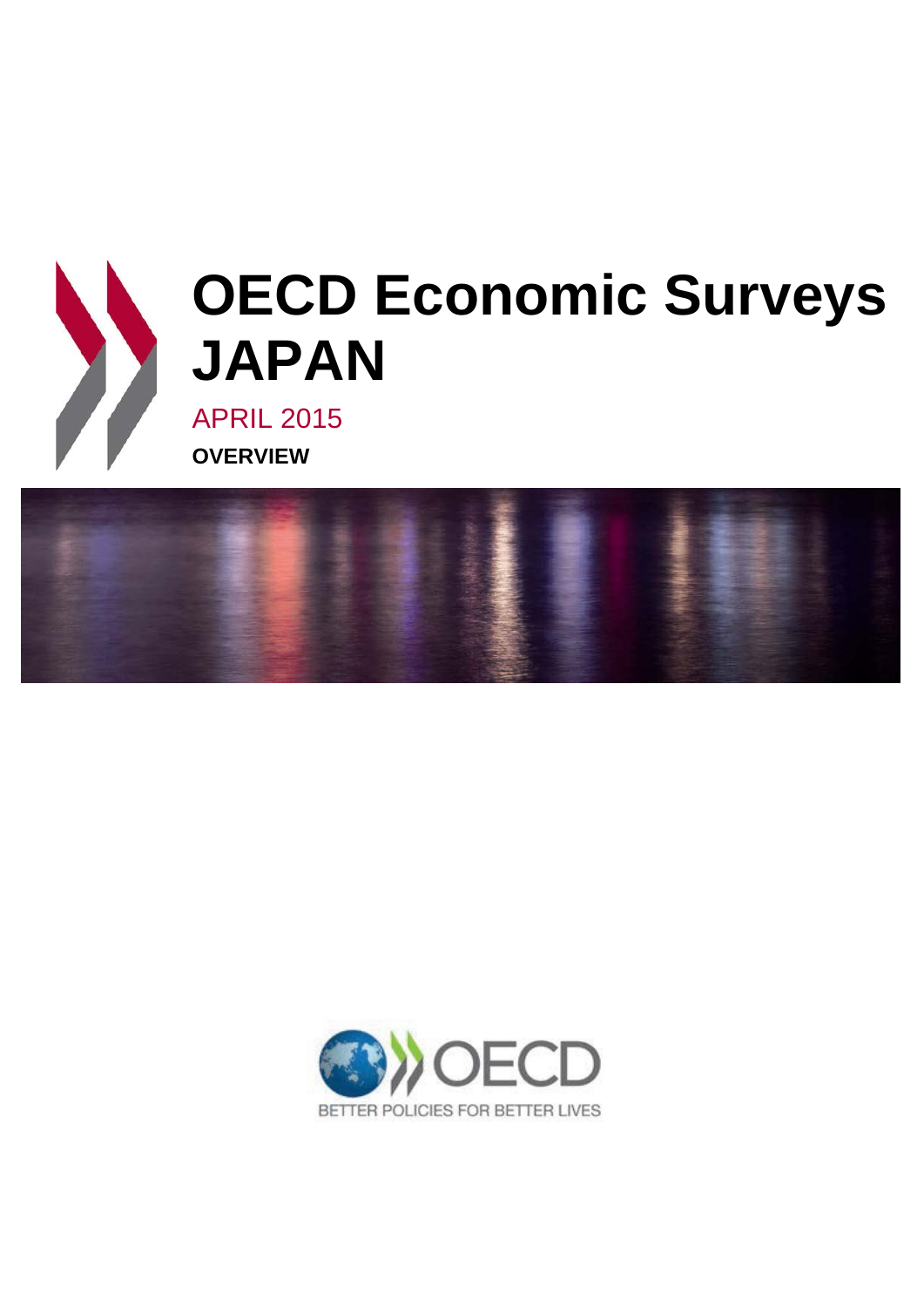This document and any map included herein are without prejudice to the status of or sovereignty over any territory, to the delimitation of international frontiers and boundaries and to the name of any territory, city or area.

The statistical data for Israel are supplied by and under the responsibility of the relevant Israeli authorities. The use of such data by the OECD is without prejudice to the status of the Golan Heights, East Jerusalem and Israeli settlements in the West Bank under the terms of international law.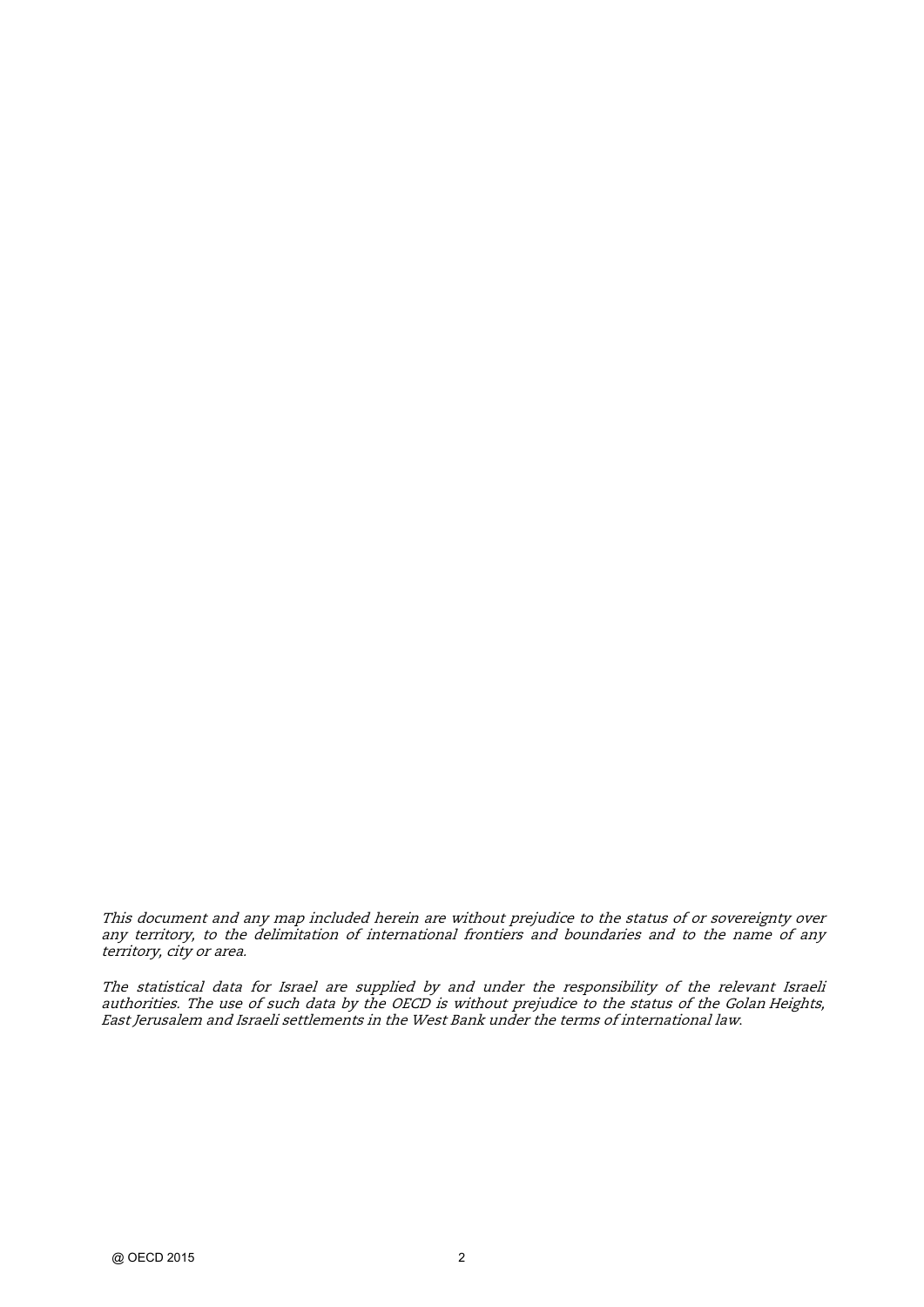## **Executive summary**

- *Main findings*
- *Key recommendations*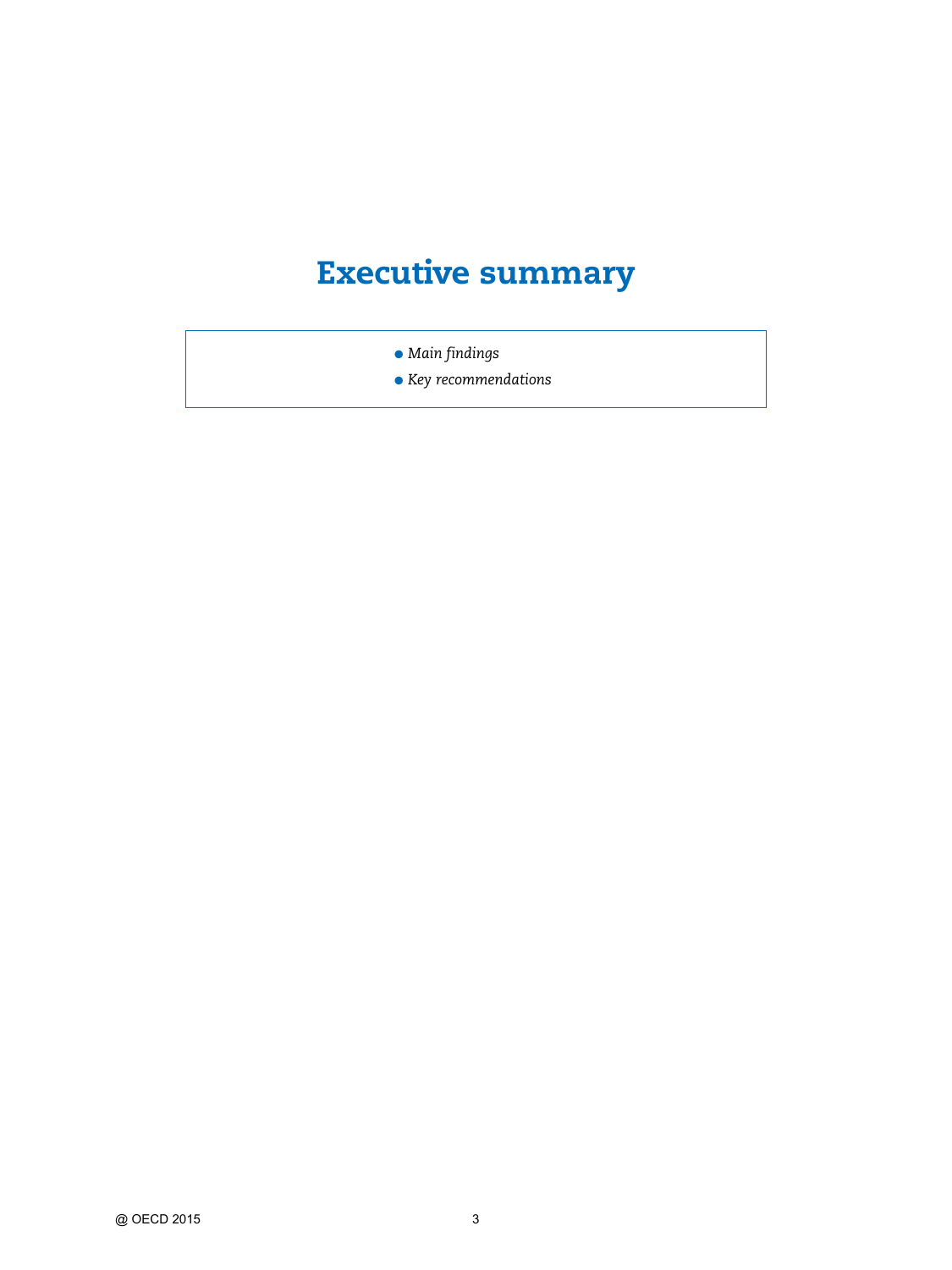#### **Main findings**

Two decades of sluggish growth and persistent deflation have reduced Japanese living standards below the OECD average. Gross government debt has risen to 226% of GDP, the highest in the OECD, driven by rising social spending and inadequate revenues. Rapid population ageing is putting continued pressure on public spending, while pushing down Japan's potential growth rate to around ¾ per cent. Abenomics – bold monetary policy, flexible fiscal policy and a growth strategy to revitalise the economy and end deflation – had an immediate positive effect in 2013, thanks to the first two arrows. Growth was interrupted in the wake of the tax increase in April 2014, but resumed later in the year.





1. Debt service includes debt redemption, which is not included in general government spending. *Source: OECD Economic Outlook Database*; Ministry of Finance.

1 2 *http://dx.doi.org/10.1787/888933201711*

**Boost economic growth through bold structural reforms.** Fundamental structural reforms – the third arrow – urgently need to be stepped up to raise output growth, which is essential for fiscal consolidation and improved living standards. The role of women is limited by a range of factors, including their concentration in non-regular jobs and disincentives in the tax system. Japan remains internationally isolated with the lowest share of inward foreign direct investment (as a per cent of GDP) in the OECD area. Low rates of firm creation and exit reflect a lack of economic dynamism in the business sector. Venture capital investment is at an early stage of development and the small and medium-sized enterprise sector is lagging.

**The top fiscal priority is reducing government debt.** With a primary deficit of nearly 7% of GDP in 2014, public debt remains on an upward path. The impact of the high debt is mitigated by low long-term interest rates, but weakening confidence would cause interest rates to rise substantially. A run-up in interest rates would increase debt rapidly and destabilise the financial sector and the real economy. Large-scale revenue increases are indispensable, although this will tend to temporarily hold back GDP growth. Constraining spending is difficult but crucial, given upward pressure on social outlays, notably for health and long-term care, and the need to promote social cohesion. Social spending, which is concentrated on the elderly, has only a limited impact on income inequality among the working-age population, whose relative poverty rate increased through 2012.This partly reflects the rising share of nonregular workers, who are paid much less than regular workers.

**End deflation.** Persistent deflation has been a headwind to growth and has exacerbated the fiscal situation by steadily reducing nominal GDP. The Bank of Japan has set a 2% inflation target and launched "quantitative and qualitative monetary easing", boosting its balance sheet to 65% of GDP.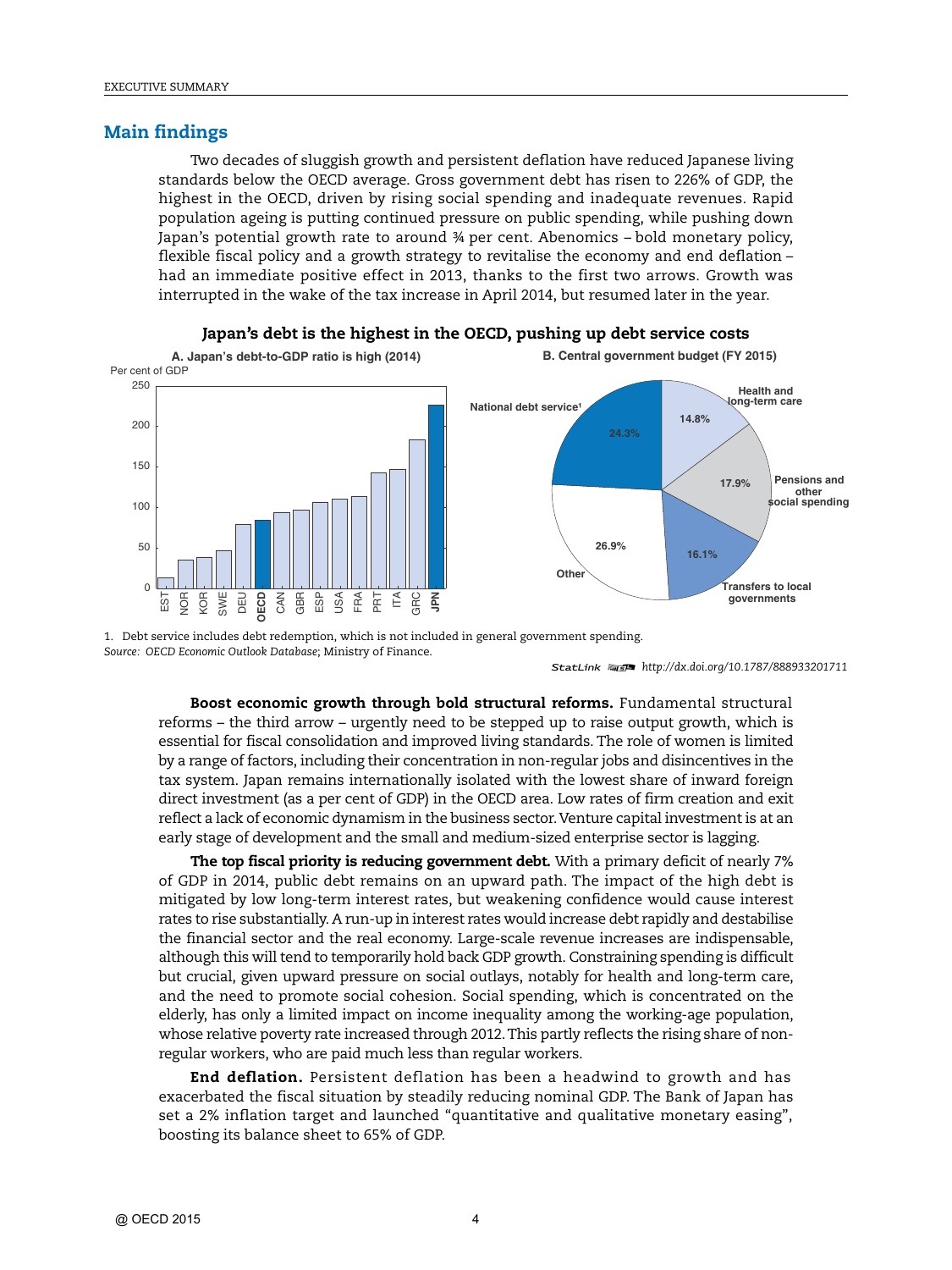#### **Key recommendations**

Effective implementation of all three arrows of Abenomics is required for its success

#### *Boost economic growth through bold structural reforms*

*The top priorities in this regard are to:*

- Slow the trend decline in the labour force by:
	- $\bullet$  Increasing female employment by expanding childcare, reforming aspects of the tax and social security systems that reduce work incentives for second earners and breaking down labour market dualism to reduce gender inequality.
	- ❖ Expanding the use of foreign workers.
- Participate in high-level trade agreements, notably the Trans-Pacific Partnership and a Japan-EU Economic Partnership Agreement.
- Improve the business climate to boost productivity growth by:
	- ❖ Upgrading corporate governance.
	- ❖ Promoting labour market flexibility and mobility.
	- $\triangle$  Improving the entrepreneurial climate by ensuring second chances and developing entrepreneurial education.
	- ❖ Revitalising venture capital investment to promote firm creation and innovation.
	- ❖ Reducing government support for SMEs to promote the restructuring of viable firms and the exit of non-viable ones.
	- ❖ Moving to a more market-based agricultural system by measures such as reducing commodity-specific payments to farmers, accelerating the consolidation of farmland and reforming the role of agriculture co-operatives.

#### *The top fiscal priority is reducing government debt while promoting social cohesion*

- Set out a detailed and credible plan to constrain government spending and raise revenues so as to achieve the target of a primary surplus by FY 2020.
- Rely primarily on the consumption tax with a single rate and a broadening of the personal and corporate income tax base to boost government revenue, while raising environmental taxes.
- Reform pension and health and long-term care to limit spending growth in the face of population ageing.
- Improve the targeting of public social spending and introduce an earned income tax credit for low-income workers.
- Break down labour market dualism by increasing the coverage of social insurance and upgrading training programmes for non-regular workers, and reducing effective employment protection for regular workers, in particular by increasing transparency.

#### *End deflation*

● Continue monetary expansion to durably raise inflation to the 2% target, while monitoring risks.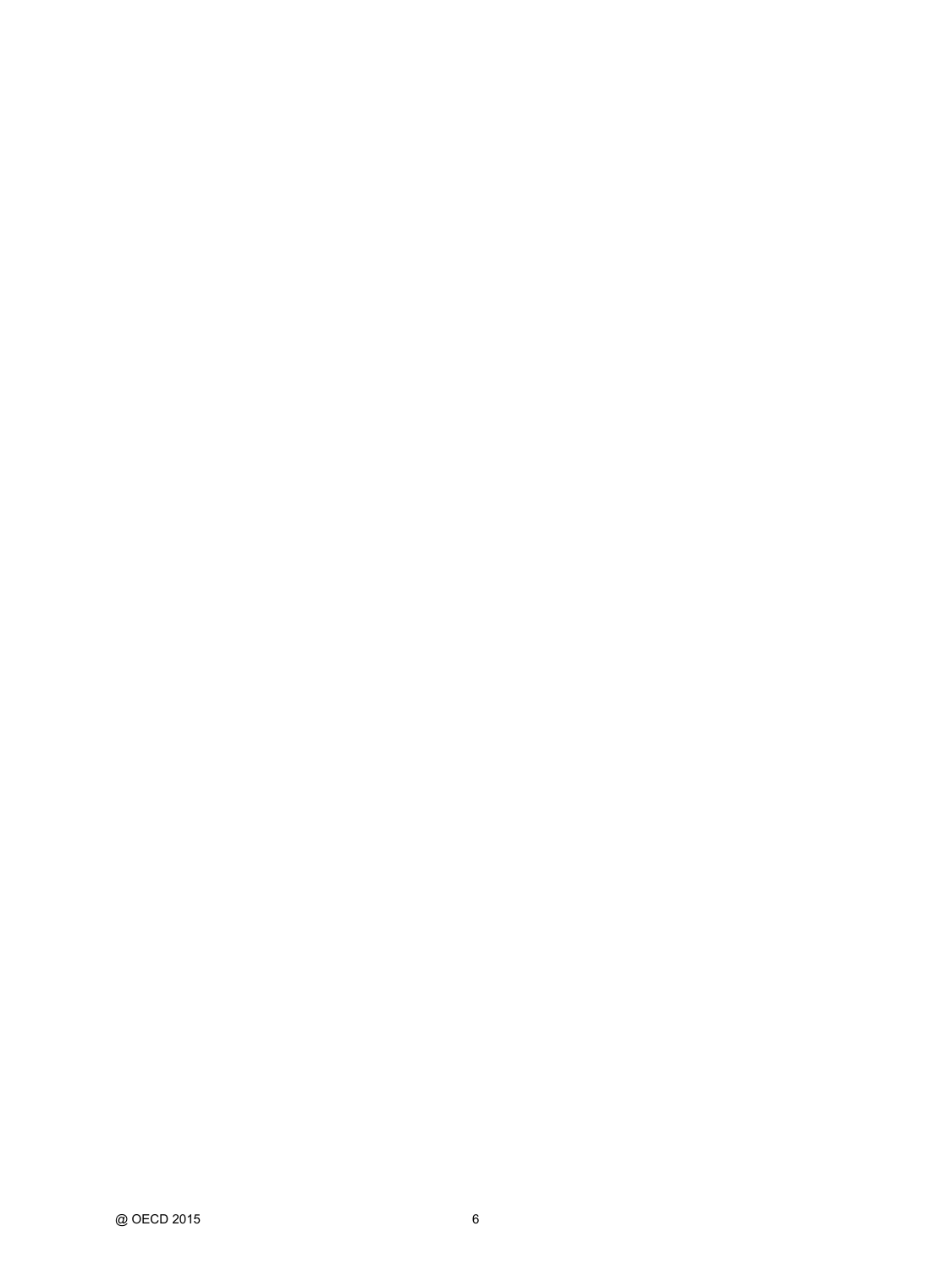### **Assessment and recommendations**

- *Recent macroeconomic developments and short-term prospects*
- *Structural reforms to boost growth: The Japan Revitalisation Strategy (the third arrow)*
- *Reducing government debt: Flexible fiscal policy (the second arrow)*
- *Ending deflation: Bold monetary policy (the first arrow)*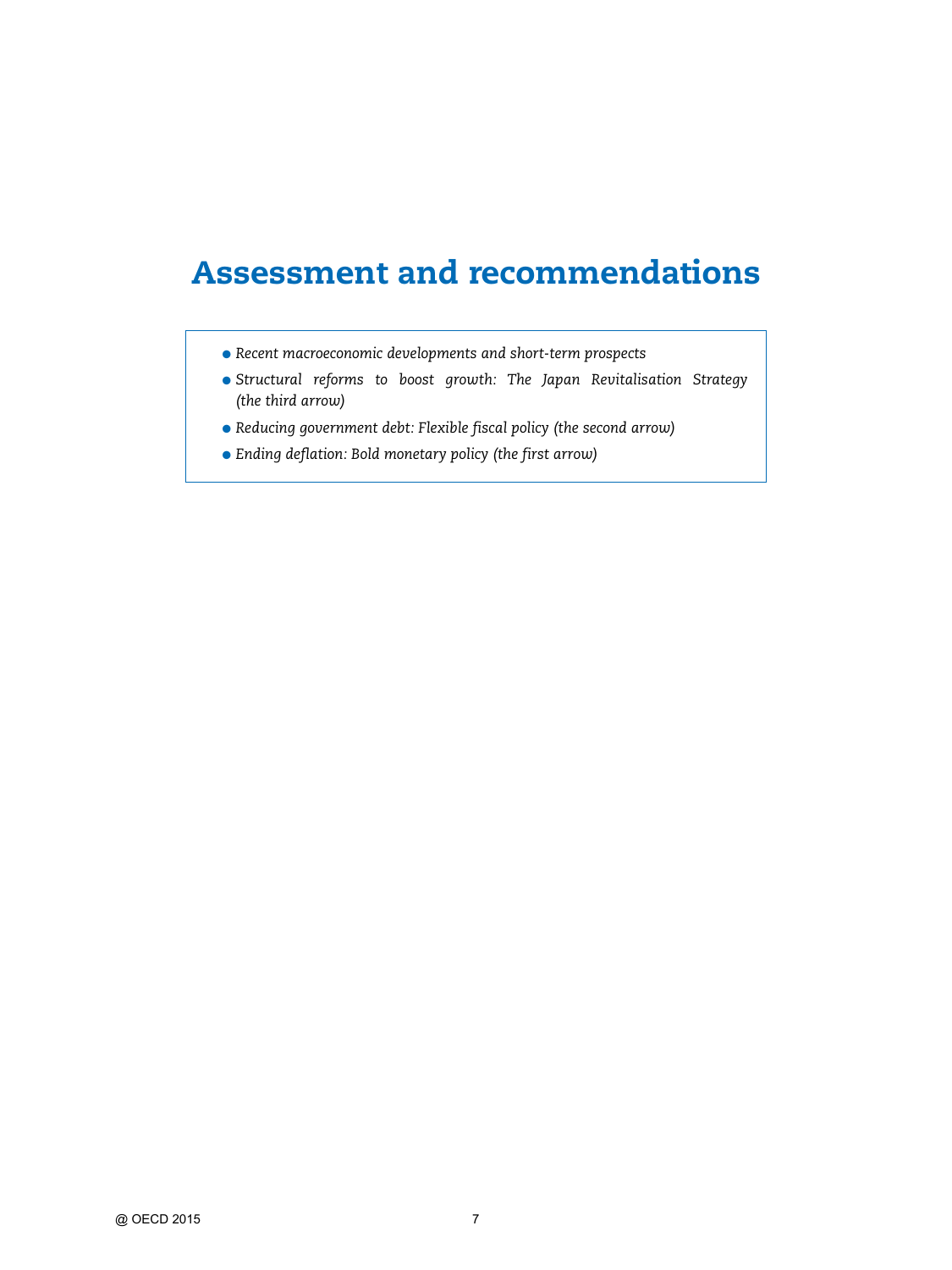$\mathbf D$ uring the past two decades, economic growth has been sluggish, reducing Japan's relative per capita income from a level matching the top half of OECD countries in the early 1990s to 14% below (Figure 1). The collapse of the asset price bubble in the early 1990s was followed by an extended period of corporate restructuring and a banking crisis. Weak growth has contributed to Japan's serious fiscal problem by limiting the growth of government revenue. Rising spending, driven by population ageing and frequent fiscal stimulus packages, has been financed largely by borrowing, boosting gross government debt to 226% of GDP in 2014 (Panel B), the highest ever recorded in the OECD. Net debt is also the highest at 129% of GDP. Upward pressure on the debt ratio continues, with a primary budget deficit of nearly 7% of GDP in 2014 (Panel C). Persistent deflation has contributed to the run-up in the debt ratio by reducing nominal GDP (Panel D), while acting as a headwind to output growth. The 2011 Great East Japan Earthquake – the worst disaster in Japan's post-war history – put further pressure on public finances.

In early 2013, Japan launched a three-pillar approach, the so-called three arrows of "Abenomics", to exit deflation and revitalise the country: a bold monetary policy; flexible fiscal policy; and a growth strategy. The first arrow was launched in early 2013 with the introduction of "quantitative and qualitative easing" (QQE). It was accompanied by the second arrow, which included two large fiscal packages. The third arrow – the Japan Revitalisation Strategy – was announced in June 2013 and revised a year later. The combined effects of fiscal and monetary policy expansion and structural reform were intended to strengthen business investment and private consumption, with a view to boost real growth to a 2% annual pace through 2022 and to achieve a 2% inflation target. The initial results of the first two arrows were encouraging; nominal GDP increased at a faster pace, aided by a pick-up in inflation, reflecting a large depreciation of the yen. Output growth reached 1.6% in 2013, as business and consumer confidence soared and the stock market rose by 57%. Following a contraction in the wake of the consumption tax hike, growth resumed in late 2014.

The third arrow of Abenomics is its most crucial component, without which the unprecedented monetary expansion and the fiscal effort will not succeed in putting Japan on a path to faster growth and fiscal sustainability. The ten key reforms in the Strategy include important measures to promote growth, but they need to be more ambitious and implemented rapidly. The top priorities are: i) stabilising the size of the labour force by boosting the participation of women and older people and expanding inflows of foreign workers; ii) enhancing Japan's integration in the world economy through trade agreements, notably the Trans-Pacific Partnership (TPP) and the Japan-EU Economic Partnership Agreement; and iii) improving the business climate by upgrading corporate governance, enhancing labour flexibility and mobility, promoting venture capital investment and improving policies for small and medium-sized enterprises (SMEs).

The key messages in this *Survey* are:

● Bold structural reforms are crucial to boost Japan's growth potential.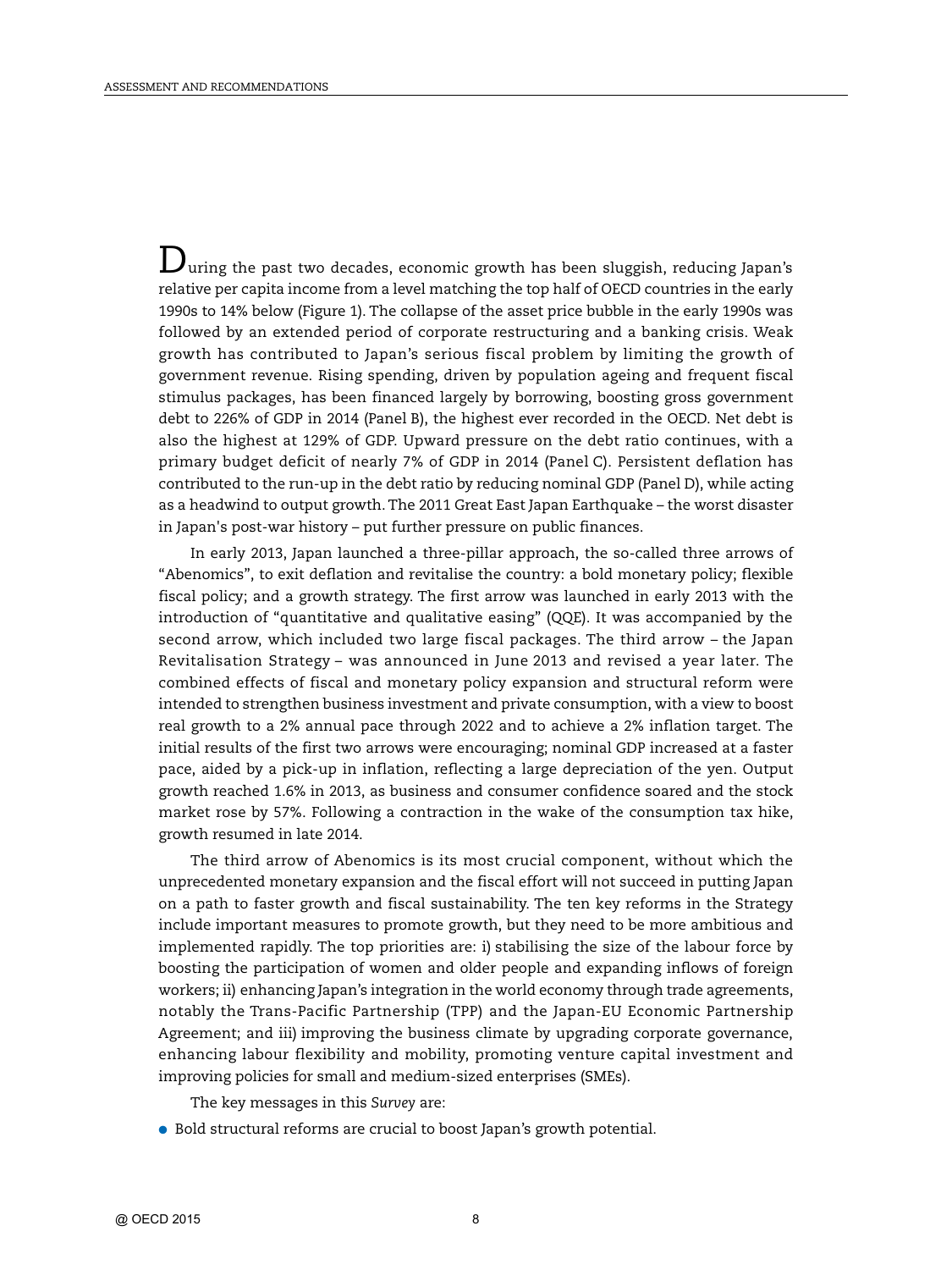

#### Figure 1. **Japan has faced low growth, rising government debt, large deficits and deflation**

Top half of  $OECD = 100^{\circ}$ 

● Increasing government revenue and keeping spending in check are essential to put

1 2 *<http://dx.doi.org/10.1787/888933201725>*

- government debt on a downward trend, while promoting social cohesion.
- QQE should continue until the 2% inflation target is sustainably achieved.

#### **Recent macroeconomic developments and short-term prospects**

2. General government basis as a percentage of GDP. OECD estimates for 2014 and projections for 2015-16.

Labour inputs equal total number of hours worked per capita.

*Source:* OECD, *Going for Growth Database*; *OECD Economic Outlook Database*.

The April 2014 tax hike resulted in a volatile quarterly growth pattern. Strong growth in private consumption and business investment in the first quarter was followed by declines of around 19% (seasonally-adjusted annual rate) in both components in the second quarter, despite a fiscal package of 1.1% of GDP. Output fell further in the third

1. Per capita GDP is calculated using 2005 prices and PPP exchange rates. Labour productivity equals GDP per hour of labour input.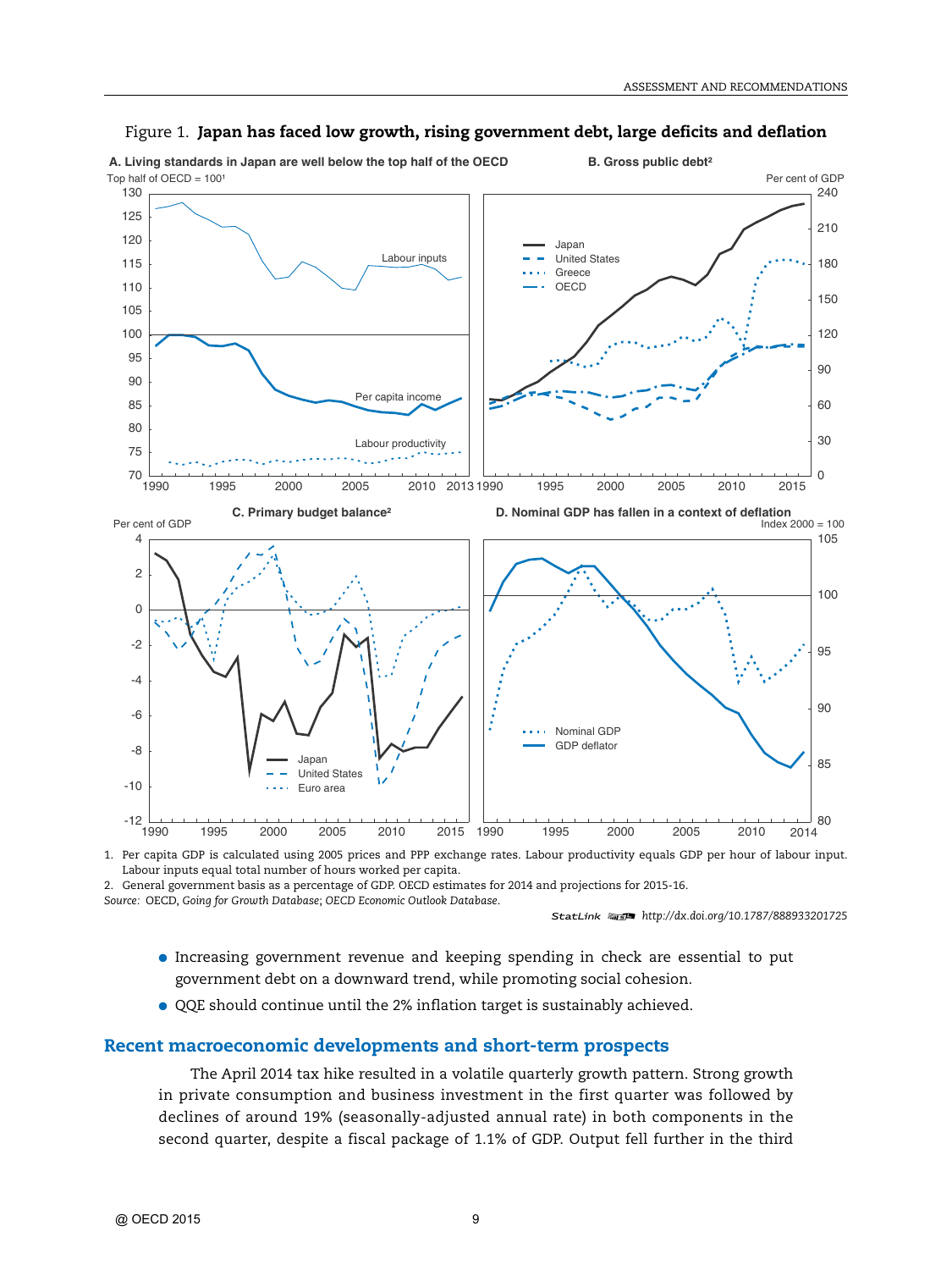quarter due to a large negative contribution from stockbuilding and weak domestic demand, plunging Japan into its fourth technical recession since 2008 and delaying the planned second hike in the consumption tax to 10% until 2017.

The 2014 downturn reflects, in part, the weak rebound in private consumption (Figure 2) as real wages fell (Panel B). While nominal wage growth turned positive in late



Figure 2. **Key macroeconomic indicators show a mixed picture**

1. Three-month moving average.

3. Total cash earnings (including bonuses).

4. Diffusion index of "favourable" minus "unfavourable" conditions. Numbers for 2015:Q2 are companies' projections made in March 2015.

5. Profits, which are for non-financial firms, are seasonally adjusted.

6. There is a statistical break in 2014:Q1, reflecting the shift from the *Balance of Payments Manual 5* to *Balance of Payments Manual 6*. Export performance measures the extent to which Japan gains or loses market share in foreign markets.

*Source:* Ministry of Economy, Trade and Industry; Cabinet Office; Ministry of Health, Labour and Welfare; *OECD Economic Outlook Database*; Ministry of Finance; OECD calculations.

1 2 *<http://dx.doi.org/10.1787/888933201730>*

<sup>2.</sup> Producers' estimates for March and April 2015.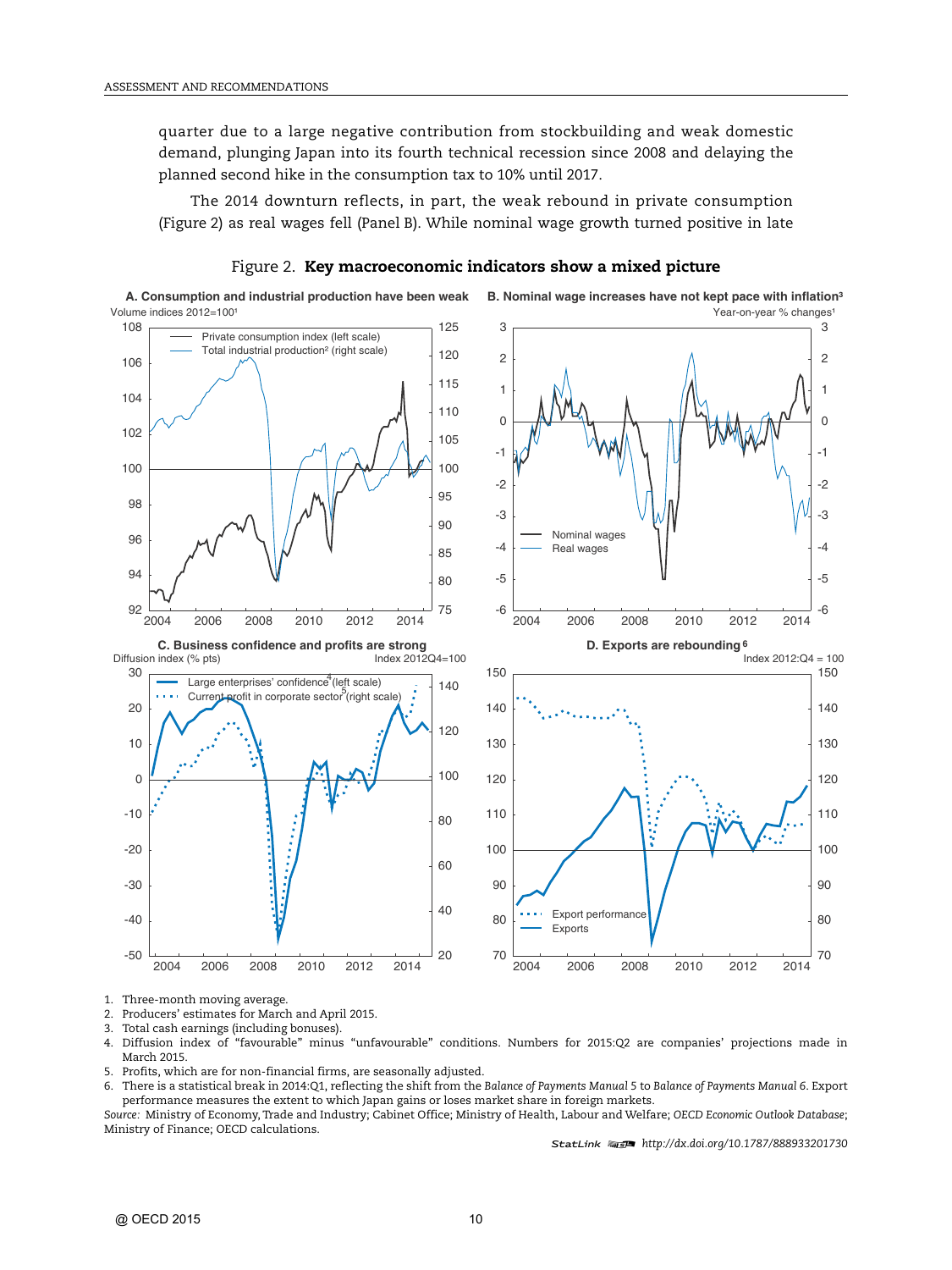2013, it has lagged inflation (including the tax hike), reducing consumers' purchasing power and confidence. Faced with weak domestic demand, business investment declined for three consecutive quarters, despite still strong business confidence and high profitability (Panel C), reflecting the cut in the corporate income tax rate in 2014 and yen depreciation. The weaker yen helped increase export growth, reversing the longstanding downward trend in Japan's export market share (Panel D). However, the depreciation also squeezed households and small companies, partly offsetting gains in corporate profits and exports. Falling oil and commodity prices, combined with weaker output growth, have slowed inflation, which reached 1.5% (year-on-year, excluding the impact of the consumption tax hike) in early 2014, to ¼ per cent by the first quarter of 2015 (Figure 3).

Output growth is projected to pick up to 1% in 2015 (Table 1). The fall in oil and commodity prices has resulted in significant terms-of-trade gains that are promoting private consumption and investment. Indeed, the fall in oil prices from \$85 per barrel in October 2014 to \$60 in March 2015 is projected to boost output growth by about ¼ percentage points. Given that the energy component of the consumer price index fell only 4% during the second half of 2014, most of the gains for consumers and firms will be realised in 2015. In addition, the FY 2014 supplementary budget of 0.6% of GDP announced in January 2015, which includes support for households, small businesses and local governments as well as public investment, is expected to boost output growth by another 0.3 percentage points in 2015. Nevertheless, fiscal policy will be a headwind with a projected 2 percentage points of consolidation during 2015-16, even with the supplementary budget and the delay in the second hike in the consumption tax to 2017.

Wage growth is key to output growth. With the working-age population falling 1.5% a year and firms already reporting the highest level of labour shortages since the early 1990s, workers are likely to obtain significant pay increases in the spring 2015 wage negotiations, pushing real wage growth into positive territory and helping support private consumption. Indeed, the rise in bonus payments in mid-2014 was the largest in 30 years and the initial results from the 2015 wage negotiations are encouraging. Labour shortages and high



Figure 3. **Inflation fell during 2014** Year-on-year percentage change

1. In April 2014, the consumption tax was raised from 5% to 8%.The tax hike added 2 percentage points to inflation according to estimates by the Bank of Japan and the Cabinet Office.

2. OECD measure, which excludes food and energy.

3. The average of January and February 2015.

*Source: OECD Economic Outlook Database*; Bank of Japan (2014); Cabinet Office (2014).

1 2 *<http://dx.doi.org/10.1787/888933201745>*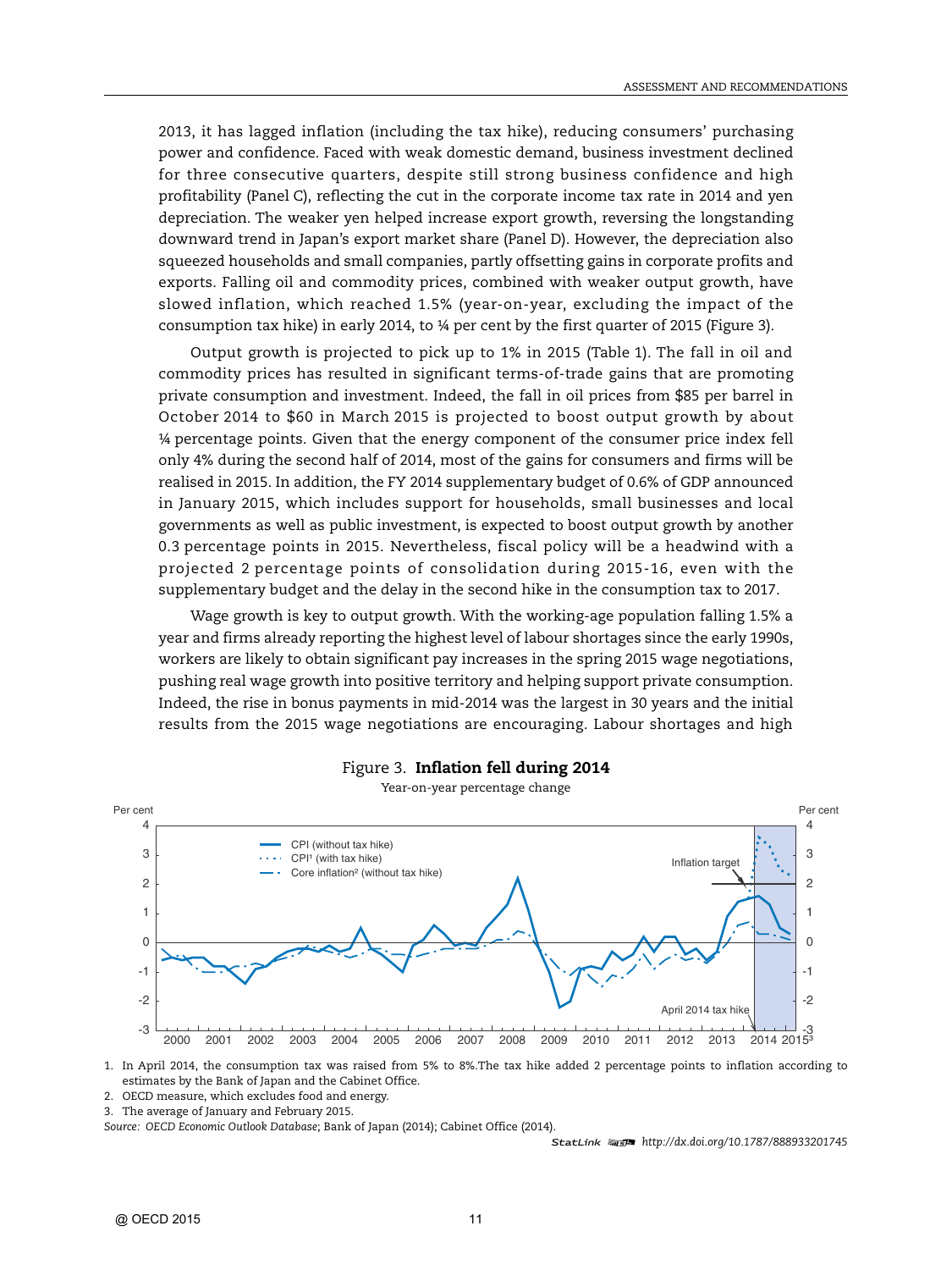|                                     | 2011   | 2012   | 2013   | 2014   | 2015   | 2016    |
|-------------------------------------|--------|--------|--------|--------|--------|---------|
| Demand and output (volumes)         |        |        |        |        |        |         |
| GDP                                 | $-0.5$ | 1.8    | 1.6    | 0.0    | 1.0    | 1.4     |
| Consumption                         |        |        |        |        |        |         |
| Private                             | 0.3    | 2.3    | 2.1    | $-1.2$ | 0.7    | 1.6     |
| Government                          | 1.2    | 1.7    | 1.9    | 0.3    | 0.8    | 0.7     |
| Gross fixed investment              | 1.4    | 3.4    | 3.2    | 2.6    | $-0.2$ | 0.6     |
| Public <sup>2</sup>                 | $-8.2$ | 2.7    | 8.0    | 3.7    | $-4.8$ | $-19.1$ |
| Residential                         | 5.1    | 3.2    | 8.7    | $-5.2$ | $-2.6$ | 6.8     |
| <b>Business</b>                     | 4.1    | 3.7    | 0.4    | 4.1    | 1.7    | 5.3     |
| Final domestic demand               | 0.6    | 2.4    | 2.3    | $-0.1$ | 0.5    | 1.2     |
| Stockbuilding <sup>3</sup>          | $-0.2$ | 0.2    | $-0.4$ | 0.1    | $-0.1$ | 0.0     |
| Total domestic demand               | 0.4    | 2.6    | 1.9    | 0.0    | 0.4    | 1.2     |
| Exports of goods and services       | $-0.4$ | $-0.2$ | 1.5    | 8.2    | 6.6    | 6.4     |
| Imports of goods and services       | 5.9    | 5.3    | 3.1    | 7.2    | 3.0    | 4.7     |
| Net exports <sup>3</sup>            | $-0.9$ | $-0.9$ | $-0.3$ | 0.0    | 0.6    | 0.2     |
| Inflation and capacity utilisation  |        |        |        |        |        |         |
| <b>GDP</b> deflator                 | $-1.9$ | $-0.9$ | $-0.5$ | 1.7    | 1.8    | 1.5     |
| Nominal GDP                         | $-2.3$ | 0.8    | 1.1    | 1.6    | 2.8    | 2.9     |
| CPI                                 | $-0.3$ | 0.0    | 0.4    | 2.7    | 1.0    | 1.5     |
| CPI <sup>4</sup>                    | $-0.3$ | 0.0    | 0.4    | 1.2    | 0.5    | 1.5     |
| Core CPI <sup>4</sup>               | $-0.9$ | $-0.5$ | $-0.1$ | 0.5    | 1.2    | 1.6     |
| Unemployment rate                   | 4.6    | 4.3    | 4.0    | 3.6    | 3.5    | 3.3     |
| Output gap                          | $-1.7$ | $-0.7$ | 0.4    | $-0.4$ | $-0.3$ | 0.2     |
| Memorandum items                    |        |        |        |        |        |         |
| World trade growth                  | 6.7    | 3.0    | 3.3    | 3.0    | 4.5    | 5.5     |
| Oil prices (spot Brent price in \$) | 111.2  | 111.6  | 108.7  | 101.4  | 60.0   | 60.0    |
| Net government lending <sup>5</sup> | $-8.8$ | $-8.7$ | $-8.5$ | $-7.7$ | $-6.8$ | $-5.9$  |
| Net primary balance <sup>5</sup>    | $-8.0$ | $-7.8$ | $-7.8$ | $-6.7$ | $-5.8$ | $-4.9$  |
| Gross government debt <sup>5</sup>  | 209.6  | 215.5  | 220.3  | 226.0  | 229.3  | 231.5   |
| Net government debt <sup>5, 6</sup> | 127.3  | 129.3  | 122.9  | 128.6  | 131.9  | 134.1   |
| Household saving ratio (%)          | 2.7    | 1.2    | $-0.2$ | 1.1    | 1.6    | 1.4     |
| Current account (% of GDP)          | 2.1    | 1.1    | 0.7    | 0.6    | 2.2    | 2.4     |

Table 1. **Macroeconomic indicators and projections**<sup>1</sup>

1. The *OECD Economic Outlook* No. 96 projections have been updated by including the second estimates of GDP for 2014:Q3 and Q4 and the government and household sector accounts (through 2013) announced in December 2014. It also incorporates the FY 2014 supplementary budget, approved by the Diet in February 2015, and the fall in oil prices.

2. Including public corporations.

3. Contribution to GDP growth (percentage points).

4. Excluding the impact of the consumption tax hike in April 2014. See footnote 1 to Figure 3. The core CPI is the OECD definition, which excludes both food and energy.

5. General government basis as a percentage of GDP.

6. Net debt is gross debt less assets held by the government.

*Source: OECD Economic Outlook Database*.

profitability will also support investment, which will benefit from a further cut in the combined (central and local government) corporate tax rate to 31.3% in 2016.With a weaker yen, Japan is well-positioned for export growth as world trade picks up, which, along with the fall in oil and commodity prices, is projected to lift the current account surplus to around 2½ per cent of GDP in 2016. Inflation is projected to pick up to around 1½ per cent in 2016.

Many downside risks overshadow this projection. Sustained growth requires a virtuous circle of rising wages, prices and corporate earnings. Sluggish wage growth is the key risk in this regard. Given low labour mobility in the context of lifetime employment,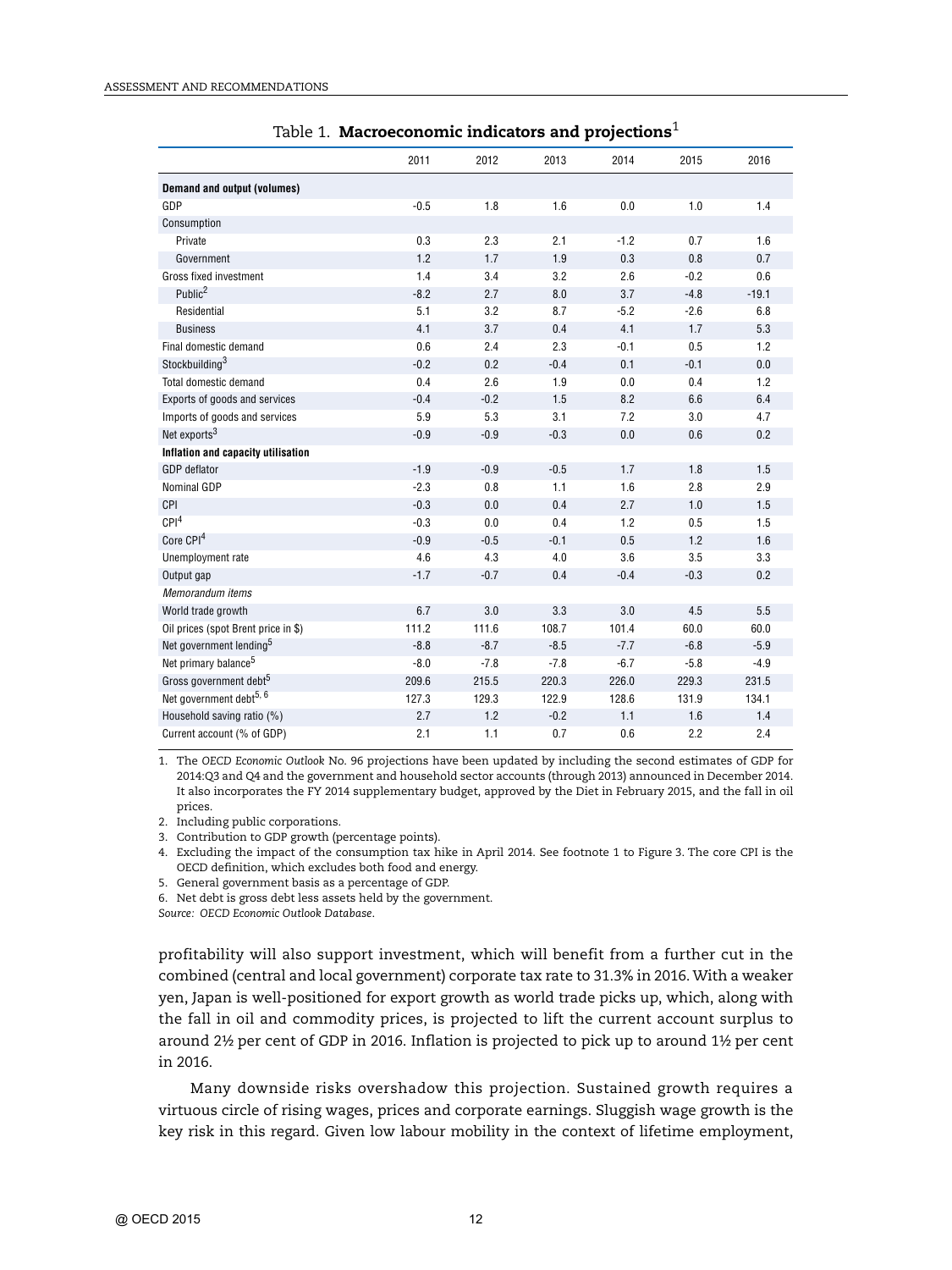wages react slowly to changing labour market conditions. The fragile global economic situation also poses risks, such as slower-than-expected growth in China, uncertainty in the euro area and the impact of the anticipated US monetary tightening. The major concern, though, relates to Japan's unprecedentedly high level of public debt. In the absence of a credible plan to achieve its fiscal targets, Japan could face a loss of confidence in its fiscal sustainability that would result in a run-up in long-term interest rates. This could make fiscal consolidation nearly impossible and could destabilise the financial sector and the real economy. Such a development would have large spillovers to the world economy, given the size of the Japanese economy and its large stock of foreign assets.

Growth remains well below the targets set in the 2012 consumption tax legislation: 3% for nominal GDP, 2% for real GDP and 1% for the GDP deflator on average over 2013-22 (Table 2). These targets, which were adopted by the government and the Bank of Japan in a January 2013 agreement, require reversing the downward trend in nominal GDP and the GDP deflator over 1997-2012.

|                     | Target<br>(%) | Average over<br>1997:02 to 2012:02 | Required<br>increase <sup>2</sup> | Average over<br>2012:03 to 2014:03 | Additional increase<br>required <sup>2</sup> |
|---------------------|---------------|------------------------------------|-----------------------------------|------------------------------------|----------------------------------------------|
| Nominal GDP         |               | $-0.6$                             | 3.6                               | 1.4                                | 1.6                                          |
| Real GDP            |               | 0.6                                | 1.4                               | 0.5                                | 1.5                                          |
| <b>GDP</b> deflator |               | $-1.3$                             | 2.3                               | 0.8                                | 0.2                                          |

|  |  | Table 2. Japan's macroeconomic targets $^1$ |  |
|--|--|---------------------------------------------|--|
|--|--|---------------------------------------------|--|

1. Included in the August 2012 consumption tax legislation and adopted by the Abe Administration.

2. Increase (in percentage points) in the annualised growth rate needed to meet the target.

*Source: OECD Economic Outlook Database*.

#### **Structural reforms to boost growth: The Japan Revitalisation Strategy (the third arrow)**

Reversing the fall in Japan's potential growth rate, which slowed from over 3% in the early 1990s to around ¾ per cent in 2014 (Figure 4) requires additional steps to: i) slow the



Figure 4. **Japan's potential GDP growth rate has fallen sharply since 1990**

1. The 2% target was set in 2009 and maintained by subsequent governments.

2. Average annual GDP growth in real terms in Japan between 1990 and 2014.

*Source: OECD Economic Outlook Database.*

1 2 *<http://dx.doi.org/10.1787/888933201756>*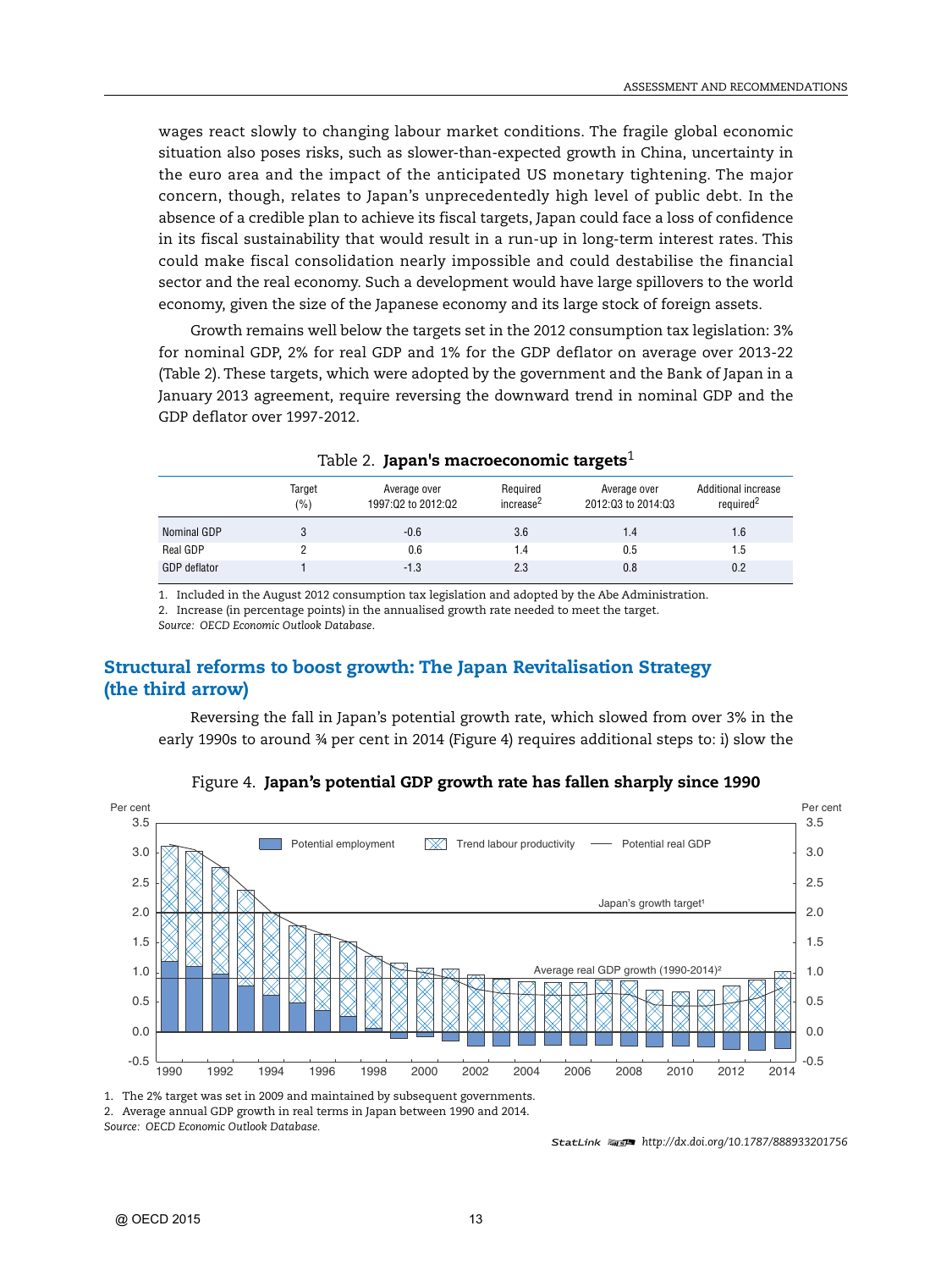decline in the labour force or even reverse it; and ii) boost labour productivity growth, which will depend to a large extent on innovation. The government aims to boost real annual output growth to 2% through 2022 (2.4% in per capita terms), well above the 0.9% rate of the past two decades. In December 2014, the government stated that "Japan must aim to become the most innovative country in the world by carrying out social and economic structural changes". The ten key reforms in the Strategy that was revised in June 2014 (Table 3), which have been addressed in previous *OECD Economic Surveys of Japan*, contain many important measures. However, the implementation of the third arrow has lagged behind the first two arrows. It is essential that Japan implement the planned reforms. Moreover, further reforms are needed to achieve the 2% target. The issues discussed below include the priorities in the 2015 edition of the OECD's *Going for Growth*: i) relaxing barriers in the service sector, in part through foreign direct investment;

| Reform                                                                                                                 | Objective                                                                                                                                                                                                                                                                                          | Actions taken                                                                                                                                                                                                                                                                                                                                     |
|------------------------------------------------------------------------------------------------------------------------|----------------------------------------------------------------------------------------------------------------------------------------------------------------------------------------------------------------------------------------------------------------------------------------------------|---------------------------------------------------------------------------------------------------------------------------------------------------------------------------------------------------------------------------------------------------------------------------------------------------------------------------------------------------|
| 1. Enhance corporate governance: Aiming for<br>sustainable growth in corporate value.                                  | Sustained growth in corporate value through enhanced<br>corporate governance as well as improved management<br>and strengthened fundamentals supported by financial<br>institutions.                                                                                                               | The JPX-Nikkei Index 400 was launched in January 2014,<br>followed by a Stewardship Code in February. A draft<br>corporate governance code would require listed firms to<br>have at least two outside directors on a "comply or explain<br>basis".                                                                                                |
| 2. Reforms for management of public<br>and quasi-public funds.                                                         | Steadily implement reforms for management of public and<br>quasi-public funds, based on the recommendations<br>presented by the expert panel.                                                                                                                                                      | The Government Pension Investment Fund decided in 2014<br>to increase the share of equities in its portfolio and reinforce<br>its governance structure.                                                                                                                                                                                           |
| 3. Promotion of venture business: Creating an<br>entrepreneur-friendly environment.                                    | A 'Venture ecosystem' (virtuous cycle of venture funding<br>and business creation), leading to globally competitive<br>companies.                                                                                                                                                                  | The tax system for business angels was made more user-<br>friendly and measures to promote crowd-funding were<br>promulgated in 2014.                                                                                                                                                                                                             |
| 4. Corporate tax reform: Bettering the business<br>environment for all companies.                                      | Strengthen Japan's competitiveness as a global business<br>location by reforming the corporate tax rate to a globally<br>competitive level.                                                                                                                                                        | The FY 2015 tax reform will reduce the combined corporate<br>income tax rate from 34.6% to 31.3% in FY 2016.                                                                                                                                                                                                                                      |
| 5. Stimulate innovation through science<br>and technology and a "Robot Revolution":<br>Japan as a technology frontier. | Promote innovation of science and technology and develop<br>infrastructure that links innovative technology with new<br>business.                                                                                                                                                                  | The budget for science and technology, which had been<br>managed by a number of ministries, was centralised in the<br>Council for Science, Technology and Innovation to promote<br>effective R&D.                                                                                                                                                 |
| 6. Enhancing women's participation<br>and advancement.                                                                 | Provide a working environment conducive to women with/<br>caring for children and improve the business environment<br>to enhance women's career advancement at workplaces.                                                                                                                         | An additional 0.4 million childcare places are being added to<br>eliminate waiting lists, together with another 0.3 million<br>places in after-school care for school-age children. These<br>measures have contributed to a 3.9% rise in female<br>employment since late 2012.                                                                    |
| 7. Enable flexible working practices: Improving the<br>talent pool.                                                    | Develop more creative working practices where<br>performance is evaluated over number of hours worked.<br>Spread and promote model cases of "diversified regular<br>employment" focusing on job duties, etc. Develop a<br>transparent and globally recognised labour dispute<br>resolution system. | Subsidies to maintain jobs are being shifted to promoting<br>labour mobility. Measures against overwork will be<br>reinforced and the government will review flex-time and<br>discretionary working-hour systems. The government will<br>propose a system to evaluate high-level professionals<br>based on performance rather than working hours. |
| 8. Attract talent from overseas: A society where<br>foreign workers play an active role.                               | Create an environment where skilled professionals from<br>overseas can play an active role. Conduct a drastic review of<br>the Technical Intern Training System for foreign workers in<br>Japan.                                                                                                   | Foreign trainees, who are allowed to stay in Japan for three<br>years, will be allowed an additional two years.                                                                                                                                                                                                                                   |
| 9. Aggressive agricultural policy.                                                                                     | Aim to double the income of farmers and farming<br>communities by making agriculture a growth industry. Draw<br>on corporate experience while accelerating private- sector<br>participation in agriculture.                                                                                        | The production quotas for table rice are being phased out<br>over a five-year period by FY 2018. Reforms to agricultural<br>co-operatives are planned.                                                                                                                                                                                            |
| 10. Healthcare industry and high quality services:<br>A stronger healthcare industry and improved<br>services.         | Secure a sustainable social security system and revitalise<br>the healthcare industry by establishing a structure to<br>provide efficient and high quality services as well as<br>streamlining insurance benefits coverage.                                                                        | A new health insurance scheme will be introduced to give<br>patients faster access to new treatments that are yet to be<br>covered by public health insurance. A new institution to<br>manage R&D in healthcare was created.                                                                                                                      |

#### Table 3. **Ten key reforms in the Japan Revitalisation Strategy**

*Source:* Government of Japan.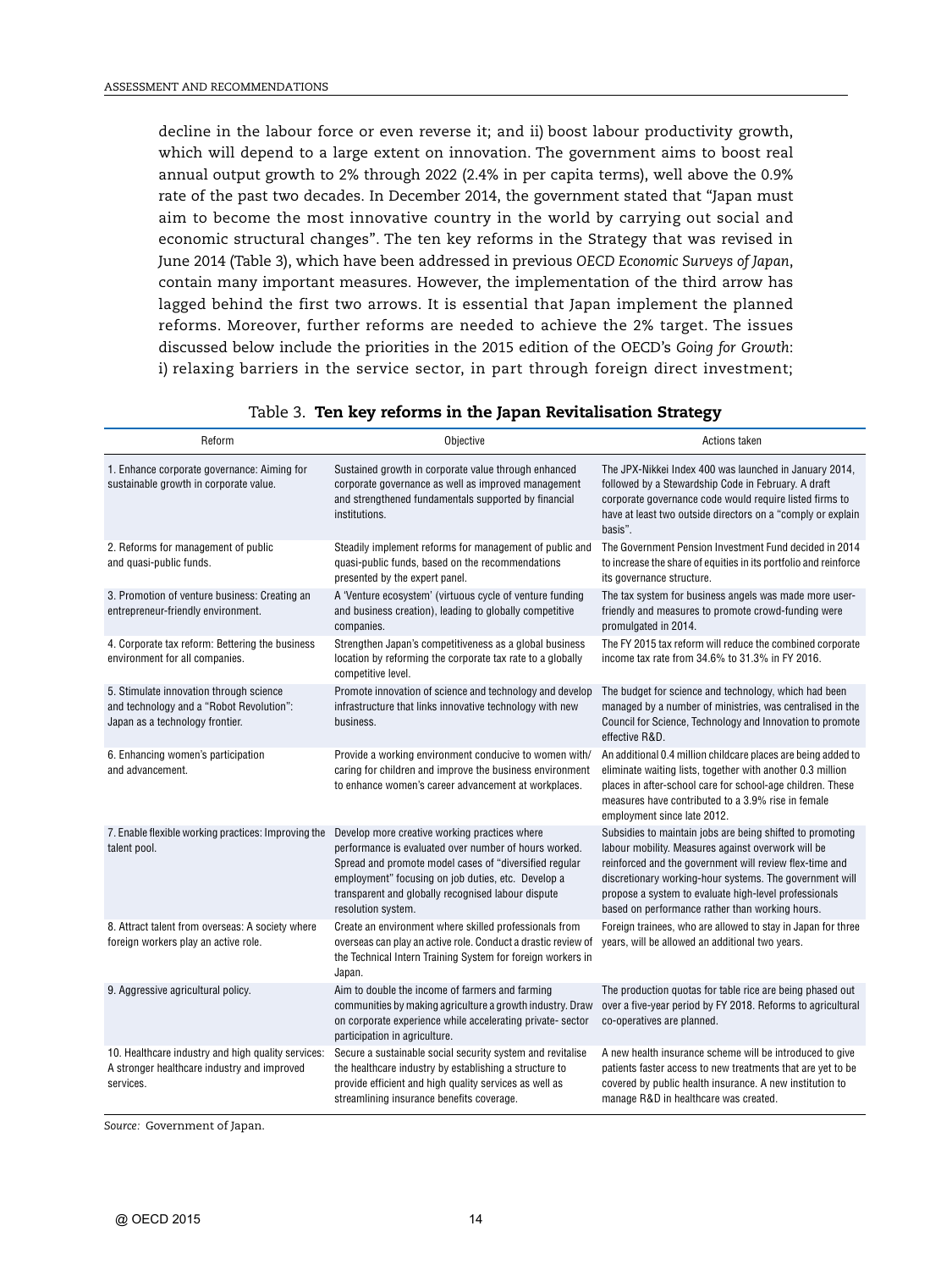ii) reducing producer support for agriculture; iii) improving the efficiency of the tax system by raising the consumption tax and cutting the corporate tax; iv) raising female labour participation; and v) reforming employment protection.

#### *Sustaining the labour force in the face of a falling population*

Two of the key reforms in the Strategy – increasing women's participation and advancement and talent from overseas – would limit the decline in the labour force. The working-age population (15-64) is already falling by more than one million per year and is projected to decline by 17% by 2030 and by nearly 40% by 2050. The ratio of working-age persons to the elderly will plummet from 2.5 in 2013 to 1.3 in 2050, remaining the lowest in the OECD. Japan already faces worker shortages. Greater gender equality is needed to mitigate declines in the labour force. The male labour participation rate, at 85%, is 20 percentage points above that of women. If the female participation rate were to converge to those of men by 2030, the labour supply would decline by only 5% (Figure 5), increasing GDP by almost 20% compared with unchanged participation rates. Gender imbalances represent a substantial opportunity cost, given that 63% of young women (25-34 years) in 2011 had a university degree compared with 55% of young men.

The gender gap in employment reflects the fact that only 38% of women remain in the labour force after having a baby. Japan spends about one-third as much as Sweden and the United Kingdom, as a share of GDP, on childcare and after-school care (although spending more would require more tax or social contribution revenue). To facilitate work by mothers, the Strategy plans to boost the number of childcare places by about 0.4 million by March 2018 and to create 0.3 million places in after-school care for older children by March 2020. Expanding childcare may also boost the fertility rate, which was only 1.4 in 2013 (D'Addio and Mira d'Ercole, 2005). Other reforms are needed: i) the tax and benefit systems should be reformed to make them neutral with regard to work decisions by secondary earners in households; and ii) work-life balance needs to be improved by changing the culture of long working hours. Indeed, Japan's well-being index shows that its work-life balance is one of the worst in the OECD, which contributes to its low birth rate (Figure 6).

#### Figure 5. **Increasing female employment can help avoid looming labour supply shortages**

Projected size of the labour force, working-age population (15-64)



1. Assuming that the labour force participation rate for men remains constant from 2011 to 2030. *Source:* OECD (2014d).

1 2 *<http://dx.doi.org/10.1787/888933201763>*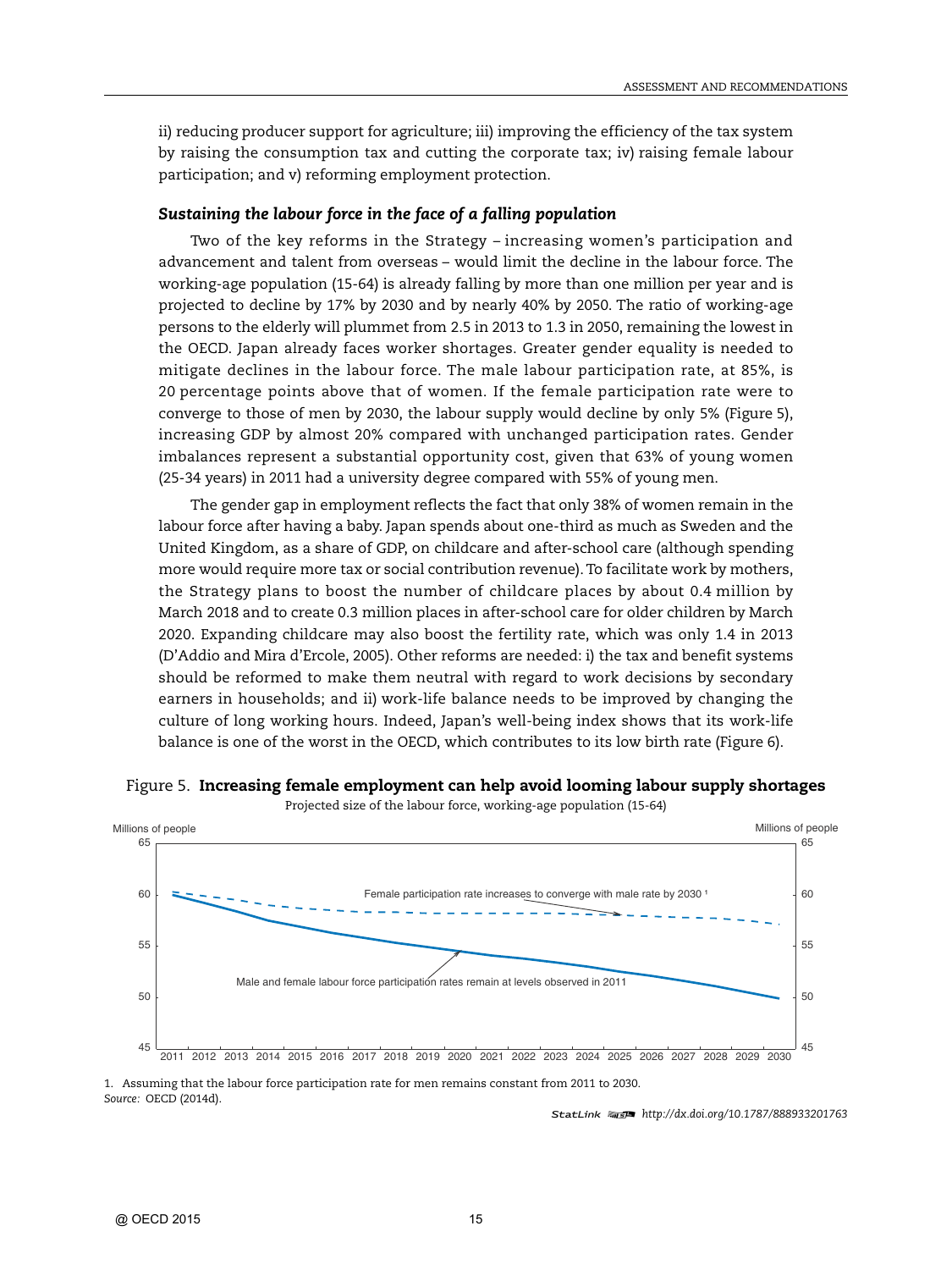



*Source:* OECD (2014c).

In addition, the large gender wage gap, which is 27% at median earnings, the third highest in the OECD, discourages women from working. Women hold only 2.1% of seats on boards of directors in Japan, compared with 36% in Norway, around 30% in France and Finland and about 20% in Canada and the United States. Women filled only 3.3% of managerial positions in the central government in 2014, which is even lower than their 7% share in local governments. The government is still pursuing its 2003 target of having women occupy 30% of "leadership" positions by 2020, and now requires listed companies to disclose the number of women in executive positions. The gender wage gap is also closely linked to labour market dualism. Women make up 70% of the relatively low-paid non-regular workers, while men make up 70% of regular workers, limiting opportunities for highly educated women. Indeed, the employment rate for women with a university education was the third lowest among OECD countries in 2013, even though Japan's rate for all women in the 15-64 age group is above the OECD average (63% versus 58%).

Raising the employment rate for older people would also mitigate demographic pressures. Most firms still impose mandatory retirement at age 60, reflecting steep seniority-based wage profiles and the cost of dismissing regular workers. While many retirees are re-employed as non-regular workers, the employment rate of the 65-69 group was only 39% in 2013, versus 77% for the 55-59 group. Given Japan's long life expectancy, mandatory retirement at age 60 is not appropriate. Later retirement would also facilitate a rise in the pension eligibility age, thereby improving the sustainability of public pensions. The government should abolish the right of firms to set a mandatory retirement age and move to a flexible employment and wage system, based on ability rather than age.

The Strategy set a goal of making Japan "a society where foreign workers play an active role" but no quantitative measures were mentioned. Foreign workers account for less than 2% of Japan's labour force, well below the average of 10% in European countries and 16% in the United States. The net annual inflow of foreign workers slowed from 76 000 in 2009 to 35 000 in 2013 (0.03% of Japan's population). This includes high-skilled workers who enter Japan on a points-based system. However, only around 1 500 people have been admitted to Japan under this system. In principle, Japan does not accept low-skilled workers, although foreign trainees (around 140 000) can stay for three years. Expanding the use of foreign

<sup>1 2</sup> *<http://dx.doi.org/10.1787/888933201771>*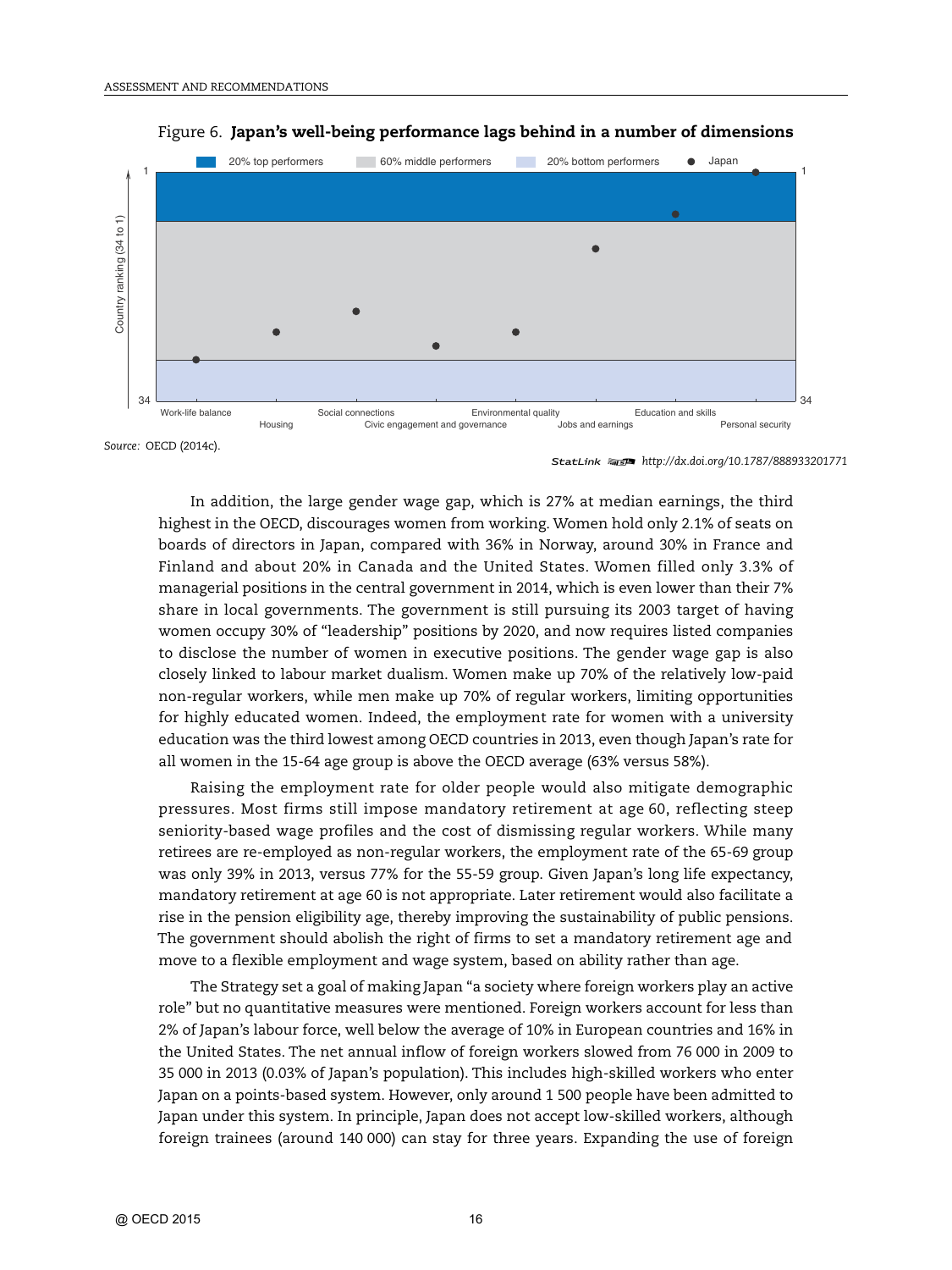workers would help mitigate the trend decline in the labour force, although large-scale inflows could create challenges for social cohesion. Cohesion may also be put under strain by the uneven impact of demographic change. While a few major urban centres are expected to continue gaining population, many regions and cities are likely to experience even faster ageing and population decline than the country as a whole. The government has been taking action to revitalise rural areas.

#### *Boosting labour productivity by deepening Japan's integration in the world economy*

The liberalisation of barriers to international trade and investment strengthens competition, promotes restructuring and spurs innovation by broadening the scope for technological transfers across borders (Jaumotte and Pain, 2005). While Japan has signed 15 Economic Partnership Agreements (EPAs) since 2002, they cover less than a quarter of its trade. The Strategy seeks to raise the share of Japan's trade with countries with which it has an EPA or a FTA from 19% in 2012 to 70% by 2018. This requires agreements with key trading partners, such as the United States, China and the European Union, as well as the Trans-Pacific Partnership. One area where trade agreements would spur needed structural adjustment is agriculture, as they would necessitate cutting border measures on farm goods, such as the tariff on rice. Such measures contribute to the high level of agricultural assistance: the Producer Support Estimate was 54% in Japan in 2011-13, three times the OECD average. Consumer spending on agricultural products was 1.8 times what it would have been in the absence of government policies.

The Strategy calls for an "aggressive agricultural policy" that aims to double the income of farmers and farming communities within ten years and double exports by 2020 (Table 3). Japan decided to phase out production quotas for table rice by FY 2018 and to abolish direct payments for rice in 2018. However, subsidies for manufacturing and feed rice, and for other crops, such as barley and wheat, were increased to fully utilise paddy fields to increase food self-sufficiency. Such an approach will keep the rice price high by limiting its supply. Commodity-specific support accounts for around 90% of producer support in Japan, compared with 32% in the European Union (OECD, 2014a). It is essential to shift away from commodity-specific payments, which isolate farmers from market forces, and allow farmers to make their own production decisions in response to market demands (Jones and Kimura, 2013).

Fundamental agricultural reform requires shifting from self-sufficiency targets to a multi-faceted approach to food security that includes a more competitive domestic agricultural sector, diversified sources of imports, sufficient emergency food reserves and the conservation of an adequate agricultural resource base. This should be accompanied by farm consolidation to boost productivity. Farmland consolidation will be promoted by the regional government-supported institutions established in each prefecture in 2014. However, their impact will be limited by existing policies, such as price supports, which discourage farm exit. The advancing age of farmers provides an opportunity for bold reform: in 2010, the average age of rice farmers was 68.5 and 56% were 70 or over (Figure 7).

Trade liberalisation would also promote foreign direct investment (FDI) (Thangavelu and Findlay, 2011). Japan's stock of inward FDI has stayed below 4% of GDP since 2008, keeping it the lowest in the OECD. The Strategy aims to double the stock of inward FDI from 18 trillion yen in 2012 to 35 trillion yen in 2020, echoing the 2003 plan to double FDI over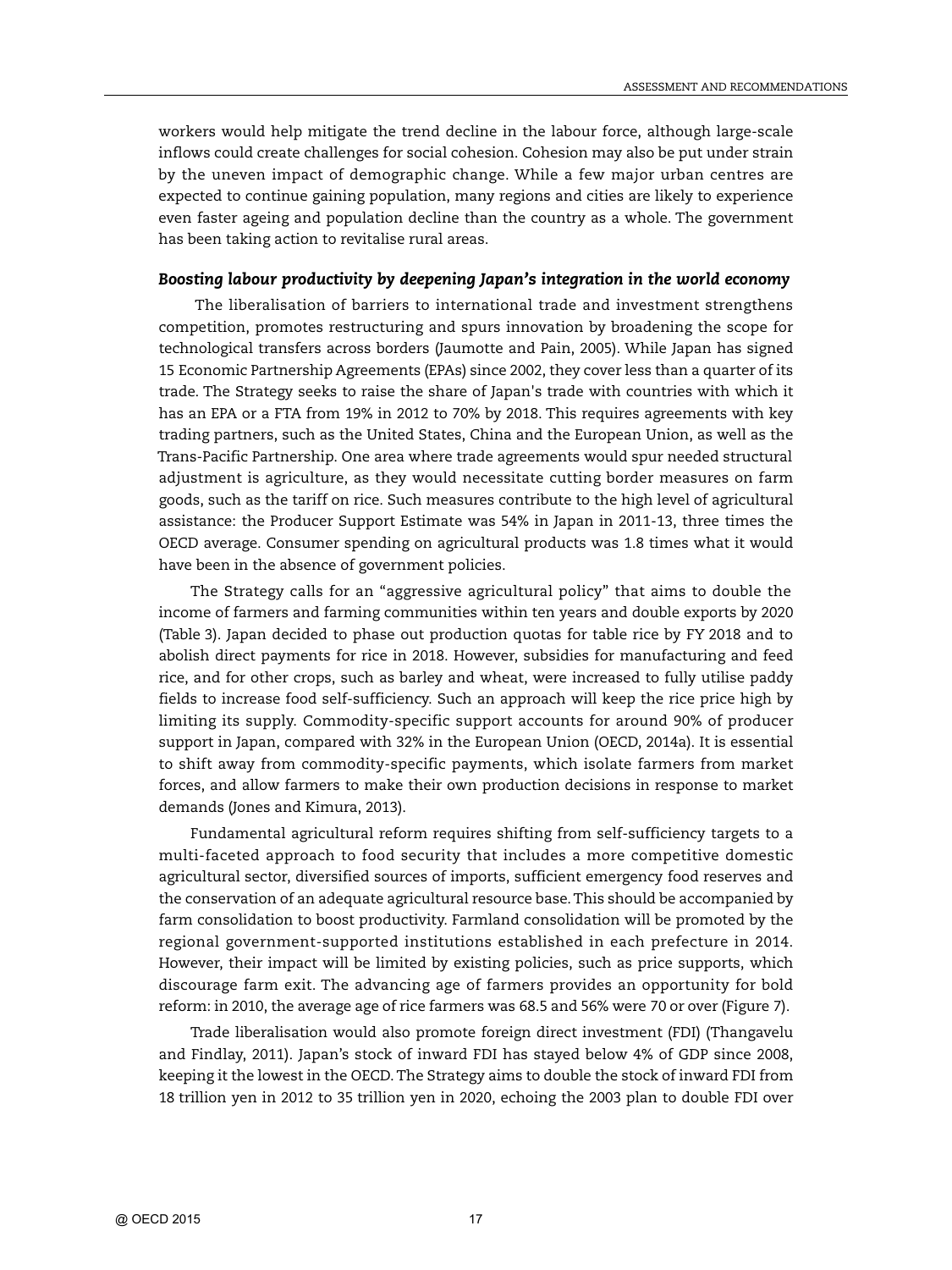

#### Figure 7. **Japan's farm workforce is elderly: the age distribution of rice farmers in 2010**

*Source:* Ministry of Agriculture, Forestry and Fisheries, *2010 Census of Agriculture and Forestry.* 1 2 *<http://dx.doi.org/10.1787/888933201782>*

five years. Foreign firms have identified the key factors that have hindered FDI inflows (Expert Group of the Cabinet Office, 2014 and EBC, 2014):

- The low level of corporate mergers and acquisitions, a key channel for FDI.
- The high corporate income tax rate.
- The lack of clarity and accountability in Japan's corporate governance framework.
- An unclear regulatory environment.
- Inflexible employment and termination rules for labour and the lack of mid-career mobility.
- Rules restricting the entry of foreign workers.

#### *Boosting labour productivity by promoting innovation*

While Japan spends heavily on education and R&D, reforms are essential to increase the return on such investments by: i) creating an appropriate framework that strengthens competition and improves resource allocation; ii) upgrading the science and technology system; iii) expanding the role of venture capital-backed firms, which play a key role in commercialising innovation; and iv) making SMEs a source of growth. Greening growth would also be beneficial for growth and productivity.

#### *Framework conditions for innovation*

Appropriate framework conditions are needed to encourage greater innovation by firms (OECD, 2010). Japan's corporate sector holds a large amount of cash compared to other advanced economies (Figure 8). Indeed, cash holdings reached 62% of GDP in FY 2012 and may play a role in Japan's low return on assets, which have been on a long downward trend (Panel B). High cash holdings have restrained aggregate demand and limited potential output growth (Shinada, 2012). Cash holdings can be reduced in one of three ways: greater investment, increased dividend payments and faster wage growth. Promoting investment and innovation requires a change in the business environment to modify firms' incentives.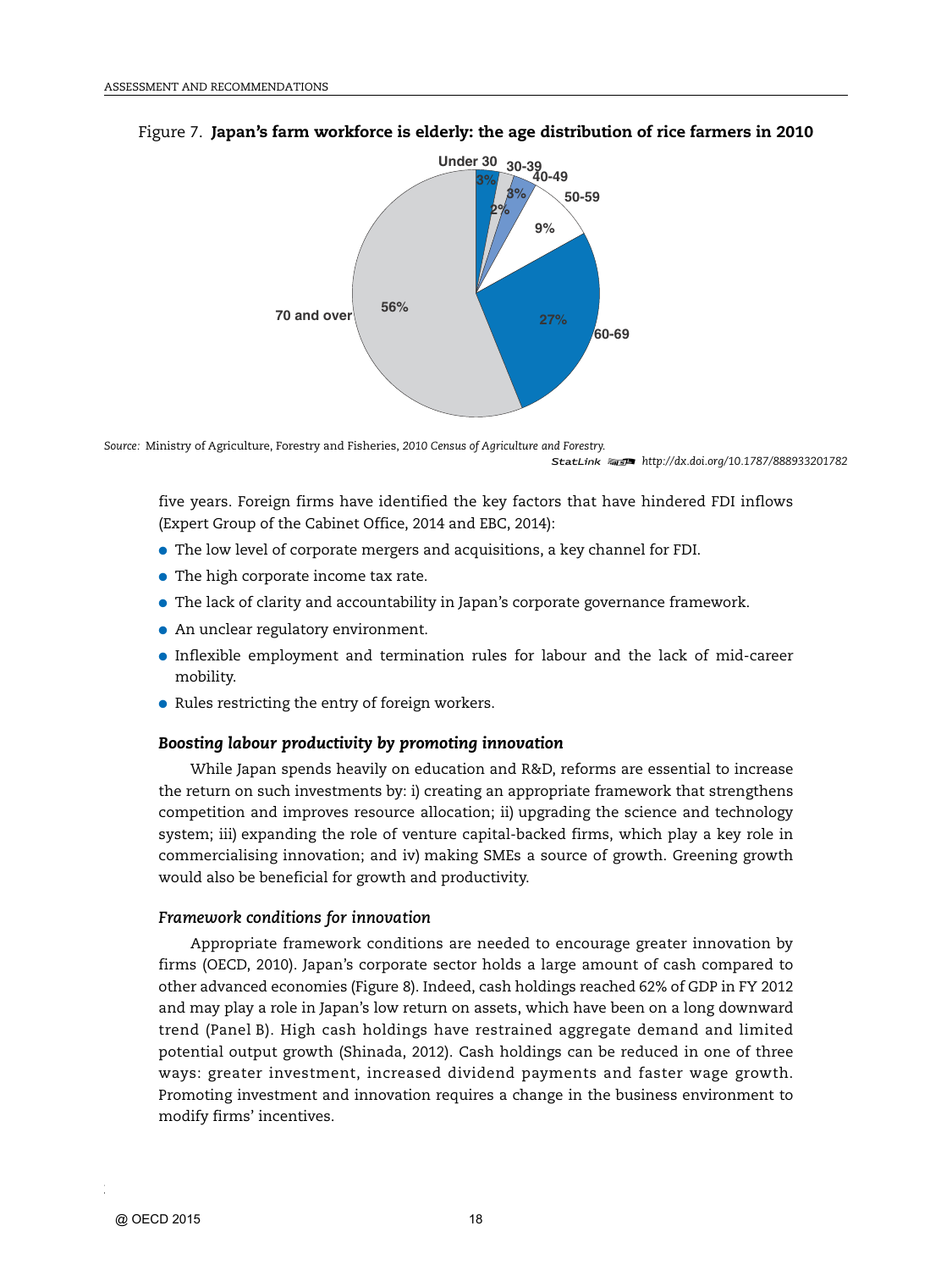

#### Figure 8. **The corporate sector has high cash reserves and falling returns on assets**

1. Cash and marketable securities of listed companies as a percentage of market capitalisation in each country or region. For Japan – Topix 500 Index; US – S&P 500, euro area – Bloomberg Europe 500.

*Source:* Bloomberg; OECD calculations; Ministry of Finance.

1 2 *<http://dx.doi.org/10.1787/888933201797>*

The first key reform in the Strategy, enhancing corporate governance, would help address these challenges. The gradual unwinding of cross-shareholdings provides an opportunity to improve governance and increase pressure on firms to innovate and invest their cash. Japan's governance framework lags behind global standards, according to foreign firms in Japan (EBC, 2014). Cross-country studies show that good governance tends to reduce corporate cash holdings (Aoyagi and Ganelli, 2014). Japan has taken steps to reform corporate governance, including the Stewardship Code introduced in 2014. The planned introduction of a corporate governance code offers an opportunity to introduce best practices, in line with the OECD Principles of Corporate Governance, which are currently being revised. In particular, Japan's draft code requires firms to have at least two outside directors. It is essential to ensure their independence.

Another priority is to reduce product market regulation (PMR). Studies show a significant relationship between PMR and productivity at the aggregate level (Bouis et al., 2011). Less restrictive PMR promotes: i) private investment in innovation; ii) the effective diffusion of knowledge from both domestic and overseas sources (Westmore, 2013); iii) improved managerial performance; and iv) entry by new firms. The 2013 Industrial Competitiveness Enhancement Act, which established the Strategy, cited over-regulation as a major distortion limiting competitiveness and pledged to "realise accelerated regulatory reforms". While Japan's score on the OECD's 2013 PMR index indicates that regulation is less stringent than the average, it lags behind the best performers (Koske et al., 2015). To promote reform in specific sectors and geographic areas, the government has launched "National Strategic Special Zones". Their effect would be enhanced by extending the reforms nationwide. Finally, competition policy should be upgraded by reducing exemptions to the Anti-Monopoly Act and increasing administrative fines.

Innovation also requires the continuous reallocation of labour within and across firms and sectors. Employment protection has a major impact on labour flows and reduces productivity by hindering the ability of innovative firms to attract resources (Martin and Scarpetta, 2012). Moreover, it reduces R&D expenditure (Andrews and Criscuolo, 2013).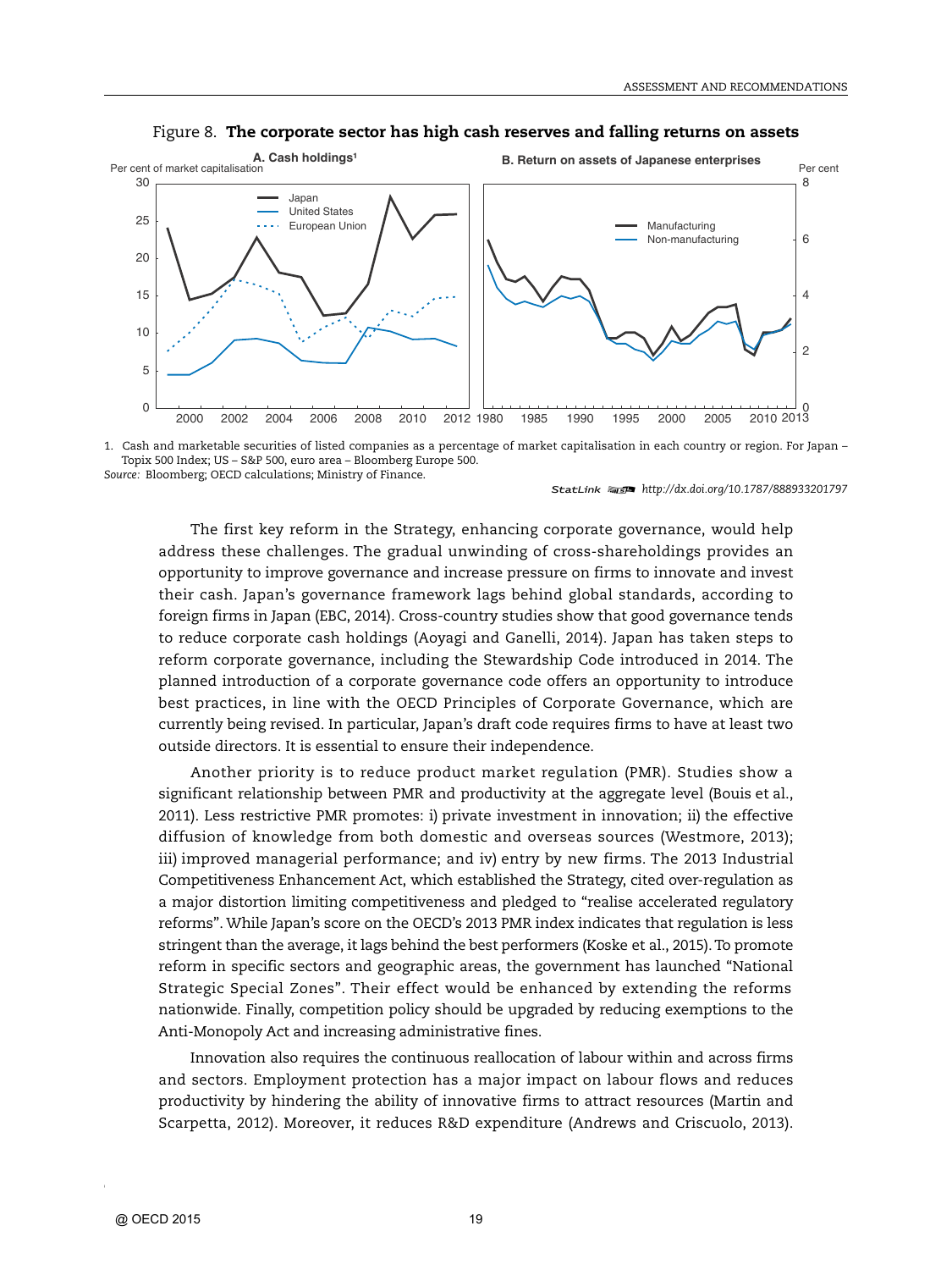Japan's Strategy states that the country needs to shift "from an excessive employment stability policy to a policy of supporting labour movement to enable individuals to smoothly change jobs". Companies have increased employment of non-regular workers (including fixed-term and dispatched workers, i.e. sent from private employment agencies) from 16% of employees in 1985 to 37% in 2014 to enhance employment flexibility and avoid the cost of laying off regular workers, who receive higher employment protection. Indeed, firms that face greater uncertainty in their sales have a higher share of non-regular workers (Matsuura et al., 2011). However, the reliance on non-regular workers, who receive less firmbased training, has negative consequences for growth, as well as equity (see below).

#### *Upgrading the science and technology system*

Japan's gross domestic expenditure on R&D was the fifth highest in the OECD in 2012 at 3.4% of GDP. Moreover, business R&D, which has the greatest impact on total factor productivity (TFP) growth (Westmore, 2013), is particularly high. Nevertheless, Japan's TFP growth has been well below the OECD average in recent years, suggesting that Japan's return on its investment is low. One problem is a lack of skilled labour in science and engineering. By 2007, there were 4.5 job offers for each graduate in science and engineering, compared to a nationwide average of 1.5.

In addition, it is important to upgrade the quality of universities and strengthen their links with firms and expand international collaboration in innovation. The number of Japanese universities ranked in the top 500 worldwide (relative to GDP) was well below the OECD median in 2014 (Figure 9), suggesting scope to improve quality. The keys to improving quality include promoting internationalisation of universities and strengthening competition. The share of foreign students in Japanese universities was only 4%, in 2012, half of the OECD average of 8%, and the number of branch campuses of foreign universities in Japan fell from around 40 in the early 1990s to five at present. Strengthening competition depends in part on increasing transparency about the quality of tertiary institutions and raising the share of public funding that is linked to a university's



#### Figure 9. **Japan ranks low in some areas of its national science and innovation systems (2014)**

*Note:* Normalised index of performance relative to the median values in the OECD, which are set at 100. The top performer is set at 200 and the lowest at zero. The fifth-highest performer in the case of the "Top 500 universities" had a score of 137 relative to the OECD median, while the fifth lowest had a score of 5. Japan, with a score of 43, was in the middle range. *Source:* OECD (2014e).

1 2 *<http://dx.doi.org/10.1787/888933201806>*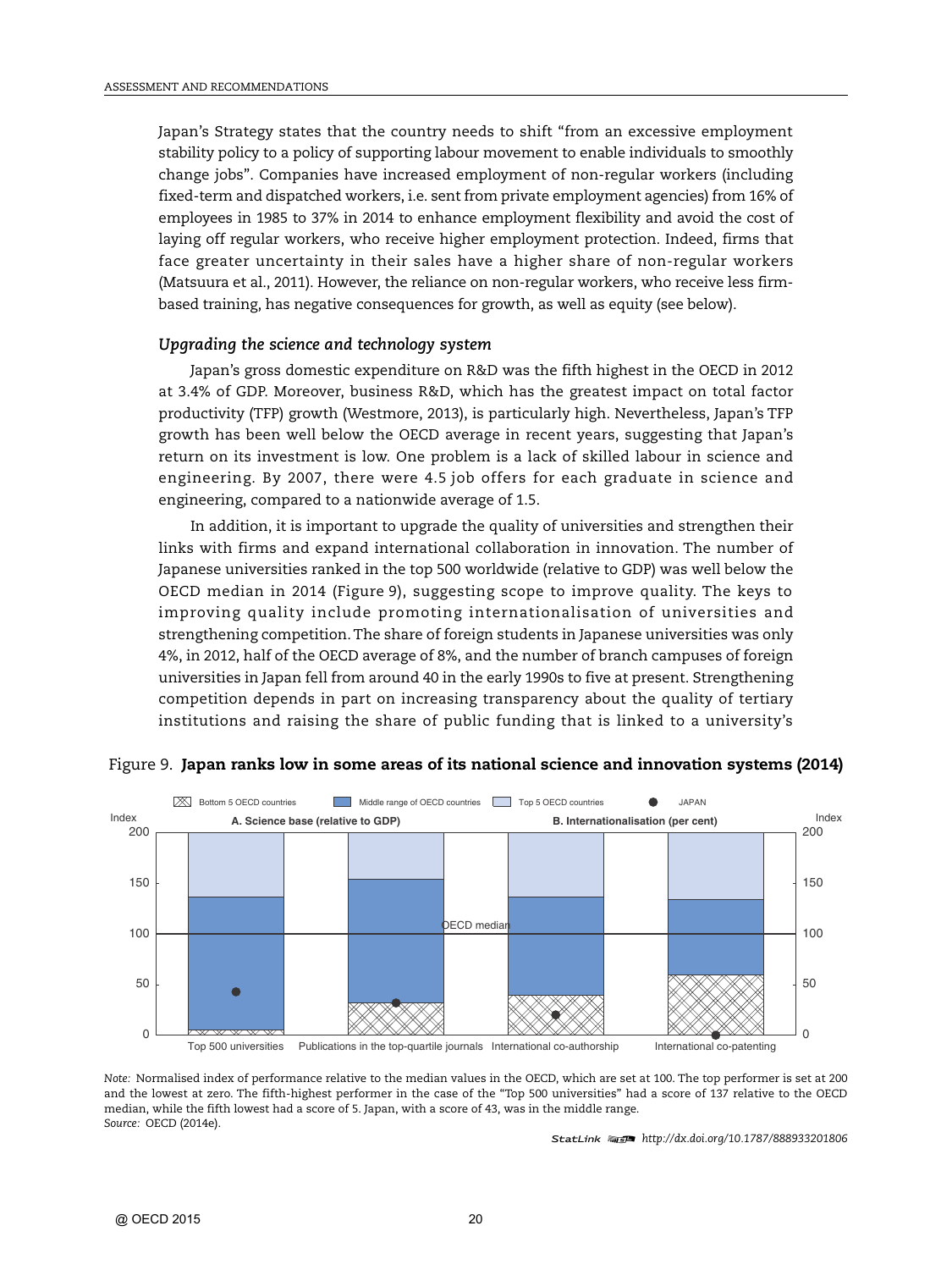performance, thereby ensuring that consolidation results in the restructuring and closure of the weakest institutions (Jones, 2011). Under Japan's 2014 university reform plan, universities are to be divided into three categories. The 22 universities in the top category are expected to compete with the top institutions of higher learning in the world.

Improving the quality of universities would enable them to make a larger contribution to innovation. Only 0.5% of business-financed R&D in 2013 was carried out at universities, indicating weak linkages between academia and business (Table 4). Moreover, only 2.6% of research performed at universities was funded by firms (Panel B). Spending on R&D performed in universities rose by only 12% (adjusted for inflation) in Japan over 2000-12, compared with 50% in Germany and 59% in the United States. Under the new Innovation National System (the Amari Plan), government research institutes (GRIs) are to play a bridging role to promote exchanges between business, academia and the government. Labour mobility will be facilitated by allowing researchers to have cross-appointments in universities, GRIs and enterprises.

|                             |                                | Allocation of R&D spending by sector performing it |              |                             |       |  |
|-----------------------------|--------------------------------|----------------------------------------------------|--------------|-----------------------------|-------|--|
| Source of funding           | Share of total R&D<br>spending | Government                                         | Universities | <b>Business enterprises</b> | Total |  |
| Government <sup>1</sup>     | 18.1                           | 54.4                                               | 40.2         | 5.4                         | 100.0 |  |
| Universities                | 5.9                            | 0.6                                                | 99.3         | 0.1                         | 100.0 |  |
| <b>Business enterprises</b> | 75.5                           | 0.6                                                | 0.5          | 98.9                        | 100.0 |  |
| Foreign sources             | 0.5                            | 9.6                                                | 1.6          | 88.8                        | 100.0 |  |

| Table 4. Flows of R&D funds in 2013 |
|-------------------------------------|
| A. R&D funding                      |

|  | B. Sector performing R&D |  |
|--|--------------------------|--|
|  |                          |  |

|                                          |           | Funding source for R&D performed |                     |                                |                 |       |  |  |
|------------------------------------------|-----------|----------------------------------|---------------------|--------------------------------|-----------------|-------|--|--|
| Sector performing R&D Share of total R&D | performed | Government                       | <b>Universities</b> | <b>Business</b><br>enterprises | Foreign sources | Total |  |  |
| Government <sup>1</sup>                  | 10.4      | 94.5                             | 0.3                 | 4.7                            | 0.5             | 100.0 |  |  |
| <b>Universities</b>                      | 13.5      | 54.1                             | 43.2                | 2.6                            | 0.1             | 100.0 |  |  |
| <b>Business enterprises</b>              | 76.1      | 1.3                              | 0.0                 | 98.1                           | 0.6             | 100.0 |  |  |

1. Includes private non-profit institutes.

*Source: OECD R&D Statistics Database.*

In addition, Japan needs to become more integrated in global innovation networks. Only 0.5% of the R&D carried out in Japan in 2013 was financed from abroad (Table 4), one of the lowest shares in the OECD, while the share of immigrant scientists in Japan is also among the lowest (Franzoni et al., 2012). Consequently, the levels of international co-authorship of academic papers and international co-patenting are among the lowest in the OECD area (Figure 9, Panel B).

#### *Expanding the role of venture capital-backed businesses*

Start-ups play a major role in economic growth and innovation. Firms less than five years old, regardless of size, accounted for less than a fifth of total non-financial business employment but generated half of all new jobs in the OECD over 2001-11 (OECD, 2013b).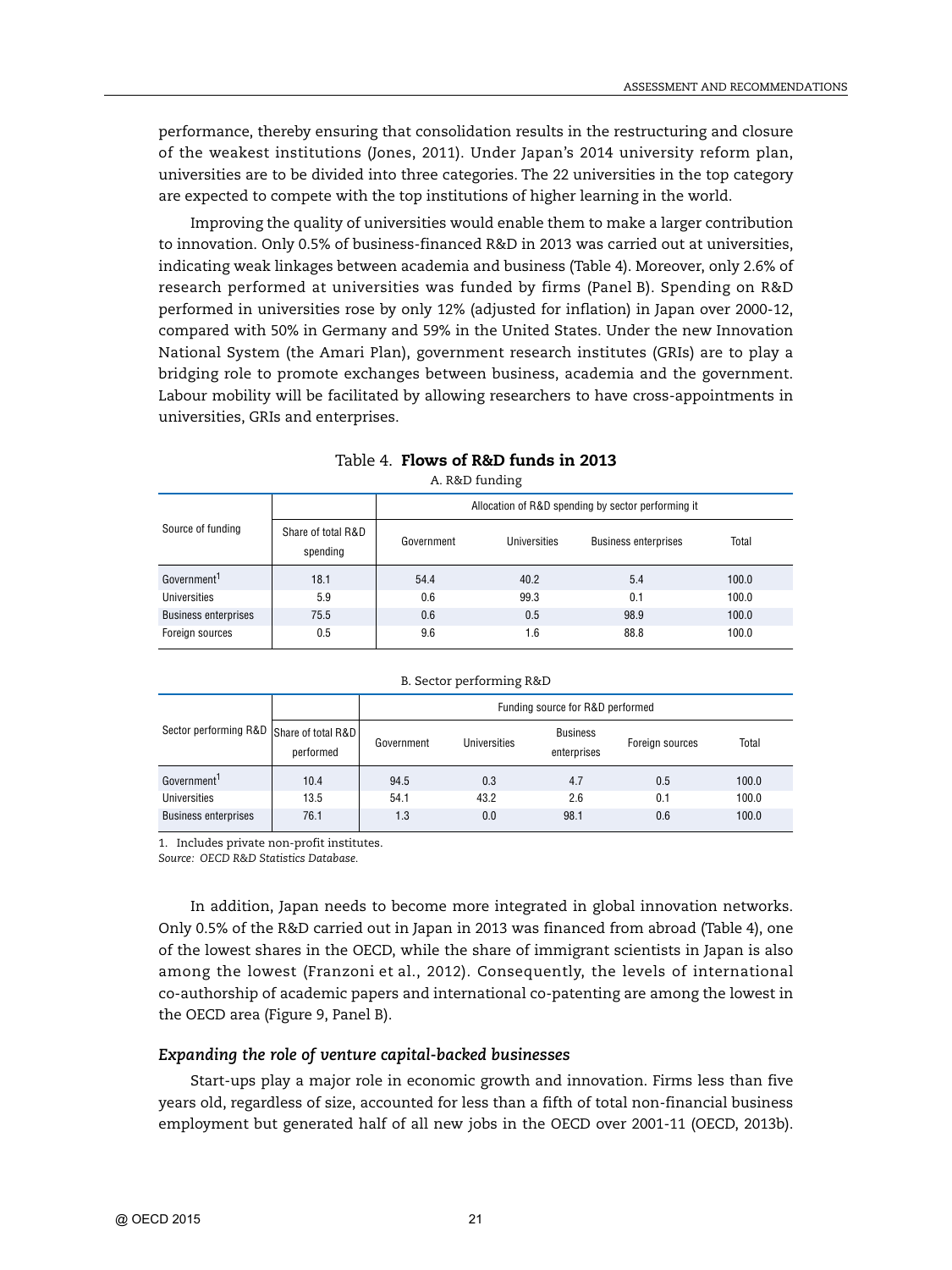

#### Figure 10. **Small firms in Japan are relatively old**

1 2 *<http://dx.doi.org/10.1787/888933201819>*

Japan's Strategy set a target of raising the business start-up and closure rates from the 4.5% average over 2004-09 to the 10% rate recorded in the United States. Given the low firm birth rate, Japan is dominated by older companies: three-quarters of small firms are more than ten years old compared with less than half in most OECD countries (Figure 10).

Venture capital-backed firms, which are important in promoting innovation, play a relatively minor role in Japan. Although the sharp decline in venture capital investment over 2006-09 has been reversed, it remains below earlier peaks. Moreover, the level (0.02% of GDP) is slightly below the OECD median and far behind leading countries such as Israel, the United States and Canada (Figure 11). To expand the role of venture capital, policies should: i) encourage entrepreneurship by implementing entrepreneurial education in schools; ii) reduce the stigma attached to failure to promote second chances; iii) enhance the role of venture capital firms and business angels, which together currently account for about onethird of venture capital investment in Japan; and iv) promote a more active M&A market to encourage venture capital investment by allowing investors to realise their gains.



Figure 11. **Venture capital investment as a share of GDP is relatively low in Japan**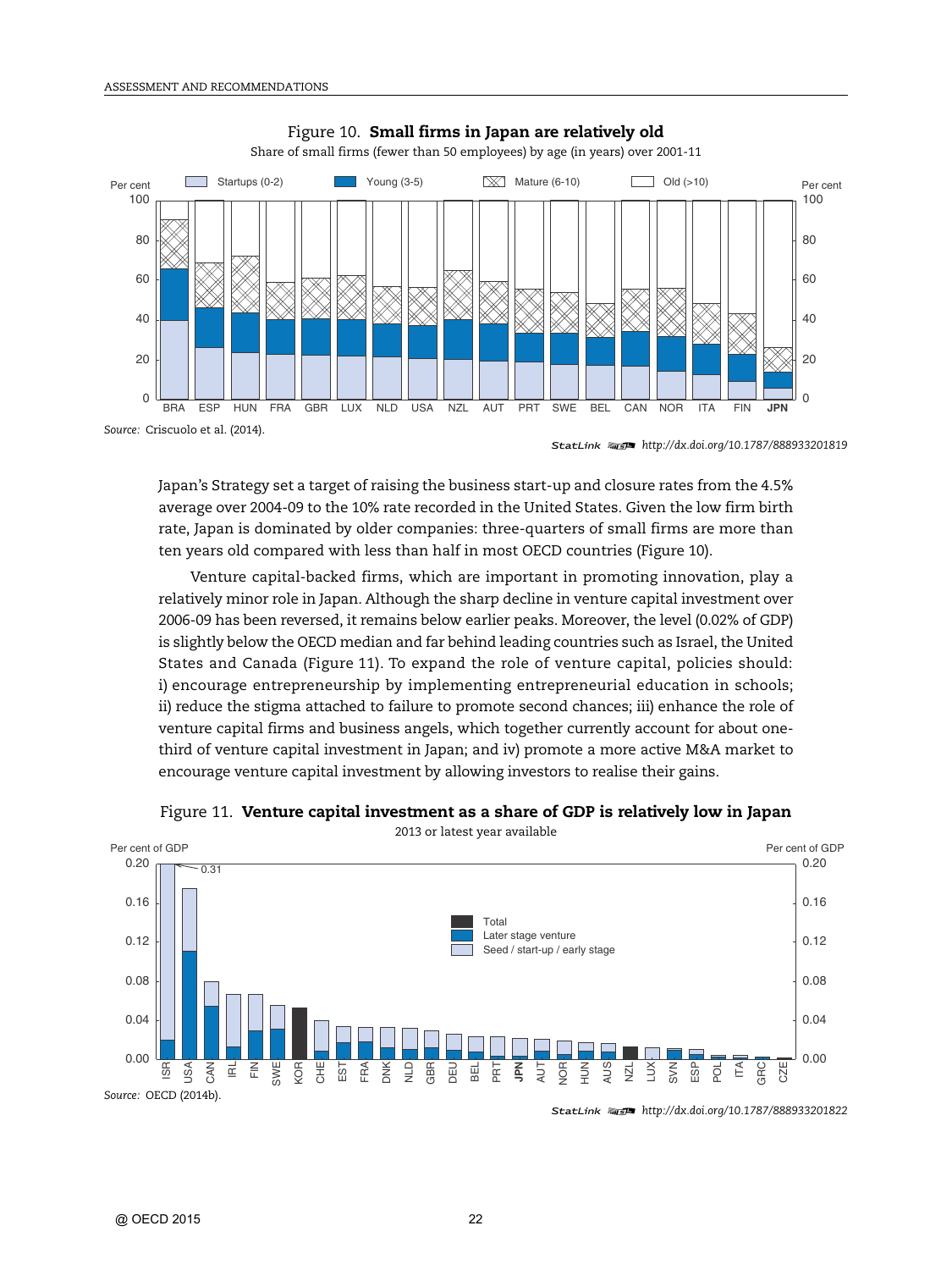#### *Making SMEs a source of growth*

SMEs, which accounted for 99.7% of registered firms, 74% of employment and more than 50% of value added in 2012 (SMEA, 2014), also need to play a more prominent role in innovation. However, they have long suffered from low productivity, weak profitability and high leverage. Indeed, their net profit margin is only 1.5%, against 6.2% for large firms, and less than a third reported a profit in FY 2012 (Lam and Shin, 2012). The problems in the SME sector are linked to the weakness of services, given that more than three-quarters of SMEs are in that sector. Efficiency in services is crucial as they account for almost 40% of Japan's exports on a value-added basis (OECD, 2014f).

SMEs receive substantial government support. The government provides about 10% of financing for SMEs, and its share rises to 20% including guarantees, which are much higher than in other OECD countries. However, high public support for SMEs has negative side effects. *First*, it hinders the development of market-based financing. *Second*, generous government support delays restructuring by keeping non-viable enterprises (so-called "zombie" firms) afloat (Caballero et al., 2008). Even though the Japanese economy contracted sharply in 2008-09 and 2011, the number of bankruptcies has fallen since the crisis and by 2014 was a third below its 2007 level (Figure 12). Indeed, it dropped below 10 000 for the first time since 1990. In contrast, bankruptcies increased by an average of 66% in OECD countries over 2007-12 (Panel B). *Third*, there is little evidence that government financial support improves SME performance (Ono and Uesugi, 2014). *Fourth*, SMEs are discouraged from expanding and thereby losing government assistance. Indeed, only a fifth of Japan's largest companies (by market capitalisation) have been created since the 1960s, compared with three-quarters in the United States (Shirakawa, 2013).

Government support should be scaled back and guarantees focused on young firms for limited periods. Financial supervisors should tighten standards requiring financial institutions to conduct regular credit reviews of SMEs, publicly announce the results, and prepare restructuring plans for non-viable firms. Pressure on banks to ease lending terms for SMEs should be reduced. In addition, market-based financing for SMEs should be developed.



#### Figure 12. **The number of bankruptcies in Japan has fallen since 2008 despite two crises**



<sup>1 2</sup> *<http://dx.doi.org/10.1787/888933201830>*

*Source:* OECD (2014b); *OECD Economic Outlook Database*.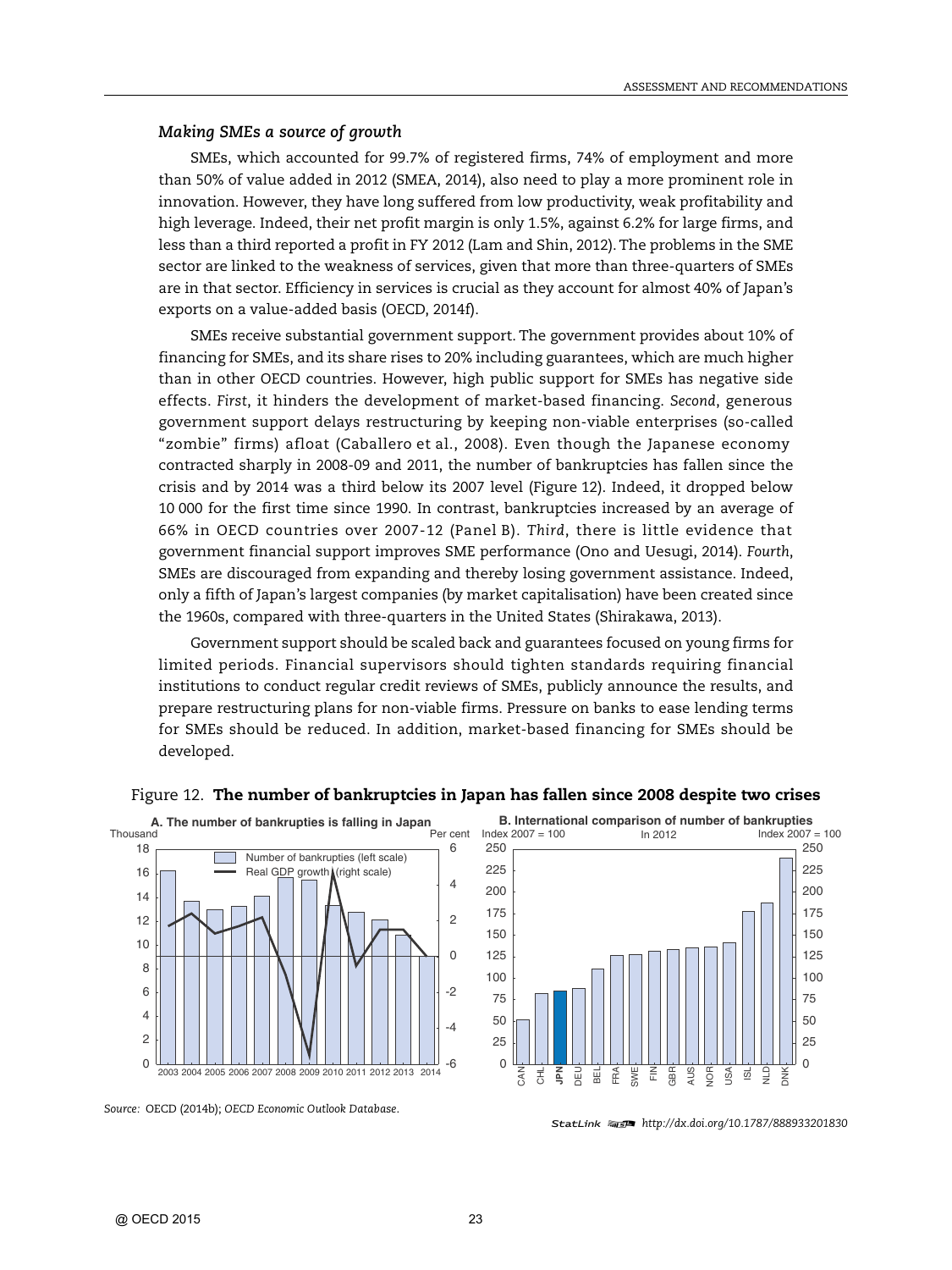#### *Promoting green growth and restructuring the electricity sector*

The 2011 nuclear accident led to the shutdown of Japan's 48 remaining nuclear power plants. Greater reliance on thermal energy resulted in a sharp spike in the carbon intensity of Japan's energy mix (Figure 13). The 2009 objective of reducing greenhouse gas emissions by 25% from their 1990 level was revised in 2013. The new target calls for cutting emissions by 3.8% from their 2005 level, implying a 3% rise from the 1990 level. Whatever the target, it is important to achieve it efficiently by placing a price on carbon through an emissions trading system or a carbon tax (2013 *OECD Economic Survey of Japan*).

Japan's 2014 Energy Plan views nuclear power as an important and low-carbon baseload source. However, dependence on nuclear power generation is to be reduced to the extent possible through energy saving and expanding renewables. Given that regulatory failure contributed to the nuclear accident, the government created a new supervisory body, the Nuclear Regulatory Authority, to carefully review compliance of nuclear power plants with the new regulatory standards (Jones and Kim, 2013). After the accident, it is more important than ever to promote renewable energy, which accounts for only 12% of electricity, as against the OECD average of 21%. Expanding the role of renewables, while enhancing their cost efficiency, would promote green growth. The Feed-in-Tariff system, introduced in 2012, has resulted in a 70% expansion in renewable energy capacity. At the same time, the fixed longterm contracts at high prices offered for renewables risk creating a serious financial burden on consumers and the government, as has occurred in some OECD countries.

The use of renewables is limited by the structure of the electricity sector, which is dominated by ten regional, vertically-integrated monopolies, resulting in inadequate interconnection facilities and weak market mechanisms. The government has launched reforms to expand competition in power generation and the retail market, including the introduction of "legal" or "management" unbundling of generation, transmission and retailing by 2020. However, it would be better to require ownership unbundling to eliminate all incentives for cross-subsidisation between generation and transmission. The government should also break down regional monopolies and create a competitive, nationwide electricity market.



#### Figure 13. **Carbon intensity of the energy mix** Energy sector carbon intensity index,  $1990 = 100<sup>1</sup>$

1. The IEA Energy Sector Carbon Intensity Index tracks how many tonnes of carbon dioxide (CO2) are emitted for each unit of energy supplied (total primary energy supply). *Source:* IEA (2014).

1 2 *<http://dx.doi.org/10.1787/888933201844>*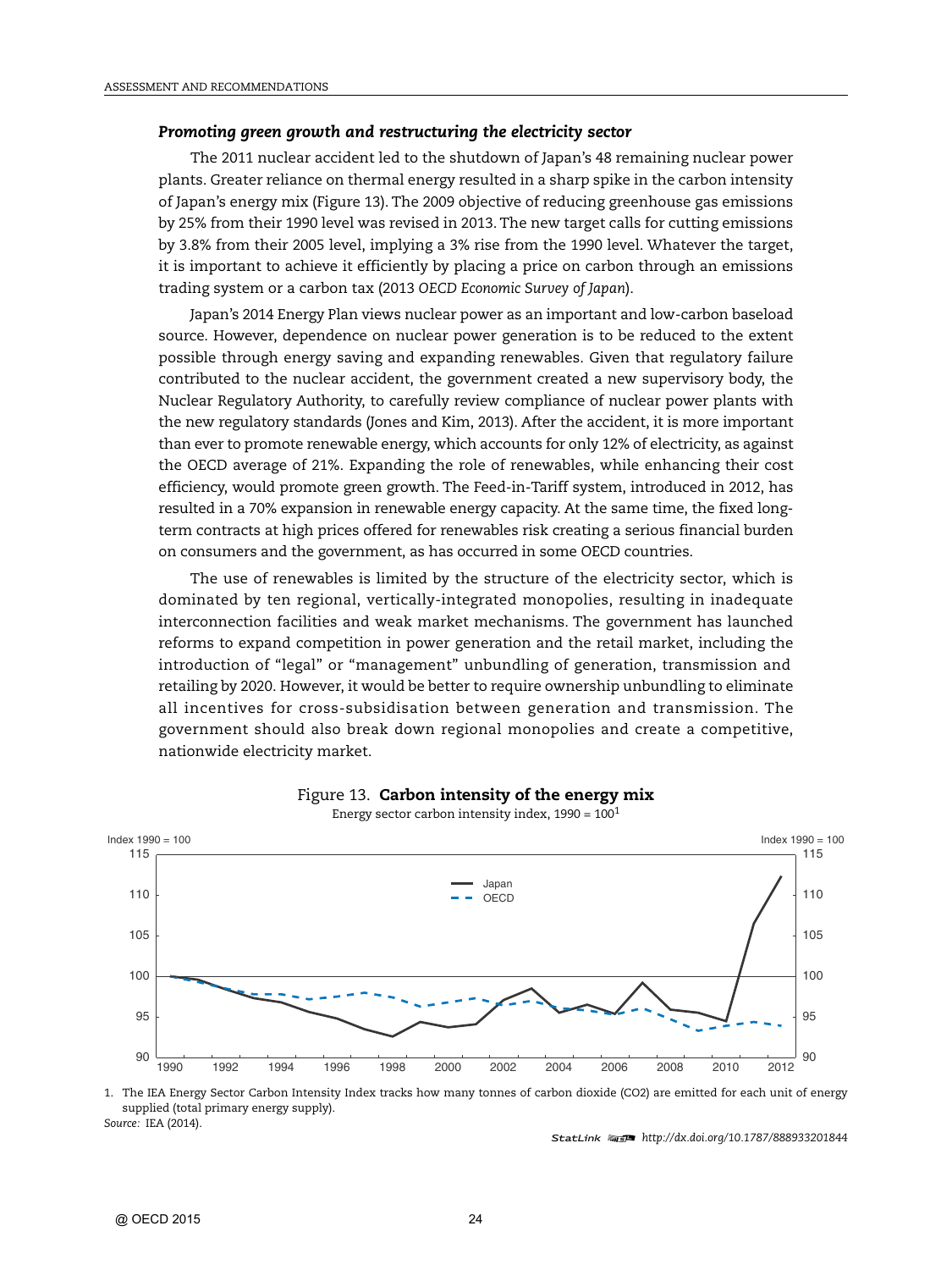#### **Key recommendations to boost economic growth through bold structural reforms**

- Slow the trend decline in the labour force by:
	- $\triangle$  Increasing female employment by expanding childcare, reforming aspects of the tax and social security systems that reduce work incentives for second earners and breaking down labour market dualism to reduce gender inequality.
	- ❖ Expanding the use of foreign workers.
- Participate in high-level trade agreements, notably the Trans-Pacific Partnership and a Japan-EU Economic Partnership Agreement.
- Improve the business climate to boost productivity growth by:
	- ❖ Upgrading corporate governance.
	- ❖ Promoting labour market flexibility and mobility.
	- ❖ Improving the entrepreneurial climate by ensuring second chances and developing entrepreneurial education.
	- ❖ Revitalising venture capital investment to promote firm creation and innovation.
	- ❖ Reducing government support for SMEs to promote the restructuring of viable firms and the exit of non-viable ones.
	- ❖ Moving to a more market-based agricultural system by measures such as reducing commodity-specific payments to farmers, accelerating the consolidation of farmland and reforming the role of agriculture co-operatives.

#### **Reducing government debt: Flexible fiscal policy (the second arrow)**

Twenty-two consecutive years of budget deficits have driven gross government debt to 226% of GDP in 2014, by far the highest in the OECD (Figure 14). Even after taking account of government assets, net debt is also the highest, at 129% (Panel B). The impact of such high debt on government interest payments has been mitigated thus far by exceptionally low interest rates. Indeed, the effective interest rate on government debt is the lowest in the OECD at 0.9%, limiting net interest payments to 1.0% of GDP, below the OECD average of 1.6% (Panel C). The low interest rate partly reflects government bond purchases by the BoJ, which now holds nearly a quarter of the stock. The Quantitative and Qualitative Easing introduced in 2013 (see below) has further lowered the yield on 10-year government bonds to around 40 basis points. In addition, persistent deflation and the risk aversion and "home bias" of investors have contributed to low interest rates. Moreover, Japan's large stock of net external assets helps maintain confidence in its ability to meet its debt obligations. Around 90% of government debt is domestically held and the government's external debt (including the BoJ) was less than \$1 trillion in mid-2014, compared to \$6.6 trillion for the United States and \$4.2 trillion for the euro area.

Japan's persistent deficits are a structural problem stemming from rising public social spending together with chronically weak nominal output growth that has limited government revenues. Public social spending doubled from 12% of GDP in 1990 to 24% in 2013, and now accounts for about half of general government spending. However, total government revenue in Japan in 2012 was unchanged from its 1990 level of one-third of GDP. While central government tax revenue has been rising since 2009, it still finances only about half of spending (Figure 15).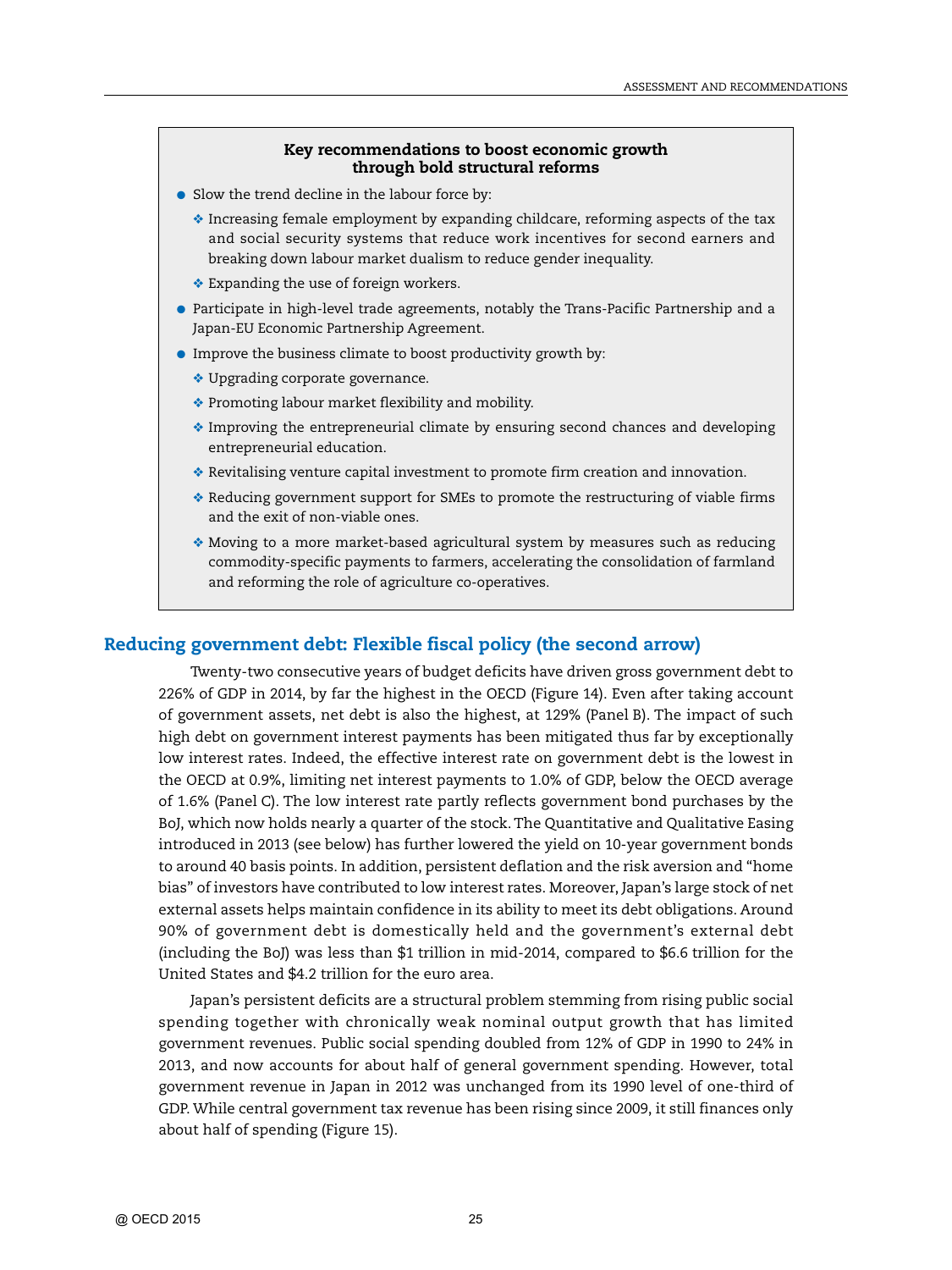



*Source: OECD Economic Outlook Database*.

1 2 *<http://dx.doi.org/10.1787/888933201856>*

However, the financing of large government deficits at low rates by Japanese savers will not continue indefinitely, leaving Japan vulnerable to rising interest rates. A normalisation in the government's effective borrowing rate from the current 0.9% in 2014 to 3%, for example, would expand the deficit from 8.5% of GDP in 2013 to around 13%. In addition to the fiscal consequences, banks, which hold about a third of government bonds, would also be destabilised by falling bond prices (Jones and Urasawa, 2013).

In 2013, the government adopted a medium-term fiscal plan whose targets are broadly in line with the fiscal strategy laid out in 2010: i) halving the primary deficit of central and local governments from 6.6% of GDP in FY 2010 to 3.3% by FY 2015; ii) achieving a primary surplus by FY 2020; and iii) putting the debt ratio on a downward trend thereafter. However, there was little progress over 2010-14, as the primary deficit remained around 7% of GDP (on a general government basis), in contrast to large reductions in the United States (7 percentage points) and the euro area (3 points). After the Great East Japan Earthquake in 2011, reconstruction spending amounting to 5% of GDP slowed fiscal consolidation. In addition, the government launched a 10.3 trillion yen (2.2% of GDP) fiscal package in 2013,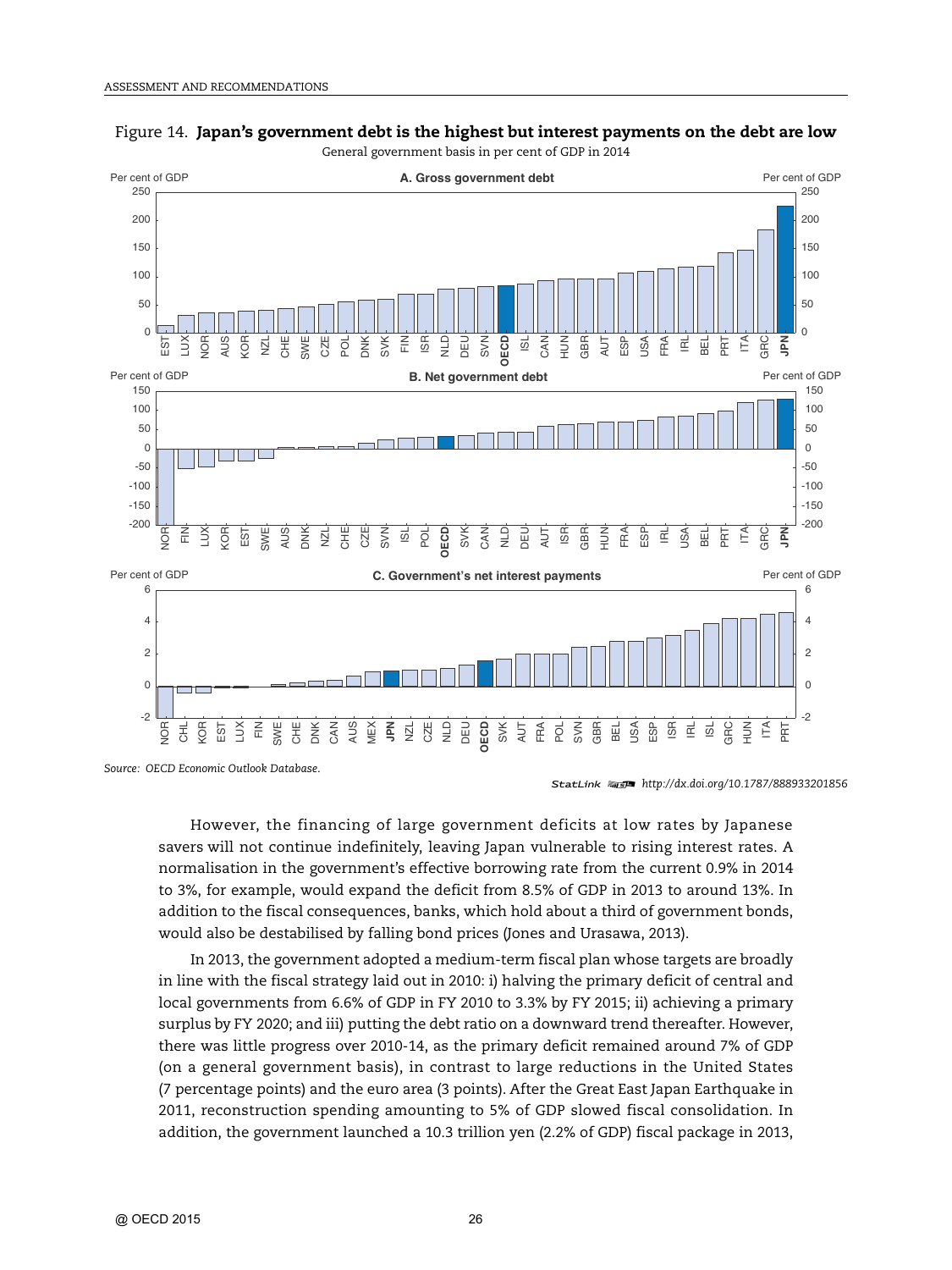

Figure 15. **The gap between government expenditure and revenue remains huge**

Central government general account as per cent of GDP<sup>1</sup>

1. The final outcome for FY 1975-2012, the revised budget for FY 2013, and the initial FY 2014 and FY 2015 budgets. Reconstruction spending and bond issuance to finance it are excluded for FY 2011-15. *Source:* Ministry of Finance; OECD calculations.

1 2 *<http://dx.doi.org/10.1787/888933201868>*

followed by a 5.5 trillion yen package in early 2014, reflecting the "flexible" approach in the second arrow.

Fiscal consolidation advanced with the April 2014 consumption tax hike and the plan for a second increase to 10% in 2015. The doubling of the tax rate would have generated 14 trillion yen (2.7% of GDP) of revenue, of which about one-fifth was to be spent to improve childcare, pensions and healthcare. The remainder was to finance existing social insurance outlays, thereby cutting the deficit. However, with the delay in the second consumption tax hike, planned improvements in pensions and long-term care were postponed. According to the initial budget for FY 2015, which assumes a 9% rise in tax revenue and a 7% increase in non-tax revenue, the FY 2015 primary deficit target can be achieved.

However, Japan remains far from its target of a primary surplus by FY 2020 for central and local governments, according to the February 2015 government projection. It shows a primary deficit of nearly 2% of GDP in FY 2020 (central and local government basis), even assuming the second tax hike in 2017 and nominal GDP growth at an annual average of 3.1% between FY 2013 and FY 2022. The OECD projects a primary deficit of around 5% of GDP in 2016 on a general government basis, which is an important measure as it determines the evolution of public debt. This implies that fiscal consolidation of 1% a year over FY 2016-20 would be necessary to achieve a primary surplus.

In the absence of further measures to reduce the deficit, the government debt ratio would rise steadily to more than 400% of GDP by 2040, according to an OECD simulation (Figure 16), even assuming 2¾ per cent nominal GDP growth. The model is used to simulate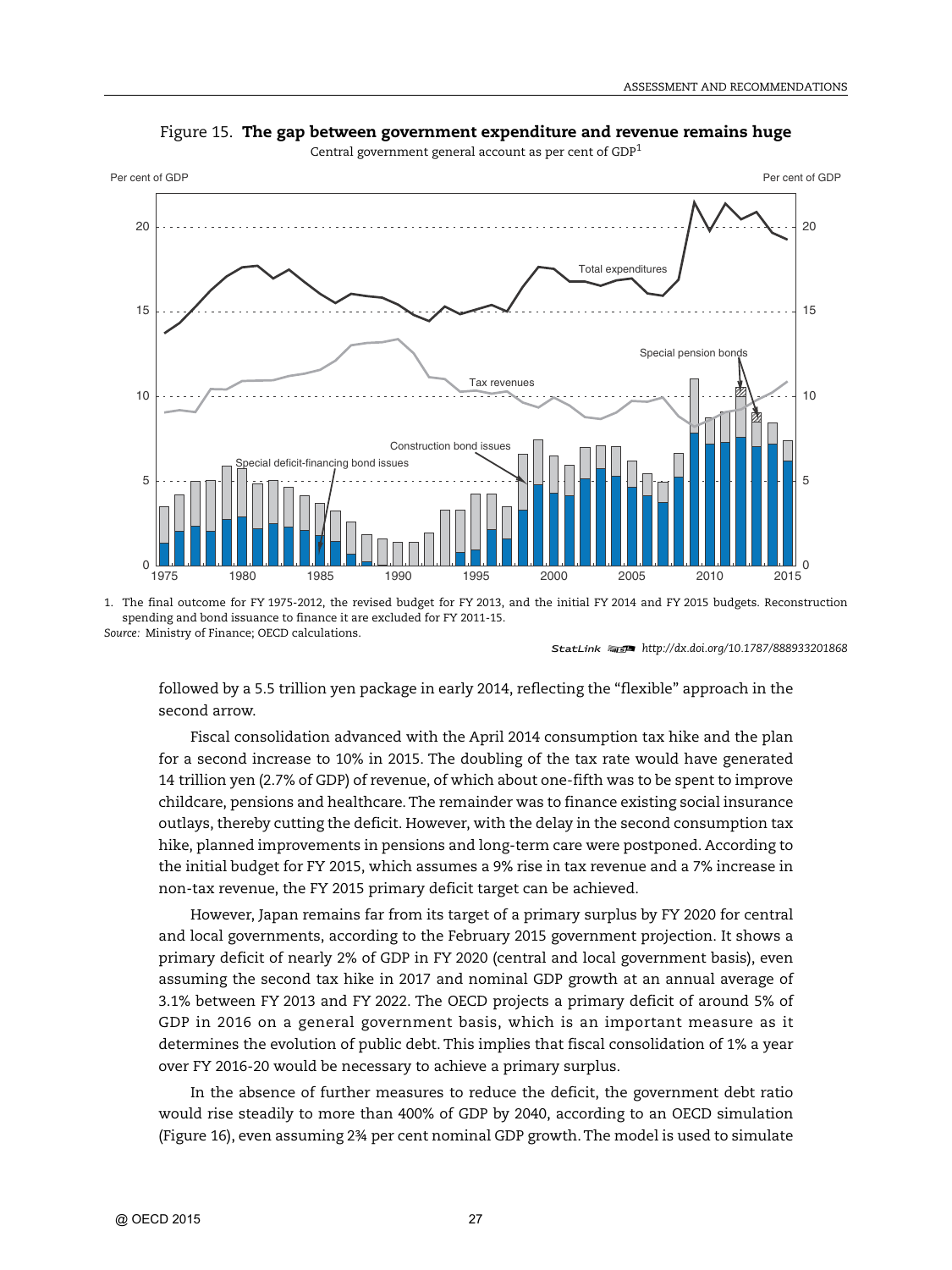



*Note:* In the baseline, there is no fiscal consolidation and nominal growth is around 2¾ per cent (1% real growth, 1¾ per cent inflation). The model shows a rise in long-term interest rates from around 0.25% at present to 7% by 2040. Fiscal consolidation of 7% of GDP over the decade 2017-26 is assumed in the two scenarios, which have different average output growth rates over 2015-40, resulting in varying levels of interest rates:

● Scenario 1: Nominal growth of 1½ per cent (1% real growth, ½ per cent inflation).

● Scenario 2: Nominal growth of 4% (2% real growth and 2% inflation).

*Source: OECD Economic Outlook* Database; OECD calculations.

1 2 *<http://dx.doi.org/10.1787/888933201879>*

the impact of fiscal consolidation of 7% of GDP (equivalent to raising the consumption tax rate from 8% to 22%, the average in the euro area) under different scenarios for real output growth and inflation:

- $\bullet$  If real growth were around 1% and inflation were around  $\frac{1}{2}$  per cent per year (Scenario 1 in Figure 16), the government debt ratio in 2040 would remain above 200% of GDP.
- If the third arrow boosted real growth to 2%, while inflation reached the 2% target, the debt ratio would decline to nearly 100% by 2040 (Scenario 2). With fiscal consolidation, the rise in interest rates is lower than in the baseline, contributing to the lower debt trajectory.

In sum, achieving faster nominal growth through higher real growth and higher inflation is essential to reduce government debt.

#### *The need for a detailed and credible medium-term fiscal strategy*

A fiscal plan should be based on an appropriate target. A primary budget that is close to balance is unlikely to stabilise the debt ratio, let alone put it on a downward trend. Instead, this may require a primary surplus of around 3% of GDP (general government basis), based on the government's projection that the nominal interest rate will be 1.3 percentage points above the nominal growth rate in FY 2023. This is close to the average gap of 1½ percentage points since 1980 (2013 *OECD Economic Survey of Japan*). Given the projected primary deficit of close to 7% of GDP in 2014, this implies that fiscal consolidation of around 10% of GDP is needed to stabilise the debt ratio. A strong institutional framework would help maintain confidence in Japan's fiscal sustainability during such a long period of consolidation. The establishment of such independent fiscal councils in many OECD countries has helped to improve fiscal policymaking, making clear the urgency of the problem and helping build a public consensus for fiscal consolidation (OECD, 2012). In this regard, the role of the Council on Economic and Fiscal Policy, which is headed by the Prime Minister and includes five ministers, the governor of the Bank of Japan, two academic experts and two business leaders, can be expected to increase.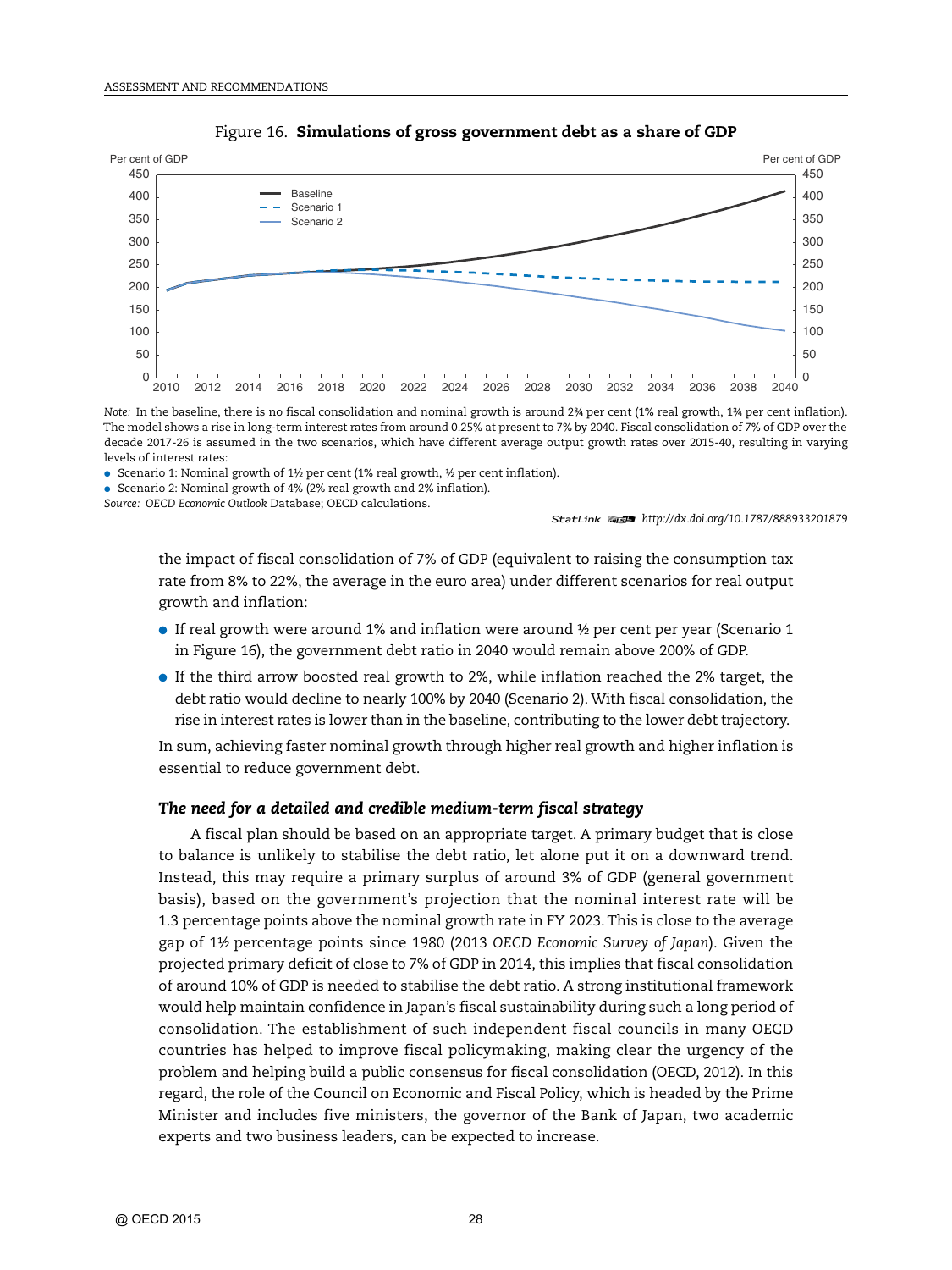The immediate challenge is to launch a detailed and credible fiscal strategy to forestall, or at least limit, any rise in the long-term interest rate. Such a strategy should take into account that:

- Government revenue in Japan is the sixth lowest in the OECD and well below the average of 43% of GDP, indicating space for higher revenue.
- Government spending in Japan, excluding social security outlays, is the ninth lowest in the OECD, suggesting limited scope for major spending cuts beyond the expected fall in public investment.
- Continued population ageing will put further upward pressure on public social spending (Figure 17).

#### $\Omega$ 5 10 15  $20$  $25$ 30 Social security benefits (per cent of GDP)  $\overline{0}$ 5 10 15  $20$ 25 30 35 Per cent Fiscal year 1970 1985 2000 2012 2025 Pensions (left scale) Health care (left scale) Long-term care (left scale) Other (left scale)  $\overline{\smash{\bigtimes}}$  Elderly's share of the population (right scale)

#### Figure 17. **Public social spending has been rising sharply in line with population ageing**

*Source:* National Institute of Population and Social Security Research (2014); Ministry of Health, Labour and Welfare (2012a). 1 2 *<http://dx.doi.org/10.1787/888933201880>*

Fiscal consolidation and regulatory reform need to take into account their impact on income inequality and relative poverty, which was the sixth highest in the OECD area in 2012 (Figure 18). The redistributive impact of the tax and benefit systems for the workingage population is weaker than the OECD average (Figure 19), reflecting two factors: i) while total public social spending in 2011 was 23% of GDP, surpassing the OECD average of 21%, spending on the working-age population was only 3% of GDP, compared with the OECD average of 6%; and ii) the tax wedge is high for low-income families with children and relatively flat across the income distribution. Japan is the only OECD country where the lowest income decile has suffered an absolute decline in their real income since the mid-1980s (OECD, 2011a). Moreover, Japan is the only OECD country where the poverty rate for all working households and all households with children is higher after taking account of taxes and benefits (2013 *OECD Economic Survey of Japan*).

#### *Raising more revenue*

Raising sufficient revenue will likely require measures to increase receipts from a number of different taxes. Moreover, a steady rise so as to avoid a large increase in any given year would be preferable so as to mitigate the impact on the real economy.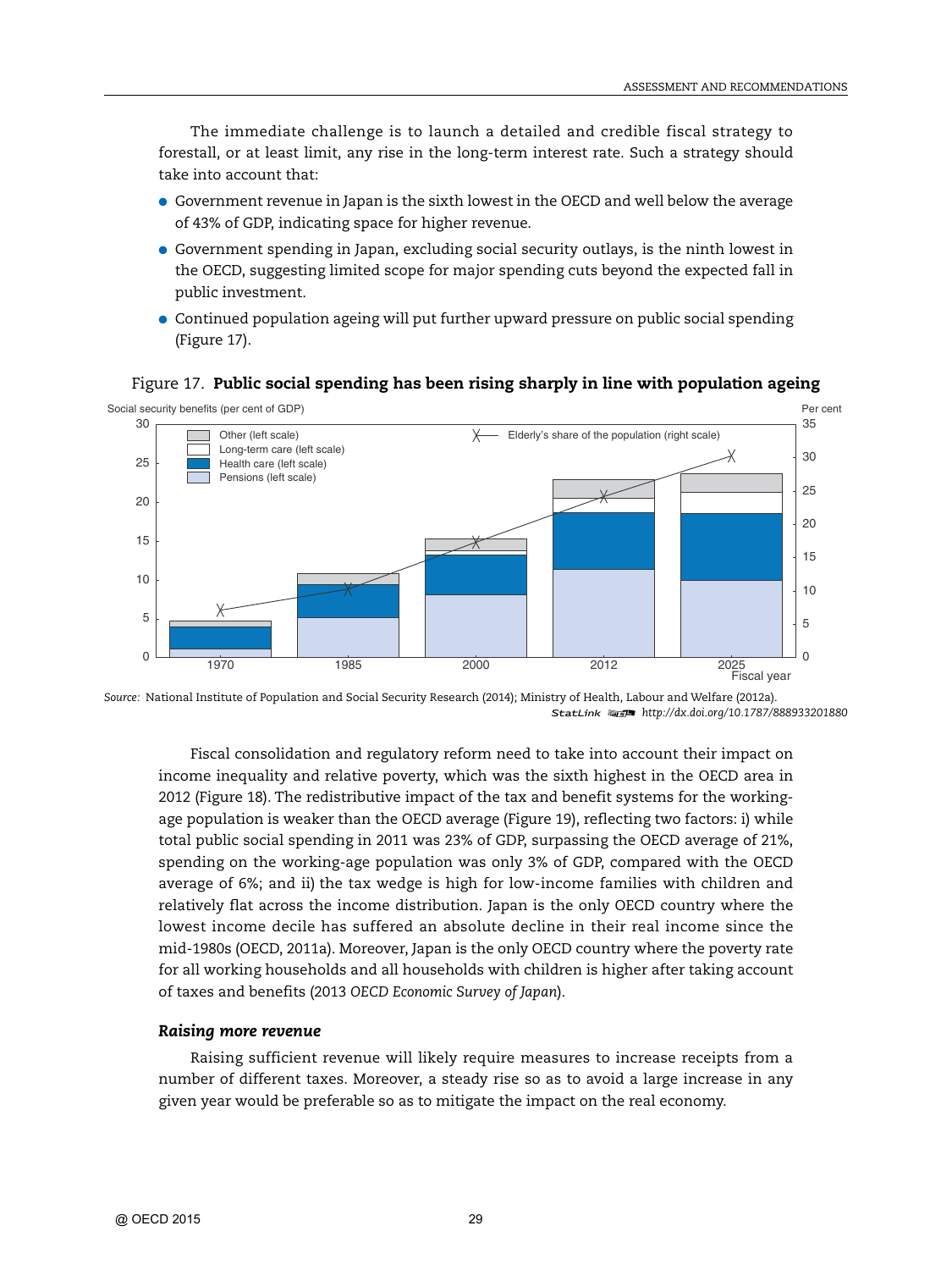

#### Figure 18. **Japan faces a problem of high poverty**<sup>1</sup>

1. The relative poverty rate is the share of the population with an income below half the "median equivalent disposable income", which equals household disposable income divided by the square root of the number of household members.

2. Japanese data are based on the Comprehensive Survey of Living Conditions, which is submitted to the OECD by Japan. Another survey, the National Survey of Family Income and Expenditure, shows a much lower relative poverty rate of 10.1%.

*Source: OECD Income Distribution and Poverty Databas*e; Ministry of Health, Labour and Welfare, *Comprehensive Survey of Living Conditions.* 1 2 *<http://dx.doi.org/10.1787/888933201893>*

Using the consumption tax, which is a value-added tax (VAT), for additional revenue has many advantages. A VAT is less harmful for economic growth than taxes on labour and capital, as it imposes fewer distortions on employment and investment, and it is a

#### Figure 19. **The impact of taxes and transfers on income inequality and poverty is weak in Japan** Working-age population in 2012 or latest year



2. The relative poverty rate is the percentage of the population whose income is less than half median income.

*Source: OECD Income Distribution and Poverty Databas*e.

1 2 *<http://dx.doi.org/10.1787/888933201901>*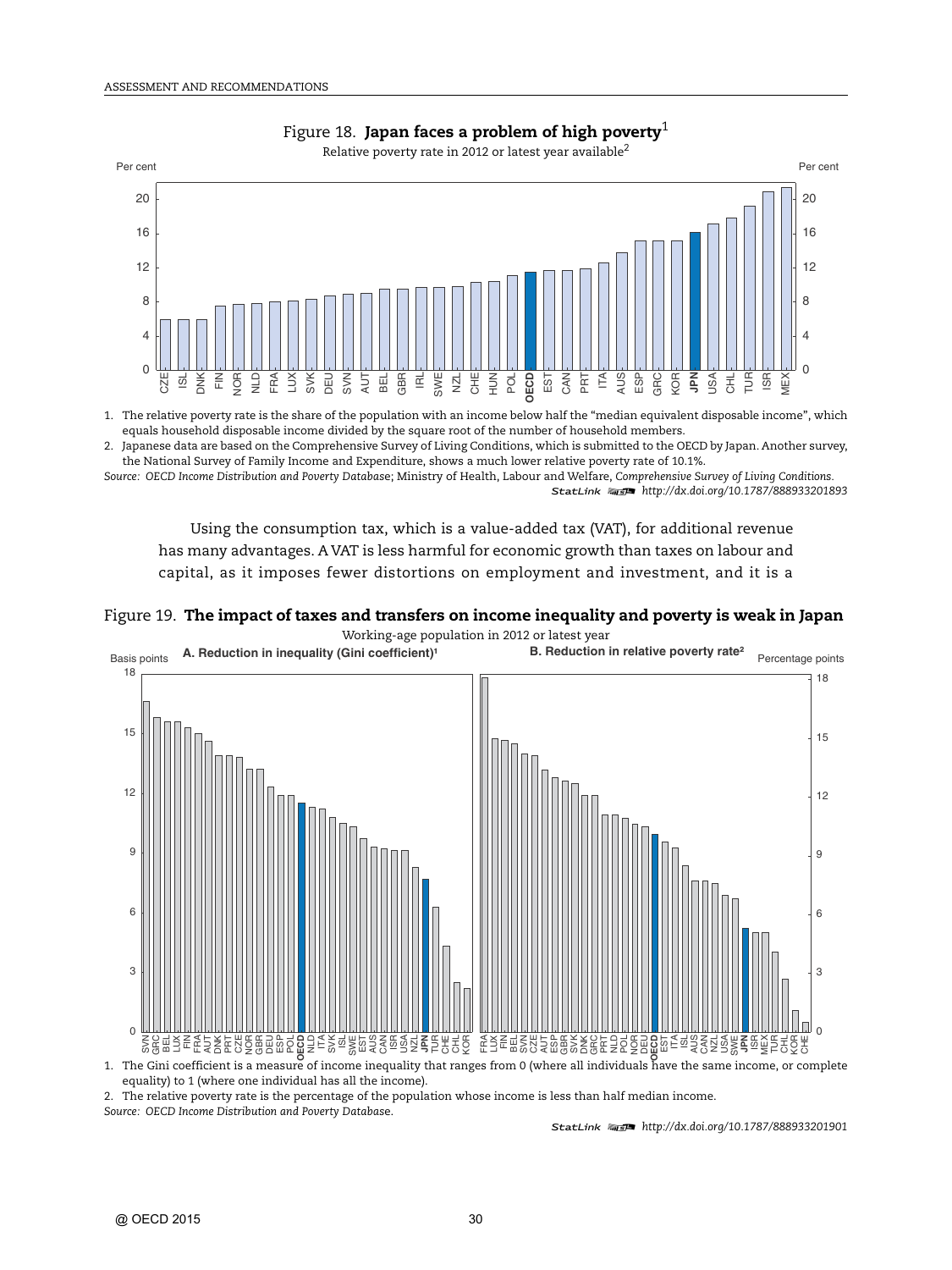relatively stable revenue source (Arnold et al., 2011). Moreover, it spreads the burden across the population, including the elderly, who receive large net transfers from younger generations. Even with the planned hike to 10% in 2017, Japan's VAT rate would still be the third lowest in the OECD and only about half of the 19% average. It is important to maintain a single rate, relying on more effective policies to address the equity implications of a higher VAT rate. Indeed, reduced VAT rates on items such as food and energy products are a poor tool for targeting support to low-income households, as high-income households benefit most (OECD, 2014g). Countries with multiple rates have relatively low VAT revenue, compared with that implied by their standard rate, thus requiring an even higher standard rate. In addition, multiple rates imply higher administrative and compliance costs, opportunities for fraud, and distortions in consumption decisions.

There is also scope to broaden the personal income tax base, which is relatively narrow. Indeed, less than half of personal income is taxable, reflecting income deductions, such as the personal exemption. In addition, there is a large deduction for salaries, which helps ensure more equitable treatment of employees and the self-employed. Better coverage of the self-employed is thus necessary for base broadening, but this requires the effective introduction of taxpayer identification numbers, which is planned for 2016. A broader base could boost personal income tax revenue from 5.3% of GDP in 2012 toward the OECD average of 8.6%, while enhancing its impact on income distribution. In addition, environmental taxes, which are relatively low in Japan, would be a good source of revenue, as they would also help address environmental concerns (Figure 6), while promoting green growth.

The combined corporate income tax rate is the second highest in the OECD area even after the reduction to below 35% in 2014. Cutting the corporate tax rate and widening its base could stimulate economic activity without necessarily reducing revenues, while encouraging inflows of FDI. One of the key reforms of the Japan Revitalisation Strategy is to reduce the rate below 30% over the next few years, bringing it closer to the 25% OECD average (Table 3). It is important that the cut be revenue neutral, notably by broadening the tax base. In particular, the percentage of firms that pay corporate income tax should be increased from the 30% in FY 2012.

#### *Controlling the growth of public social spending*

Pensions and health and long-term care, which are mainly focused on the elderly, account for more than 80% of public social spending. The 2004 pension reform introduced "macroeconomic indexation", which adjusts pension benefits based on changes in the number of contributors and life expectancy. Consequently, pension spending is projected to fall from 11.4% of GDP in FY 2012 to 9.9% in FY 2025. However, the reform will reduce the pension replacement rate. In the case of slow output growth, it could drop below 50% (which is not allowed by law). Further reform is needed to ensure the sustainability of the pension system. Additional cuts in benefits should be avoided. In addition, a further hike in the contribution rate, which is set to reach 18.3% in FY 2017, would risk weakening work incentives.

The best option for further reform, therefore, would be to increase the pension eligibility age, as it would improve pension financing by raising the labour participation of older people (Sutherland et al., 2012). The pension eligibility age is now 65 for men (63 for women) for the basic pension and 61 for men (60 for women) for the Employees' Pension Insurance. Although the age is to be raised to 65 by 2025 for men and 2030 for women, it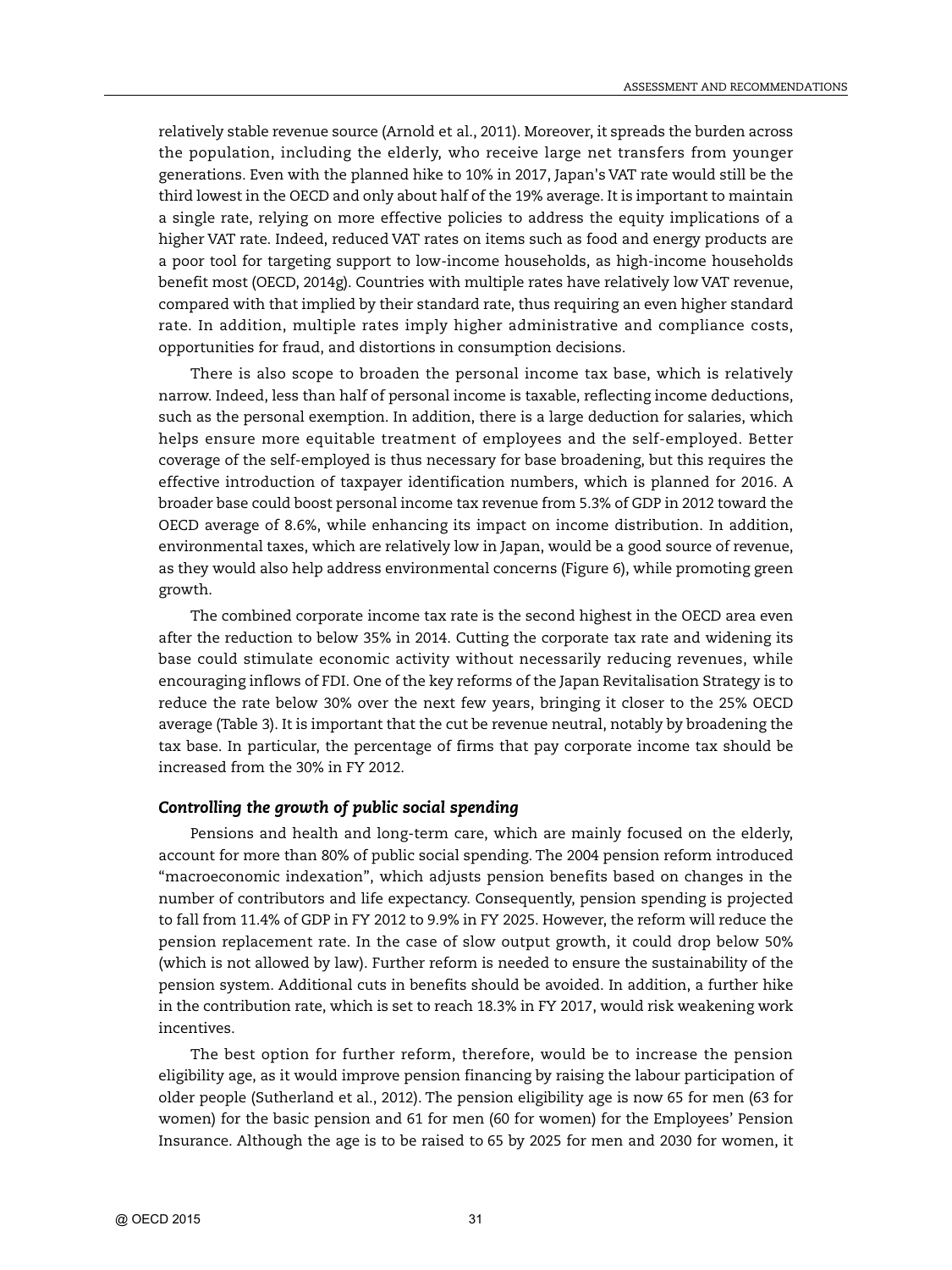will remain relatively low compared to Japan's life expectancy of 83.4 years. Accelerating the increase in the eligibility age to 65 and raising it further – through a link to longevity – would help ensure the sustainability of the pension system and improve inter-generational equity. Calculations based on government simulations suggest that raising the eligibility age to 70 by 2035 could boost the replacement rate by almost 20 percentage points, creating scope for savings (MHLW, 2014a).

In contrast to pensions, healthcare spending is projected to continue rising as a share of GDP. Over 2000-12, it increased at a 2.2% annual rate. Its share of GDP has risen from 7.6% to 10.3%, surpassing the 9.3% OECD average. The increase is nearly evenly divided between the impact of ageing and rising costs per person. In terms of the type of healthcare, costs are driven by spending on pharmaceuticals and hospital stays. Limiting pharmaceutical outlays requires reducing the number of prescriptions and expanding the use of generic medicine, which lags behind other countries.

A top priority is to reduce the average length of hospital stays, which at 31.2 days, is almost four times the OECD average (Table 5). Long hospital stays are, in turn, linked to long-term care; the average stay for curative care is substantially lower at 17.5 days. Given the higher cost of curative care, reflecting the requirements for medical staff and equipment, shifting those not needing such care to home-based care or specialised institutions would sharply lower costs. Shifting beds to long-term care facilities, which relative to the elderly population have only half as many beds as the OECD average, would help ensure adequate long-term care. The number of people receiving long-term care increased by 8% per year over 2000-12 and is likely to accelerate further.

Finally, it is also necessary to reduce hospital stays for curative care, which are again the longest in the OECD (Table 5), by shifting away from a fee-for-service system in favour of a diagnosis-related group approach and raising the low co-payment rate for the elderly (2013 *OECD Economic Survey of Japan*). This would also help reduce the number of doctor visits, which is double the OECD average.

Well-targeted social spending is essential to promote inclusive growth. The main priority is to introduce an earned income tax credit (EITC), which is effective in promoting work and assisting those on low income, especially in countries like Japan with a relatively wide earnings distribution, low taxes on labour and low benefits for the non-employed (2013 *OECD Economic Survey of Japan*). In particular, an EITC would mitigate the regressive impact of consumption tax hikes. An EITC should be accompanied by effective labour market

Table 5. **International comparison of healthcare shows room for cost savings in Japan** In 2012 or latest year available

|                 | Average total<br>hospital stay | Average hospital stay<br>for curative care <sup>1</sup> | Total number<br>of hospital beds <sup>2</sup> | Number of<br>acute-care beds <sup>2, 3</sup> | Number of long-term<br>care beds <sup>2, 3, 4</sup> | Number of beds<br>in long-term care<br>facilities <sup>2, 4</sup> | Number of doctor<br>consultations<br>per capita per year |
|-----------------|--------------------------------|---------------------------------------------------------|-----------------------------------------------|----------------------------------------------|-----------------------------------------------------|-------------------------------------------------------------------|----------------------------------------------------------|
| Japan           | 31.2                           | 17.5                                                    | 13.4                                          | 7.9                                          | 2.7(11.1)                                           | 6.0(25.0)                                                         | 13.0                                                     |
| OECD average    | 8.4                            | 7.4                                                     | 4.8                                           | 3.3                                          | 0.6(3.8)                                            | 7.7(48.5)                                                         | 6.7                                                      |
| Highest country | 31.2                           | 17.5                                                    | 13.4                                          | 7.9                                          | 3.2(27.4)                                           | 13.5(72.2)                                                        | 14.3                                                     |
| Lowest country  | 3.9                            | 3.9                                                     | 1.6                                           | 1.5                                          | 0.0(0.0)                                            | 2.4(17.7)                                                         | 2.7                                                      |

1. In days.

2. Per 1 000 population.

3. In hospitals.

4. The numbers in parentheses show the number of beds per 1 000 population aged 65 and over.

*Source: OECD Health Database.*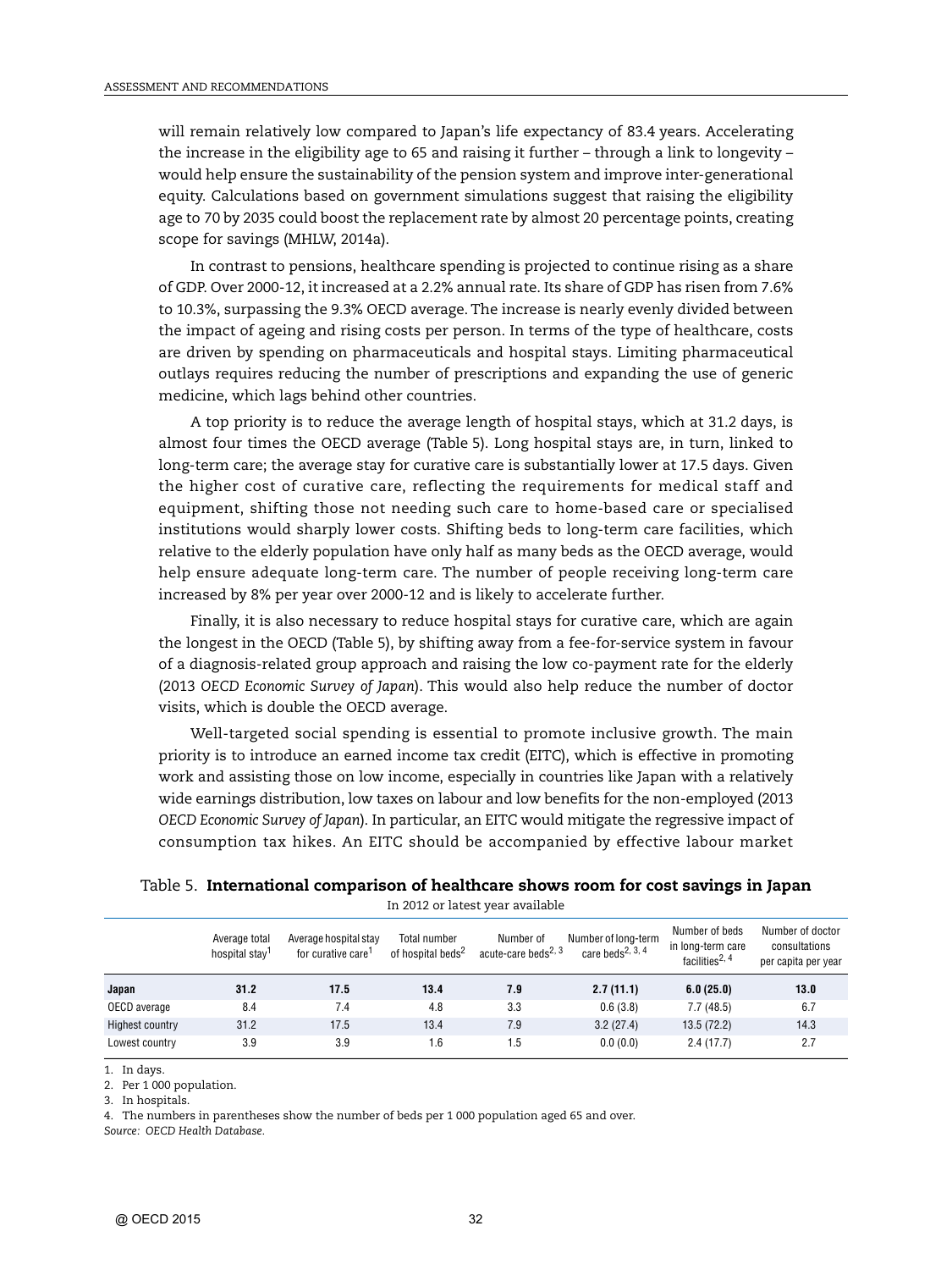activation policies to help the unemployed find jobs that would allow them to receive the EITC and by steps to enhance transparency about income, particularly of the self-employed.

It is important to break down labour market dualism, which is the major cause of increasing income inequality in Japan, according to the government (Ministry of Health, Labour and Welfare, 2012b). After adjusting for type of job and educational attainment, the wage gap between full and part-time workers is 45% for men and 31% for women. The income of a household headed by a regular worker in the 45-49 age group was more than four times that of a household headed by a non-regular worker (Figure 20). The lower income of non-regular workers also discourages marriage and hence reduces the fertility rate. Dualism has a number of other negative effects (2013 *OECD Economic Survey of Japan*):

- *Less firm-based training:* Only about a quarter of firms provide systematic on-the-job training to non-regular workers, less than half the share for regular workers.
- *Less coverage by the social safety net:* Around one-third of non-regular workers are not covered by employment insurance, even though they have precarious jobs (Ministry of Health, Labour and Welfare, 2011).
- *Limited mobility between regular and non-regular employment:* Non-regular employment is not a stepping-stone to regular employment. Studies show that those who begin their careers as non-regular workers have less success later in life in terms of career stability, incomes and marriage.
- *Reduces well-being:* A 2012 government survey found that the happiness level reported by non-regular workers is below that of regular workers and the self-employed.

Breaking down dualism requires a comprehensive strategy aimed at reducing the factors that encourage firms to hire non-regular workers, including increasing social insurance coverage and upgrading training programmes for non-regular workers and reducing effective protection for regular workers, in particular by increasing transparency. This should include setting clear rules for the dismissal of workers (OECD, 2015).



#### Figure 20. **There are large income gaps between regular and non-regular workers**

<sup>1 2</sup> *<http://dx.doi.org/10.1787/888933201910>*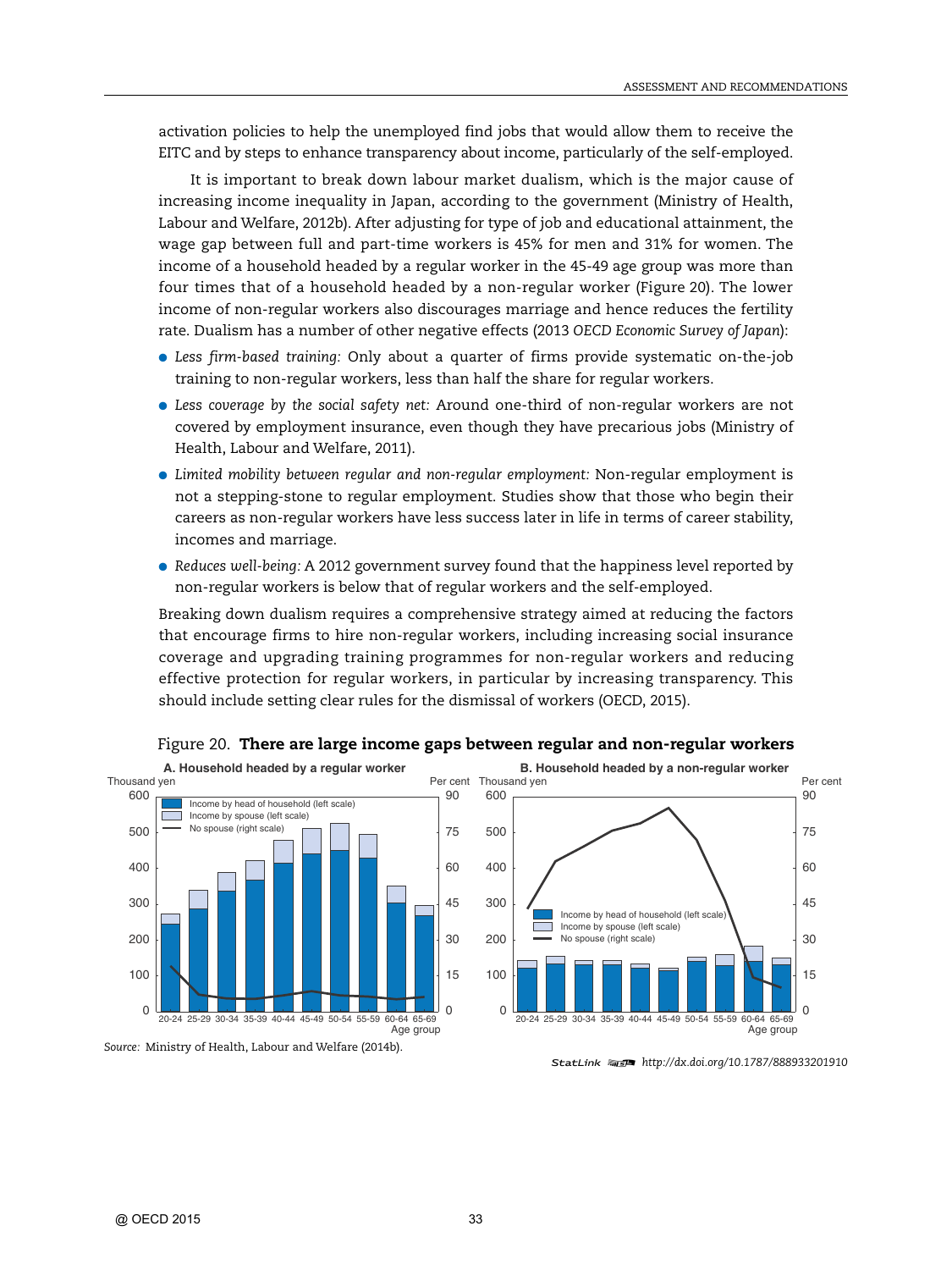#### **Key recommendations to reduce government debt while promoting social cohesion**

- Set out a detailed and credible plan to constrain government spending and raise revenues so as to achieve the target of a primary surplus by FY 2020.
- Rely primarily on the consumption tax with a single rate and a broadening of the personal and corporate income tax base to boost government revenue, while raising environmental taxes.
- Reform pensions and health and long-term care to limit spending growth in the face of population ageing.
- Improve the targeting of public social spending and introduce an earned income tax credit for low-income workers.
- Break down labour market dualism by increasing the coverage of social insurance and upgrading training programmes for non-regular workers, and reducing effective employment protection for regular workers, in particular by increasing transparency.

#### **Ending deflation: Bold monetary policy (the first arrow)**

Deflation lowers nominal GDP, thereby boosting the government debt ratio and threatening fiscal sustainability. The GDP deflator fell by more than 17% between 1997 and 2013, helping to drive down nominal GDP by 8%. If annual inflation had instead been 1% over that period, the debt ratio would have been only 155% of GDP in 2013 rather than 220%, based on a simple mechanical calculation. It is clear that reducing the debt ratio in a deflationary context is very difficult. Deflation also has a negative impact on growth, partly because it keeps the real interest rate positive at times when ample slack would call for negative real rates. Indeed, a Taylor rule calculation by the OECD for 2014 suggests that a negative policy interest rate was still appropriate in Japan. Given the deleterious effects of deflation, achieving the 2% inflation target should remain a top priority.

In January 2013, the Bank of Japan (BoJ) set a 2% inflation target for the consumer price index and, in April 2013, stated that it would achieve the 2% target as soon as possible, with a time horizon of about two years. To this end, the BoJ launched "quantitative and qualitative monetary easing" (QQE) and pledged to continue until the inflation rate is sustainably at the target level. Such an open-ended commitment by the BoJ should help avoid premature monetary tightening, as in 2006 when the BoJ ended quantitative easing while inflation was around zero, leaving Japan vulnerable to renewed deflation in the wake of the 2008 global financial crisis (2013 *OECD Economic Survey of Japan*).

QQE represents a clear break from past BoJ quantitative easing in terms of its scale, decisiveness and ambition. Previously, the BoJ had declined to set a target, arguing that population ageing made it impossible for monetary policy alone to end persistent deflation. With purchases of 50 trillion yen of government bonds per year, the monetary base was to double from 138 trillion yen (28% of GDP) at end-2012 to 270 trillion yen at end-2014 (Figure 21). The scale of QQE is large compared to quantitative measures adopted elsewhere (Panel B). Indeed, the BoJ's balance sheet reached 65% of GDP in February 2015.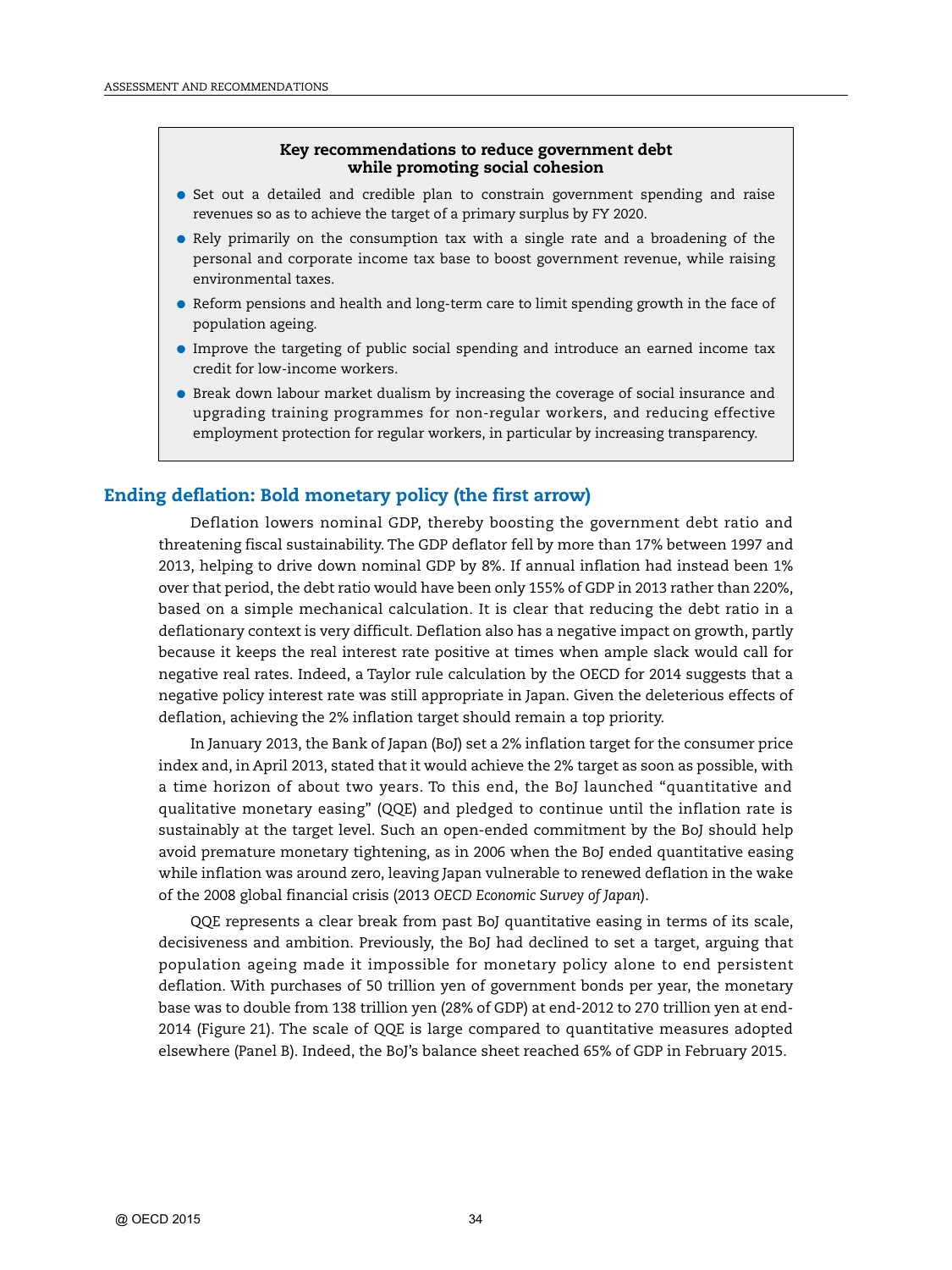

#### Figure 21. **The monetary base is rising rapidly under quantitative and qualitative easing**

1. The target increased from 270 trillion yen to 275 trillion yen with the increase in QQE in October 2014. *Source:* Bank of Japan; Thomson Financial.

1 2 *<http://dx.doi.org/10.1787/888933201925>*

As part of the qualitative aspect of QQE, the composition of asset purchases was changed:

- The BoJ began to purchase government bonds of all maturities, so as to increase the average remaining maturity of its holdings from slightly less than three years to about seven, matching the average maturity of the total stock of outstanding government bonds.
- The BoJ increased its purchases of private assets in order to reduce risk premia.

QQE is aimed at achieving the 2% inflation target by reducing long-term interest rates, strengthening the "portfolio rebalancing effect", and raising inflation expectations. All three transmission channels have been effective:

- Interest rates have fallen across the yield curve, with declines of at least 50 basis points for maturities of ten years or more since 2012 (Figure 22).
- The portfolio rebalancing effect is working, as reflected in the increase in bank lending and the rise in equity prices to 15-year highs (Figure 23).
- The BoJ's new approach had an immediate impact on inflation expectations: according to the break-even inflation rate calculated by comparing yields on fixed-rate and inflation-index bonds. Inflation expectations rose from 0.7% prior to the introduction of QQE in 2013 to 2.7% in early 2014, before falling back to around 2% (Figure 24). Surveybased measures show a more modest rise in inflation expectations over two to ten years ahead from 1% to 1.4%. Given the 50 basis-point drop in long-term interest rates, real interest rates have thus fallen by between 1 and 2 percentage points. The increase in inflation expectations, along with high corporate profits (Figure 2, Panel C), is essential for achieving faster wage growth (Figure 2, Panel B), which helps to sustain growth and achieve the inflation target.

However, inflation fell in the second half of 2014. Facing a drop in oil prices, the BoJ announced in October 2014 a pre-emptive recalibration of QQE to maintain the improved inflation expectations. Its purchases of government bonds increased from the initial 50 trillion yen annual pace set in 2013 to 80 trillion yen and purchases of exchange-traded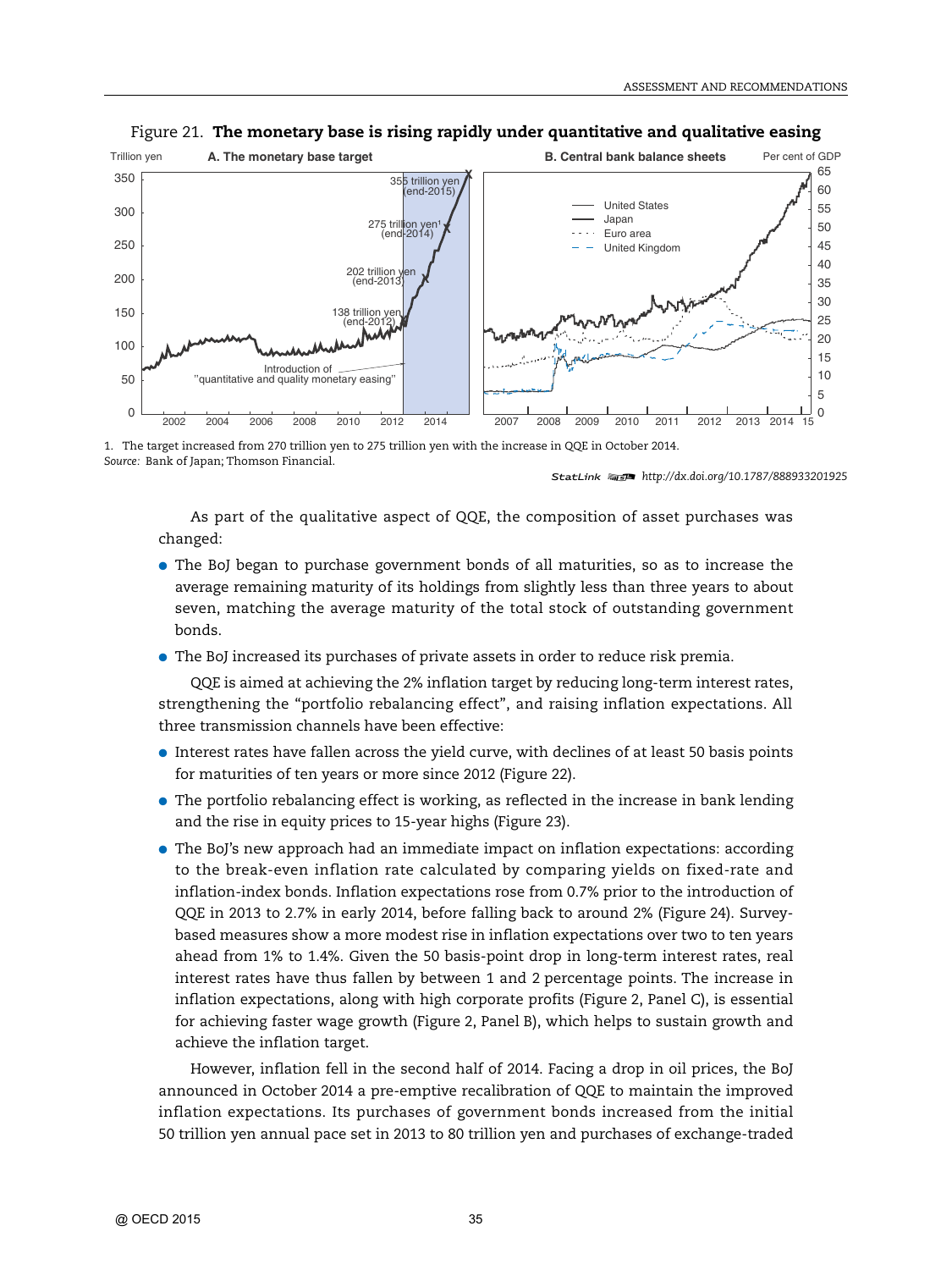



Interest rate on government bonds

1. Market base rate using compounded growth rate. The data refer to the rate at the end of the month. *Source:* Ministry of Finance.

1 2 *<http://dx.doi.org/10.1787/888933201939>*

funds (ETFs) and real estate investment funds (J-REITs) tripled. In addition, the BoJ decided to further lengthen the average remaining maturity of its government bond holdings towards ten years. The BoJ recently stressed its readiness to further expand QQE if necessary to achieve its target of 2%. The ramped-up quantitative easing, combined with the delay in the tax hike, should sustain inflation expectations and facilitate a definitive exit from deflation.

Nevertheless, QQE carries a number of risks, in part as its sheer size could disrupt the bond market and fuel asset price bubbles. However, nationwide land prices have fallen for 23 consecutive years (Figure 23), with drops in both commercial and residential land, even though Japan has had a virtually zero policy rate since 1999 (with the exceptions of 2000-01 and 2006-08). However, the pace of decline did slow from 4.7% in 2010 to 1.5% in 2014, as



Figure 23. **While stock prices have risen to their levels in the 1990s, land prices have continued to decline**

1. The annual Nikkei stock price index, which averages the price of 225 individual stocks listed on the Tokyo Stock Exchange. 2. Nationwide urban land prices at end-March of each year for all uses (residential, commercial and industrial). *Source:* Ministry of Land, Infrastructure, Transport and Tourism; Nikkei Indexes.

1 2 *<http://dx.doi.org/10.1787/888933201943>*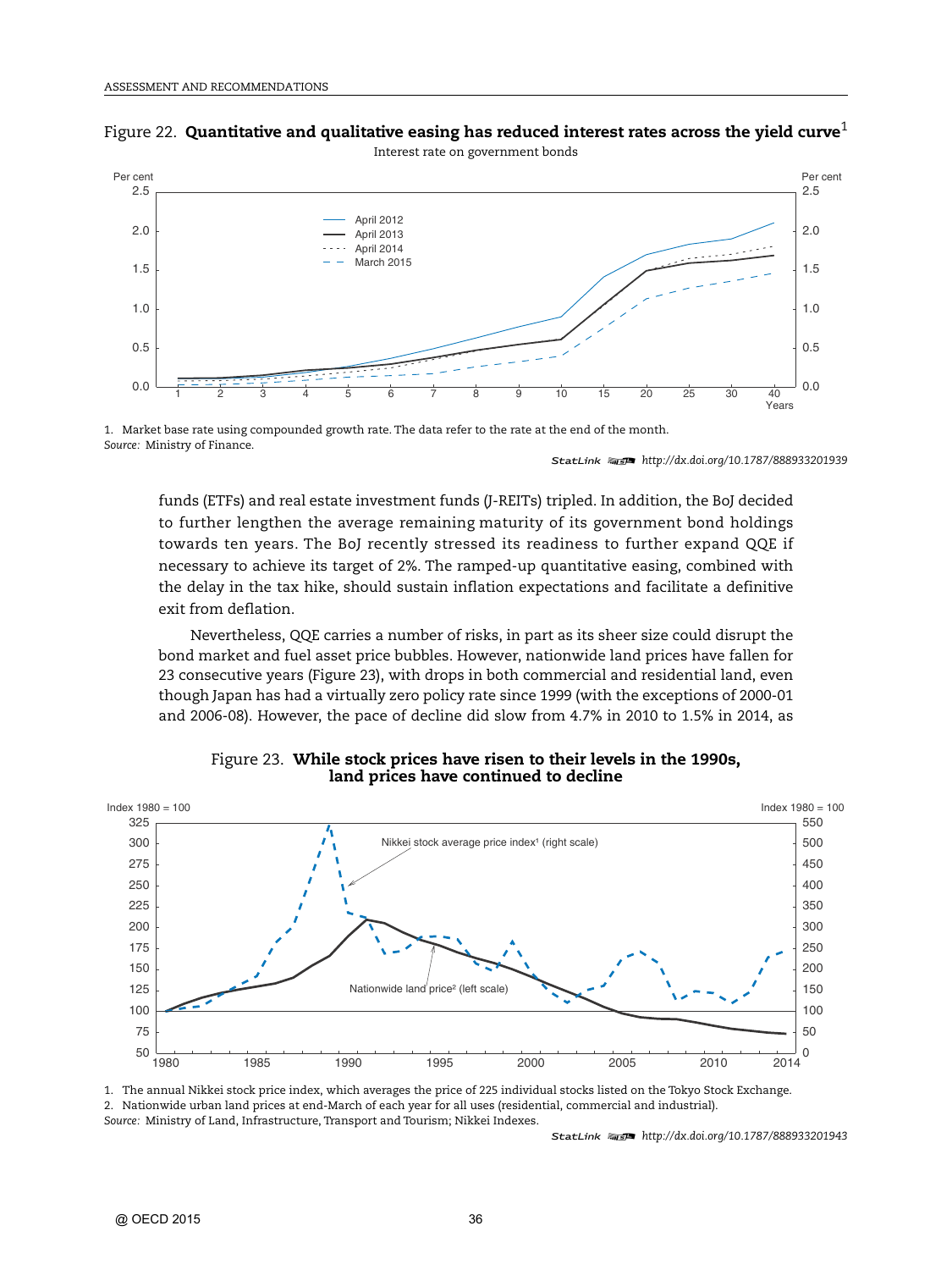

#### Figure 24. **Inflation expectations have increased**

2. Yield spreads between fixed-rate coupon-bearing JGBs and inflation-indexed JGBs.

*Source:* Bank of Japan.

1 2 *<http://dx.doi.org/10.1787/888933201956>*

land prices in metropolitan areas rose for the first time since 2008. As for equities, the Nikkei stock price index has doubled since 2011, but remains below its peaks in the 1990s.

Quantitative easing has been accompanied by yen depreciation. Japan joined other G7 countries in 2013 in pledging that it would base its economic policies on domestic objectives using domestic instruments, and would not target exchange rates. The authorities have not intervened in foreign exchange markets since November 2011. Nevertheless, the yen depreciated by 22% against the dollar and in nominal trade-weighted terms between the third quarter of 2012 and July 2014 (Figure 25). The IMF stated in July 2014 that "Japan's external position is … broadly in balance" (IMF, 2014). The government estimates that a 10% depreciation of the currency only raises inflation by about 0.2 percentage points over two years, reflecting imports' relatively small share of



Figure 25. **The yen has depreciated considerably since 2012**

1. Trade-weighted, vis-à-vis 49 trading partners and deflated based on consumer price indices. *Source: OECD Economic Outlook Database*; Bank of Japan.

<sup>1 2</sup> *<http://dx.doi.org/10.1787/888933201961>*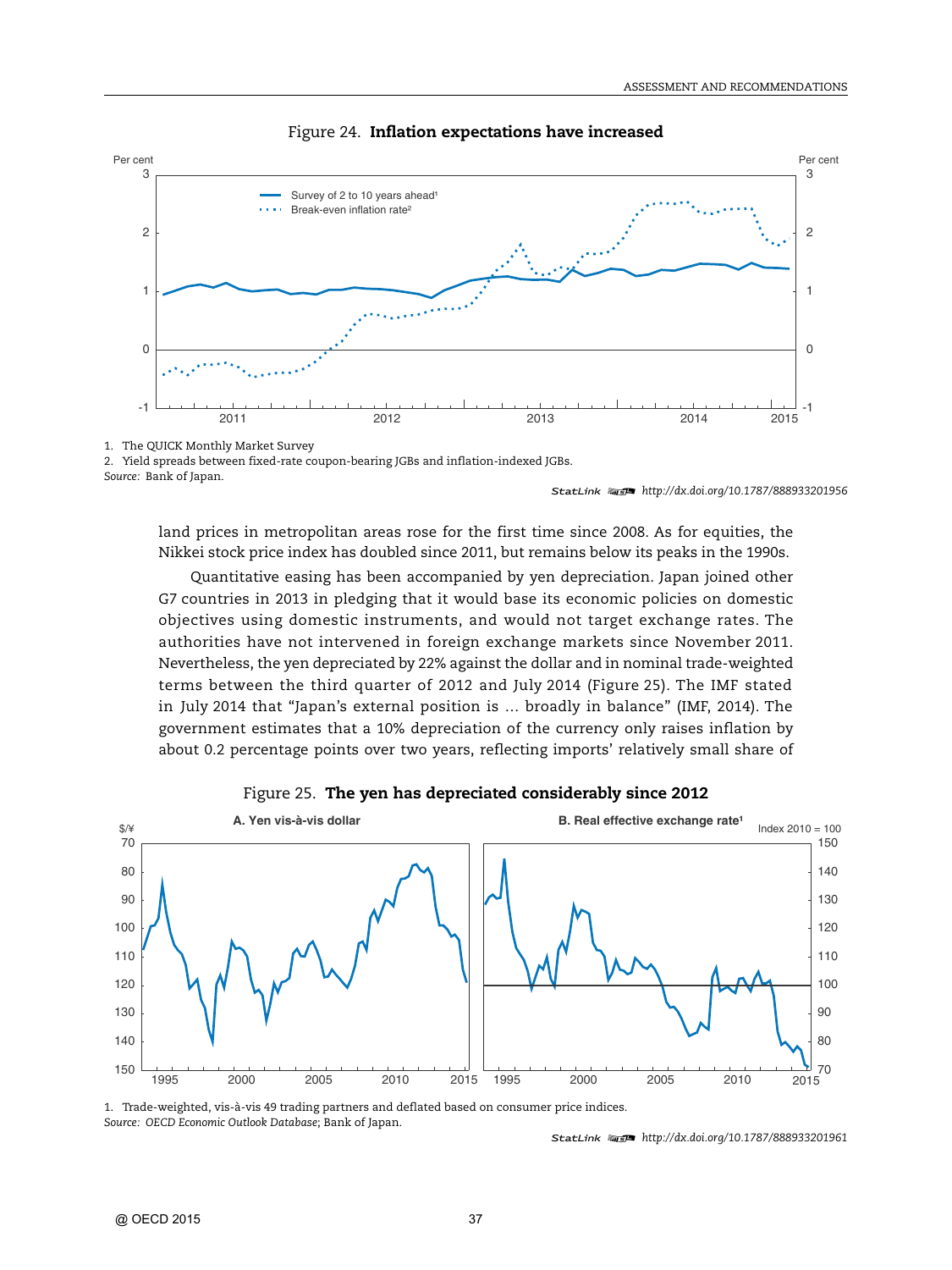GDP at 14%. Since July 2014, the yen has lost another 16% relative to the dollar, with most of the decline coming after the expansion of quantitative easing in October. The yen has also fallen sharply in real effective terms, boosting Japan's cost advantage for exporting companies (Panel B).

The recent expansion of QQE prompted concerns that the BoJ is being forced to monetise government debt, raising the risk of sustained yen depreciation and a run-up in interest rates that could undermine the financing of government deficits. This concern was reflected in the recent decision by Moody's to downgrade Japan's sovereign credit rating to a level below China and Korea. Such risks increase the importance of a detailed and credible fiscal consolidation programme for a primary surplus.

#### **Key recommendation to end deflation**

● Continue monetary expansion to durably raise inflation to the 2% target, while monitoring risks.

#### *Bibliography*

- Andrews, D. and C. Criscuolo (2013), "Knowledge-based Capital, Innovation and Resource Allocation", *OECD Economics Department Working Papers*, No. 1046, OECD Publishing, Paris.
- Aoyagi, C. and G. Ganelli (2014), "Unstash the Cash! Corporate Governance Reform in Japan", *IMF Working Papers*, No. 14/138, Washington, DC.
- Arnold, J., B. Brys, C. Heady, A. Johansson, C. Schwellnus and L. Vartia (2011), "Tax Policy for Economic Recovery and Growth", *Economic Journal*, Vol. 121.
- Bank of Japan (2014), *Outlook for Economic Activity and Prices,* October, Tokyo.
- Bouis, R., R. Duval and F. Murtin (2011), "The Policy and Institutional Drivers of Economic Growth Across OECD and Non-OECD Economies: New Evidence from Growth Regressions", *OECD Economics Department Working Papers*, No. 843, OECD Publishing, Paris.
- Cabinet Office (2014), "The Impact of the Consumption Tax Hike on Consumer Prices in the Tokyo Area", *Trends in this Week's Indicators*, No. 1097, Government of Japan (in Japanese).
- Caballero, R., T. Hoshi and A. Kashyap (2008), "Zombie Lending and Depressed Restructuring in Japan", *American Economic Review*, Vol. 98, No. 5.
- Criscuolo, C., P. Gal and C. Menon (2014), "The Dynamics of Employment Growth: New Evidence from 18 Countries", *OECD Science, Technology and Industry Policy Papers*, No. 14, OECD Publishing, Paris.
- D'Addio, F. and M. Mira d'Ercole (2005), "Trends and Determinants of Fertility Rates in OECD Countries: The Role of Policies", *OECD Social, Employment and Migration Working Papers*, No. 6, OECD Publishing, Paris.
- European Business Council in Japan (EBC) (2014), "The Japanese Market: Why Is It Difficult? What Suppresses FDI?", Tokyo.
- Expert Group of the Cabinet Office (2014), *Report of the Expert Group Meeting on Foreign Direct Investment in Japan*, Government of Japan.
- Franzoni, C., G. Scellato and P. Stephan (2012), "Foreign Born Scientists: Mobility Patterns for Sixteen Countries", *NBER Working Papers,* No. 18067.
- International Energy Agency (2014), "Indicators for CO<sub>2</sub> Emissions", *IEA CO<sub>2</sub> Emissions from Fuel Combustion Statistics* (database), International Energy Agency.

International Monetary Fund (2014), *Japan: 2014 Article IV Consultation*, August, Washington, DC.

Jaumotte, F. and N. Pain (2005), "From Ideas to Development: The Determinants of R&D and Patenting", *OECD Economics Department Working Papers,* No. 457, OECD Publishing, Paris.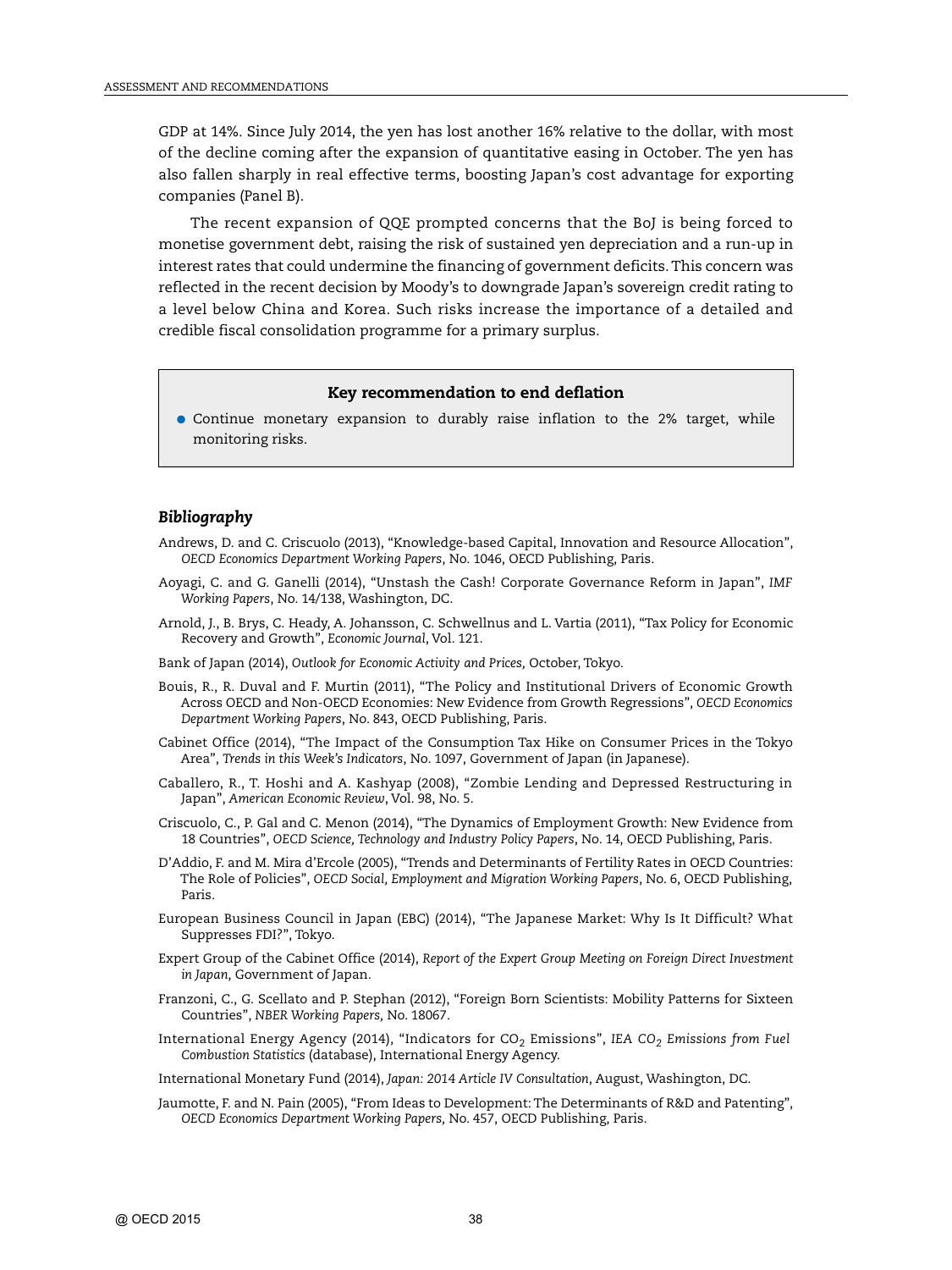- Jones, R. (2011), "Education Reform in Japan", *OECD Economics Department Working Papers*, No. 888, OECD Publishing, Paris.
- Jones, R. and S. Kim (2013), "Restructuring the Electricity Sector and Promoting Green Growth in Japan", *OECD Economics Department Working Papers*, No. 1069, OECD Publishing, Paris.
- Jones, R. and S. Kimura (2013), "Reforming Agriculture and Promoting Japan's Integration in the World Economy", *OECD Economics Department Working Papers*, No. 1053, OECD Publishing, Paris.
- Jones, R. and S. Urasawa (2013), "Restoring Japan's Fiscal Sustainability", *OECD Economics Department Working Papers*, No. 1050, OECD Publishing, Paris.
- Kinoshita, N. (2013), "Legal Background to the Low Profitability of Japanese Enterprises", *Center on Japanese Economy and Business Working Paper Series*, No. 316, Columbia University.
- Koske, I., I. Wanner, R. Bitetti and O. Barbiero (2015), "The 2013 Update of the OECD Product Market Regulation Indicators: Policy Insights for OECD and Non-OECD Countries", *OECD Economics Department Working Papers* (forthcoming).
- Lam, W. and J. Shin (2012), "What Role Can Financial Policies Play in Revitalizing SMEs in Japan?", *IMF Working Papers,* WP/12/291, Washington, DC.
- Martin, J. and S. Scarpetta (2012), "Employment Protection, Labour Reallocation and Productivity", *De Economist*.
- Matsuura, T., H. Sato and R. Wakasugi (2011), "Temporary Workers, Permanent Workers, and International Trade: Evidence from Japanese Firm-Level Data", *RIETI Discussion Paper Series*, No. 11- E-030, Tokyo.
- Ministry of Health, Labour and Welfare (2011), *Comprehensive Research on Diverse Employment Formats 2010*, Tokyo (in Japanese).

Ministry of Health, Labour and Welfare (2012a), *Projection for Social Security Costs*, Tokyo (in Japanese).

- Ministry of Health, Labour and Welfare (2012b), *White Paper on the Labour Economy*, Tokyo (in Japanese).
- Ministry of Health, Labour and Welfare (2014a), *Provisional Calculations on the Current Situation and Projection on the Fiscal Balance of National Pension Schemes: Provisional Results,* Tokyo (in Japanese).

Ministry of Health, Labour and Welfare (2014b), *White Paper on the Labour Economy*, Tokyo (in Japanese).

- National Institute of Population and Social Security Research (2013), *Statistics on Social Security Costs*, Tokyo.
- Ono, A. and L. Uesugi (2014), "SME Financing in Japan during the Global Financial Crisis: Evidence from Firm Surveys", Institute of Economic Research, Hitotsubashi University, Tokyo.
- OECD (2009), *OECD Economic Survey of Japan*, OECD Publishing, Paris.
- OECD (2010), *Innovation to Strengthen Growth and Address Global and Social Challenges*, OECD Publishing, Paris.

OECD (2011a), *Divided We Stand*, OECD Publishing, Paris.

- OECD (2011b), *OECD Economic Survey of Japan*, OECD Publishing, Paris.
- OECD (2012), *Draft Principles for Independent Fiscal Institutions*, Working Party of Senior Budget Officials, OECD Publishing, Paris.
- OECD (2013a), *OECD Economic Survey of Japan*, OECD Publishing, Paris.
- OECD (2013b), *OECD Science, Technology and Industry Scoreboard 2013*, OECD Publishing, Paris.
- OECD (2014a), *Agricultural Policy Monitoring and Evaluation 2014*, OECD Publishing, Paris.
- OECD (2014b), *Entrepreneurship at a Glance 2014*, OECD Publishing, Paris.
- OECD (2014c), *How's Life in Japan? 2014*, *[www.oecd.org/statistics/BLI%202014%20Japan%20country%20](http://www.oecd.org/statistics/BLI%202014%20Japan%20country%20report.pdf) [report.pdf](http://www.oecd.org/statistics/BLI%202014%20Japan%20country%20report.pdf)*.
- OECD (2014d), "Japan Advancing the Third Arrow for a Resilient Economy and Inclusive Growth", *Better Policies Series*, OECD Publishing, Paris, *[www.oecd.org/japan/2014.04\\_JAPAN\\_EN.pdf](http://www.oecd.org/japan/2014.04_JAPAN_EN.pdf)*.
- OECD (2014e), *OECD Science, Technology and Industry Outlook 2014*, OECD Publishing, Paris.
- OECD (2014f), *OECD Services Trade Restrictiveness Index (STRI): Japan*, *[www.oecd.org/tad/services-trade/](http://www.oecd.org/tad/services-trade/STRI_JPN.pdf) [STRI\\_JPN.pdf](http://www.oecd.org/tad/services-trade/STRI_JPN.pdf)*.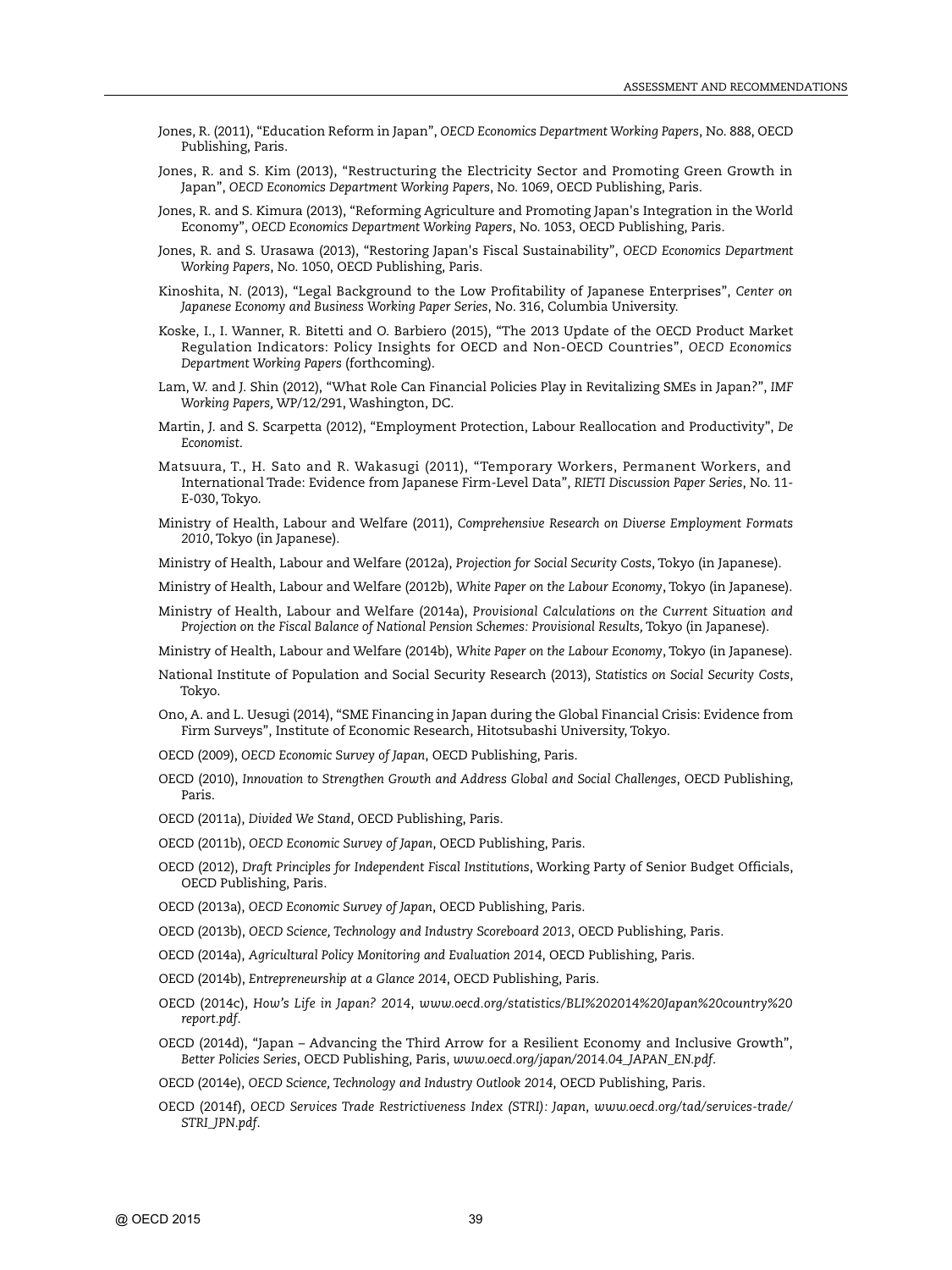- OECD (2014g), "The Distributional Effects of Consumption Taxes in OECD Countries", *OECD Tax Policy Studies*, No. 22, OECD Publishing, Paris.
- OECD (2015), *Back to Work Japan*, OECD Publishing, Paris.
- Shinada, N. (2012), "Firms' Cash Holdings and Performance: Evidence from Japanese Corporate Finance", *RIETI Discussion Paper Series*, 12-E-031, Tokyo.
- Shirakawa, M. (2013), "Toward Strengthening the Competitiveness and Growth Potential of Japan's Economy", *[www.bis.org/review/r130315a.pdf](http://www.bis.org/review/r130315a.pdf)*.

Small and Medium Enterprise Agency (2014), *Japan's Policies for Small and Medium Enterprises*, Tokyo.

- Sutherland, D., P. Hoeller and R. Merola (2012), "Fiscal Consolidation: Part 1. How Much is Needed and How to Reduce Debt to a Prudent Level?", *OECD Economics Department Working Papers*, No. 932, OECD Publishing, Paris.
- Thangavelu, S. and C. Findlay (2011), "The Impact of Free Trade Agreements on Foreign Direct Investment in the Asia-Pacific Region", *ASEAN+1 FTAs and Global Value Chains in East Asia*, Economic Research Institute for ASEAN and East Asia Research, *Project Report* 2010-29, edited by C. Findlay, Jakarta.
- Uesugi, I. (2010), *The Impact of International Financial Crises on SMEs: The Case of Japan*, Hitotusbashi University, May.
- Westmore, B. (2013), "R&D, Patenting and Growth: The Role of Public Policy", *OECD Economics Department Working Papers*, No. 1047, OECD Publishing. Paris.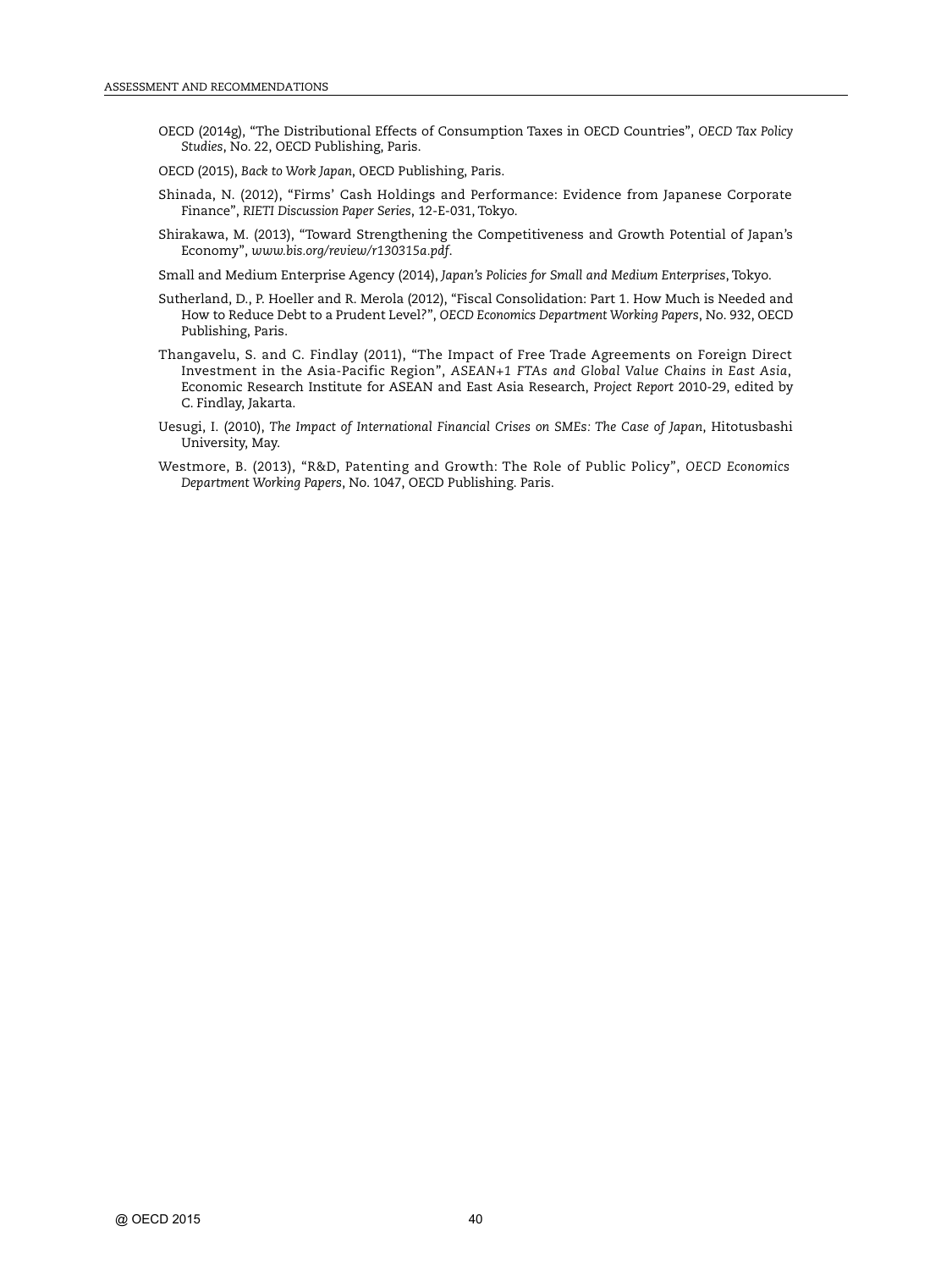ANNEX

# **Progress in structural reforms**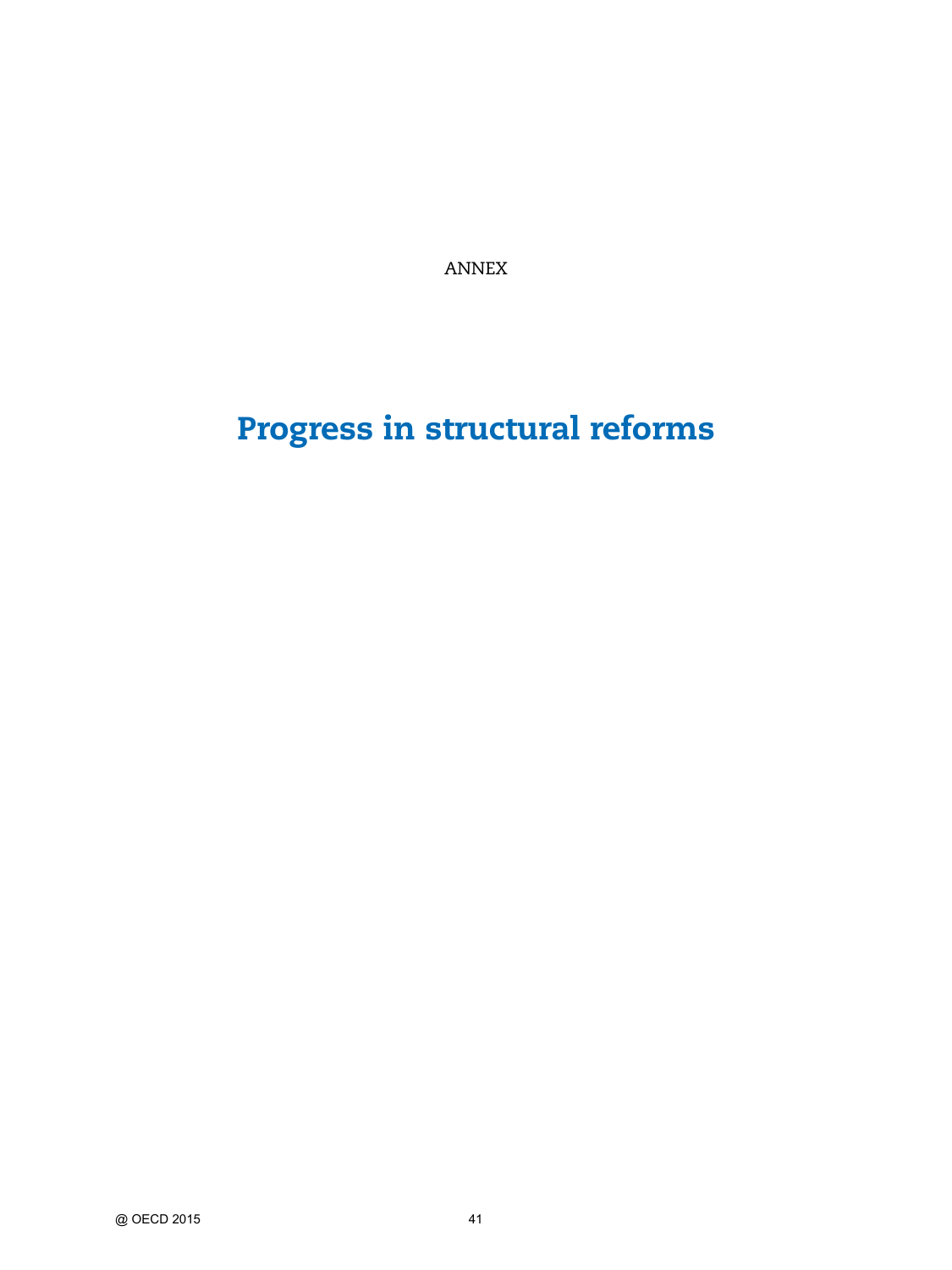#### **A. Taking stock of structural reforms: Reforming agriculture and promoting Japan's integration in the world economy**

| Recommendations in the 2013 OECD Survey of Japan                                                                                                                                                                                                   | Actions taken or proposed by the authorities                                                                                                                                                                                                                                                   |
|----------------------------------------------------------------------------------------------------------------------------------------------------------------------------------------------------------------------------------------------------|------------------------------------------------------------------------------------------------------------------------------------------------------------------------------------------------------------------------------------------------------------------------------------------------|
|                                                                                                                                                                                                                                                    | Phase out the production adjustment programmes                                                                                                                                                                                                                                                 |
| End the production adjustment programmes over a fixed and relatively<br>short time period to allow farmers to decide how much and where to<br>produce, thus allowing efficient farmers to increase production, while<br>reducing production costs. | The production quota for table rice will be phased out by FY 2018 and<br>the Direct Payment for Rice will be abolished in 2018. Subsidies for<br>manufacturing and feed rice will continue, along with those for other<br>crops, such as wheat and barley.                                     |
| Provide temporary support payments to large farmers to compensate<br>for the fall in food prices resulting from the phasing out of the<br>production adjustment programmes.                                                                        | As a safety net to compensate a certain amount of income loss to<br>business farmers, the government budgeted 74.9 billion yen for the<br>income-based payment under the Act on Farm Income Stabilisation in<br>FY 2014, subject to the appropriate contribution by those business<br>farmers. |
|                                                                                                                                                                                                                                                    | Introduce decoupled payments targeted to explicit objectives                                                                                                                                                                                                                                   |
| Shift from market price supports to decoupled payments targeted to<br>key policy objectives, thereby reducing the total cost of agricultural<br>policies and shifting the burden from consumers to taxpayers.                                      | In FY 2014, the government introduced a new decoupled payment,<br>totalling 79.3 billion yen (\$67 million), for farmers involved in<br>environment-friendly farming as part of an effort to promote the multi-<br>functionality of agriculture.                                               |
| Integrate existing support for the production of specific commodities<br>into the transitory income support for large farmers.                                                                                                                     | The government abolished the price-contingent payment for rice in the<br>2014 crop year and the Direct Payment for Rice will be abolished in<br>2018. However, subsidies will continue for other crops such as wheat<br>and soybeans.                                                          |
| Introduce new decoupled payments targeted to specific beneficiaries<br>and outcomes, such as environmental services for water buffering in<br>areas not suitable for large farms.                                                                  | In FY 2014, the government introduced a new decoupled payment to<br>promote the multi-functionality of agriculture.                                                                                                                                                                            |
|                                                                                                                                                                                                                                                    | Promote the consolidation of farmland to lower production costs                                                                                                                                                                                                                                |
| Promote the consolidation of farmland so as to cut production costs by<br>lifting obstacles to land transactions.                                                                                                                                  | In 2014, the government established "regional government-supported<br>institutions" in each prefecture, which rent land and lease it to business<br>farmers.                                                                                                                                   |
| Ensure the transparency of land-use regulation and provide a more<br>predictable framework for the conversion of farmland to other uses.                                                                                                           | No action taken.                                                                                                                                                                                                                                                                               |
| Develop an efficient farmland market to remove obstacles to needed<br>structural adjustment, in part by allowing non-farm corporations to<br>own farmland.                                                                                         | The government will promote the leasing of land to non-farm<br>corporations through the "regional government-supported<br>institutions" established in 2014.                                                                                                                                   |
| Reform the tax system to discourage the holding of idle farmland near<br>urban areas.                                                                                                                                                              | No action taken.                                                                                                                                                                                                                                                                               |
| Make the "farmland use facilitation groups" in each municipality an<br>effective force promoting farm consolidation.                                                                                                                               | The "regional government-supported institutions" created in each<br>prefecture in November 2014 leased around 500 hectares (0.01% of<br>Japan's farmland) to business farmers in the six months following their<br>establishment.                                                              |
|                                                                                                                                                                                                                                                    | Increase Japan's integration in the world economy                                                                                                                                                                                                                                              |
| Remove border measures on agricultural products as reforms advance,<br>thus reducing prices and costs for consumers and accelerating Japan's<br>participation in comprehensive multilateral, regional and bilateral trade<br>agreements.           | The Japan-Australia EPA entered into force and the Japan--Mongolia<br>EPA was signed in 2015. Japan continues to participate in trade<br>negotiations for eight EPAs/FTAs including the Trans-Pacific<br>Partnership (TPP), Japan-EU EPA, the Regional Comprehensive                           |

Economic Partnership (RCEP) and the Japan-China-Korea FTA.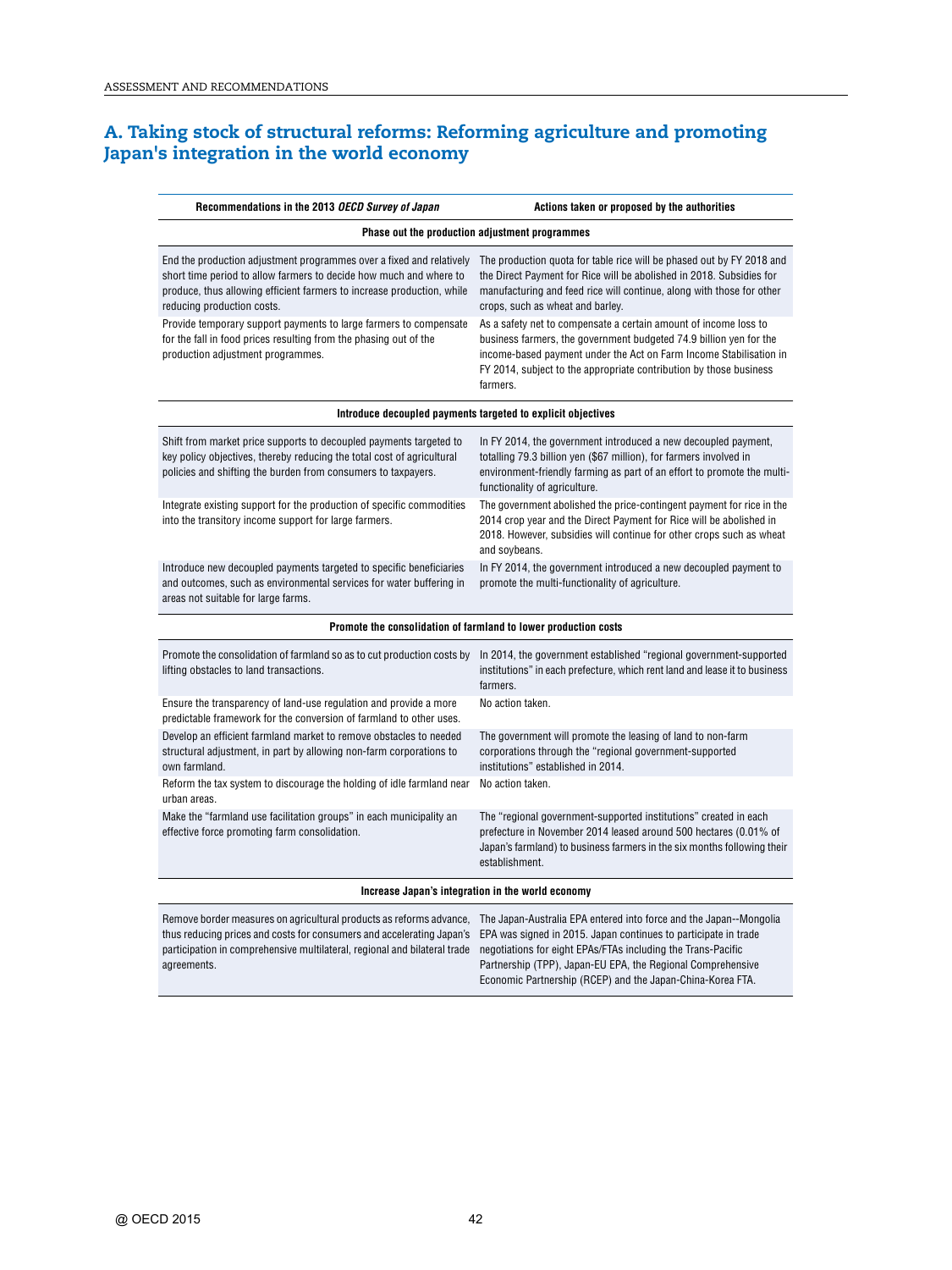| <b>Ensure food security</b>                                                                                                                                                |                                                                                                                                                                                                                                                                                                                               |  |  |
|----------------------------------------------------------------------------------------------------------------------------------------------------------------------------|-------------------------------------------------------------------------------------------------------------------------------------------------------------------------------------------------------------------------------------------------------------------------------------------------------------------------------|--|--|
| Ensure adequate food supply through a more competitive agricultural<br>sector, access to stable supplies of imports and emergency reserves.                                | The June 2014 Japan Revitalisation Strategy is launching an<br>"aggressive agricultural policy" to enhance the competitiveness of the<br>agricultural sector. The government is also taking measures to diversify<br>trade partners and increase stockpiles.                                                                  |  |  |
| Use a decoupled payment for environmental services to preserve paddy<br>land to cope with any future risks to food security.                                               | In FY 2014, the government introduced a new decoupled payment to<br>promote the multi-functionality of agriculture.                                                                                                                                                                                                           |  |  |
| Focus on food security based on a dynamic agricultural sector, a<br>diversification of trade partners, reserves and the preservation of the<br>agricultural resource base. | The decoupled payment introduced in FY 2014 to promote the multi-<br>functionality of agriculture will help preserve the agricultural resource<br>base. The Japan-Australia EPA entered into force and the Japan--<br>Mongolia EPA was signed in 2015. Japan continues to participate in<br>negotiations for eight EPAs/FTAs, |  |  |

#### **B. Taking stock of structural reforms: Promoting green growth and restructuring the electricity sector**

| Recommendations in the 2013 OECD Survey of Japan                                                                                                                                                  | Actions taken or proposed by the authorities                                                                                                                                                                                                                                                   |
|---------------------------------------------------------------------------------------------------------------------------------------------------------------------------------------------------|------------------------------------------------------------------------------------------------------------------------------------------------------------------------------------------------------------------------------------------------------------------------------------------------|
|                                                                                                                                                                                                   | Upgrade supervision of the nuclear industry and electricity sector                                                                                                                                                                                                                             |
| Ensure that the newly-created Nuclear Regulatory Agency (NRA) is<br>independent from line ministries responsible for energy issues.                                                               | The careful and deliberate consideration of nuclear plants' compliance<br>with new safety regulations by the NRA, which is legally independent,<br>provides evidence that it is independent in practice.                                                                                       |
| Require nuclear plants to meet the criteria to be established by the NRA<br>before being allowed to reopen.                                                                                       | The NRA is carefully reviewing the applications of 21 nuclear power<br>plants to ensure that they meet the new regulatory requirements. As of<br>end-January 2015, only two had received partial approval to meet the<br>new regulatory requirements, which is a prerequisite for re-starting. |
| Create an independent regulator for the electricity sector that is at arms'<br>length from line ministries.                                                                                       | The current regulator is to be transformed into a new regulatory<br>authority with independence and high-level expertise in 2015.                                                                                                                                                              |
|                                                                                                                                                                                                   | Improve and expand market mechanisms in the energy sector                                                                                                                                                                                                                                      |
| Introduce ownership unbundling to create a level playing field between<br>regional monopolies and new entrants.                                                                                   | The government plans to implement legal unbundling, along with a<br>code of conduct, around FY 2018-2020. If this proves insufficient, the<br>Advisory Committee for Natural Resources and Energy suggests that<br>ownership unbundling will be considered.                                    |
| Expand interconnection capacity, including frequency converters, and<br>introduce real-time pricing to break down regional monopolies and<br>create a competitive, nationwide electricity market. | Expansion of the capacity of the frequency converters is planned for<br>2019-21. The Organisation for Cross-regional Co-ordination of<br>Transmission Operators was established in 2015 to promote open<br>access to the transmission system.                                                  |
| Shift to definite-quantity contracts and real-time pricing to promote a<br>competitive, nationwide market.                                                                                        | No action taken.                                                                                                                                                                                                                                                                               |
|                                                                                                                                                                                                   | Promote the role of renewable energy to accelerate green growth                                                                                                                                                                                                                                |
| Ensure that the feed-in-tariff (FIT) system established in 2012 provides<br>appropriate incentives, including for R&D.                                                                            | The FIT resulted in a 70% expansion of renewable energy capacity by<br>end-October 2014. The government manages the FIT with the dual<br>objectives of facilitating the maximum use of renewables and reducing<br>the cost burden.                                                             |
| Expand interconnections and use of smart grids to effectively manage<br>electricity produced from renewable sources.                                                                              | METI has decided to introduce a new output control system for<br>photovoltaics and wind by 2021 in order to expand grid capacity.                                                                                                                                                              |
| Introduce carbon pricing through an emissions trading system in<br>combination with a carbon tax to promote investment in green<br>technologies, including renewables.                            | The second stage of the "Tax for Climate Change Mitigation", a tax on<br>fossil fuels, was implemented in 2014, with the third stage set for 2016.<br>It will generate about 260 billion yen, which will be used to support<br>renewable energy and energy conservation.                       |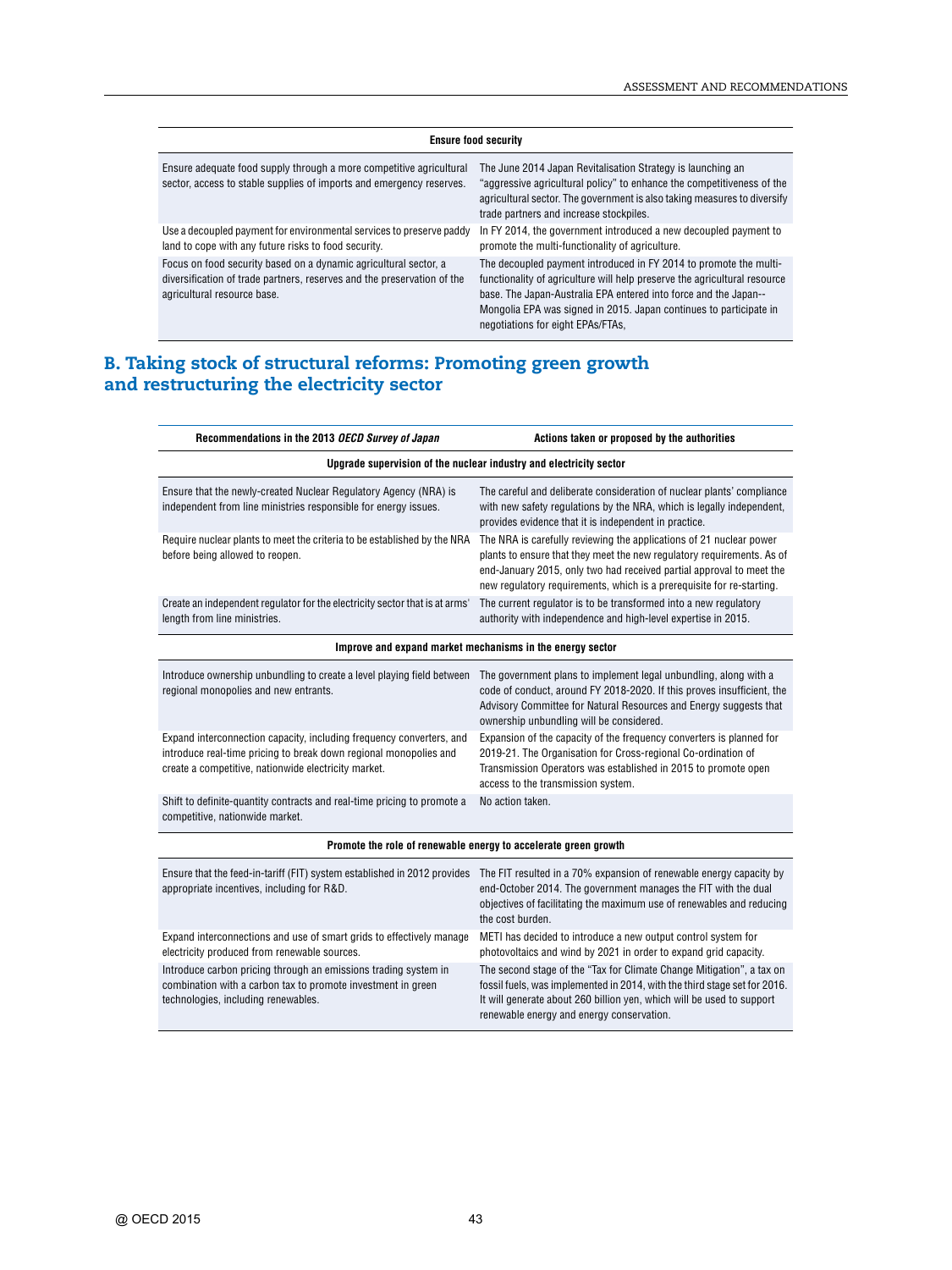#### **C. Taking stock of structural reforms: Boosting labour participation and improving the education system**

| Recommendations in the 2013 OECD Survey of Japan                                                                                                                                                                                                                                                                                   | Actions taken or proposed by the authorities                                                                                                                                                                                                                                                                                                                                                                                                                                                                                               |  |
|------------------------------------------------------------------------------------------------------------------------------------------------------------------------------------------------------------------------------------------------------------------------------------------------------------------------------------|--------------------------------------------------------------------------------------------------------------------------------------------------------------------------------------------------------------------------------------------------------------------------------------------------------------------------------------------------------------------------------------------------------------------------------------------------------------------------------------------------------------------------------------------|--|
| Encourage labour market participation of women, the elderly and youth                                                                                                                                                                                                                                                              |                                                                                                                                                                                                                                                                                                                                                                                                                                                                                                                                            |  |
| incentives for secondary earners.<br>Increase the availability of affordable, high-quality childcare and<br>encourage better work-life balance, in part by reducing working hours<br>and enforcing the Childcare and Family Care Leave Law.                                                                                        | Reform aspects of the tax and social security system that reduce work In 2014, childcare leave benefits were increased from 50% to 67% of<br>wages (prior to the leave) for the first six months.<br>The number of childcare places is being increased by about 0.4 million<br>by March 2018. After-school childcare centres will provide care for<br>0.3 million children by March 2020. The government established a new<br>certification system for employers that creates an employment<br>environment favourable to raising children. |  |
| Reduce labour market dualism, which makes employment less<br>attractive, particularly to women and youth, through a comprehensive<br>strategy that includes upgrading training programmes, increasing the<br>social insurance coverage of non-regular workers and reducing<br>effective employment protection for regular workers. | The law was revised in 2013 to ban unreasonable working conditions<br>for fixed-term workers. The government expanded subsidies in 2014 to<br>support the shift of non-regular workers to regular status. Employment<br>Insurance is providing training support for young non-regular workers.<br>An expansion of Employees' Pension Insurance and health insurance<br>will extend coverage to 250 thousand non-regular workers in 2016.                                                                                                   |  |
| Encourage greater use of flexible employment and wage systems to<br>improve working conditions for older workers, in part by abolishing the<br>right of firms to set mandatory retirement at age 60.                                                                                                                               | The continued employment system, which allows all employees who<br>wish to, to work to age 65, was made universal in 2013 by abolishing<br>the scheme that had allowed firms to exclude some employees from<br>the system.                                                                                                                                                                                                                                                                                                                 |  |
| Emphasise practical training, combining on-the-job and classroom<br>learning, in part through expanding the Job Card system, to equip<br>youth with skills needed in the labour market.                                                                                                                                            | The Job Card system provided employment training programmes,<br>combining classroom learning and practical training, for 40 000 people<br>in FY 2013.                                                                                                                                                                                                                                                                                                                                                                                      |  |
| Improve vocational education, in part by creating a standard<br>qualifications system that is recognised by firms.                                                                                                                                                                                                                 | Vocational qualifications were expanded nationwide in FY 2013 in new<br>growth areas, such as nursing care, energy and farming.                                                                                                                                                                                                                                                                                                                                                                                                            |  |
| <b>Improve educational outcomes</b>                                                                                                                                                                                                                                                                                                |                                                                                                                                                                                                                                                                                                                                                                                                                                                                                                                                            |  |
| Invest more in early childhood education and care to expand quality<br>and integrate childcare and kindergarten.<br>Expand the autonomy of primary and secondary schools and increase                                                                                                                                              | A total of 0.5 trillion yen from the 2014 consumption tax hike will be<br>used to increase the capacity and quality of childcare.<br>No action taken.                                                                                                                                                                                                                                                                                                                                                                                      |  |
| school choice to encourage schools to excel.<br>Improve the quality of the tertiary sector by increasing transparency<br>about performance to strengthen competition.                                                                                                                                                              | A new system for providing information on colleges and universities<br>will be launched by 2015 March.                                                                                                                                                                                                                                                                                                                                                                                                                                     |  |
| Promote the internationalisation of the tertiary sector by increasing the<br>number of foreign students and encouraging the establishment of more<br>foreign tertiary institutions in Japan.                                                                                                                                       | The government is shifting its budget to the "Top Global University<br>Project (2014)" to enhance the international competitiveness of<br>Japanese universities.                                                                                                                                                                                                                                                                                                                                                                           |  |
| Enhance the role of the tertiary sector in innovation, in part through<br>greater co-operation between universities and the business sector,<br>including enhanced labour mobility of researchers.                                                                                                                                 | In 2013, the government implemented programmes to promote the<br>commercialisation of academic research and enhance the labour<br>mobility of researchers. Cross-appointments of researchers in<br>universities, government labs and firms will be promoted.                                                                                                                                                                                                                                                                               |  |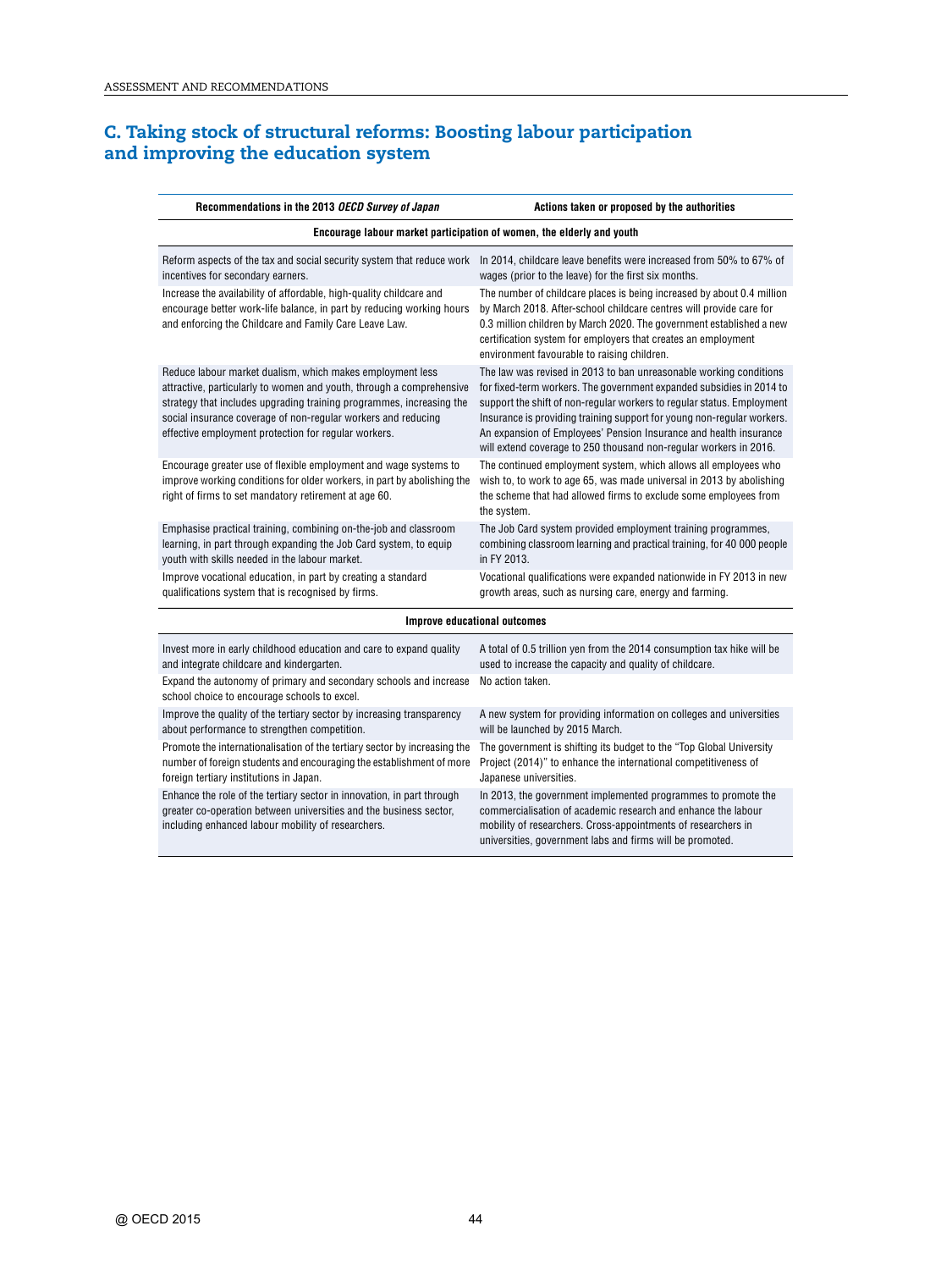### **D. Taking stock of structural reforms: Restoring fiscal sustainability**

| Recommendations in the 2013 OECD Survey of Japan                                                                                                                                                                                         | Actions taken or proposed by the authorities                                                                                                                                                                                                                                                                                                                                                                             |
|------------------------------------------------------------------------------------------------------------------------------------------------------------------------------------------------------------------------------------------|--------------------------------------------------------------------------------------------------------------------------------------------------------------------------------------------------------------------------------------------------------------------------------------------------------------------------------------------------------------------------------------------------------------------------|
|                                                                                                                                                                                                                                          | Develop a new fiscal consolidation plan                                                                                                                                                                                                                                                                                                                                                                                  |
| Develop a more detailed and credible fiscal consolidation plan,<br>including spending targets by category and a timetable for tax hikes, to<br>maintain confidence in the fiscal situation and prevent a run-up in<br>interest rates.    | A concrete fiscal consolidation plan to achieve the target of a primary<br>surplus by FY 2020 will be prepared by the summer of 2015.                                                                                                                                                                                                                                                                                    |
| Aim for a sufficiently large primary budget surplus - around 4% of GDP<br>- to stabilise the debt ratio by 2020.                                                                                                                         | No action taken.                                                                                                                                                                                                                                                                                                                                                                                                         |
|                                                                                                                                                                                                                                          | Limit government spending                                                                                                                                                                                                                                                                                                                                                                                                |
| Achieve spending cuts in such areas as public investment and the<br>government wage bill to offset rising social security outlays.                                                                                                       | Primary spending, excluding social security expenditure, fell by 1.7% in<br>nominal terms in the FY 2015 budget.                                                                                                                                                                                                                                                                                                         |
| Implement approved reconstruction spending before creating new<br>budget plans.                                                                                                                                                          | The government is making efforts to smoothly implement the<br>reconstruction budget in affected areas.                                                                                                                                                                                                                                                                                                                   |
| Continue the screening process to find ways to reduce low-priority and<br>ineffective spending programmes.                                                                                                                               | Audits, budget execution surveys, policy evaluations, and<br>administrative project reviews are being used to improve budget<br>efficiency and effectiveness.                                                                                                                                                                                                                                                            |
| Reform social security to limit spending increases, particularly in the<br>areas of health and long-term care.                                                                                                                           | The fees for long-term care suppliers were cut by 2.27% in the FY 2015<br>budget. The out-of-pocket share for patients aged 70-74 will be<br>increased from 10% to 20% for people who reach the age of 70 after<br>April 2015. As for long-term care insurance, the out-of-pocket share<br>will be increased from 10% to 20% in August 2015 for patients aged 65<br>and above, whose income is above a designated level. |
| Ensure the sustainability of the public pension programme by<br>accelerating the hike in the retirement age and then linking it to<br>longevity.                                                                                         | The continued employment system, which allows all employees who<br>wish to, to work to age 65, was made universal in 2013 by abolishing<br>the scheme that had allowed firms to exclude some employees from<br>the system.                                                                                                                                                                                               |
|                                                                                                                                                                                                                                          | Increase government revenue                                                                                                                                                                                                                                                                                                                                                                                              |
| Implement the planned doubling of the consumption tax rate in two<br>stages to 10% by 2015.                                                                                                                                              | The government increased the consumption tax from 5% to 8% in<br>April 2014, but postponed the planned hike to 10% from October 2015<br>to April 2017.                                                                                                                                                                                                                                                                   |
| Maintain a single rate for the consumption tax to avoid the distortions<br>associated with multiple rates, while introducing measures, notably an<br>earned income tax credit, to address the regressive nature of the tax.              | The coalition parties agreed at the end of 2014 to introduce a reduced<br>tax rate scheme when the consumption tax rate is 10%.                                                                                                                                                                                                                                                                                          |
| Rely primarily on the consumption tax and other indirect taxes, such as<br>environment-related levies, as well as the broadening of income tax<br>bases, to boost government revenue.                                                    | The consumption tax rate is to be increased to 10% by 2017 and the<br>government is implementing the "Tax for Climate Change Mitigation". It<br>also broadened the personal income tax base for high salary earners<br>in 2014.                                                                                                                                                                                          |
|                                                                                                                                                                                                                                          | Improve the fiscal policy framework                                                                                                                                                                                                                                                                                                                                                                                      |
| Ensure that the Council on Economic and Fiscal Policy (CEFP) functions The functioning of the CEFP was improved in 2014. The CEFP has had<br>as an effective impartial body to monitor and evaluate progress in fiscal<br>consolidation. | many discussions on the progress of fiscal consolidation, including<br>concerning bi-annual economic and fiscal projections for medium to<br>long-term analysis The CEFP is now working to prepare the new<br>medium-term strategy to achieve a primary surplus by FY 2020.                                                                                                                                              |
| Reform the fiscal policy framework through a multi-year budgeting plan<br>and a stronger legal basis for fiscal targets.                                                                                                                 | The 2013 Medium-term Fiscal Plan set an improving path for the<br>primary balance in the central government general account for<br>FY 2014-15. The government is formulating a concrete plan to be<br>adopted by the summer of 2015 to achieve a primary surplus for central<br>and local governments by FY 2020.                                                                                                        |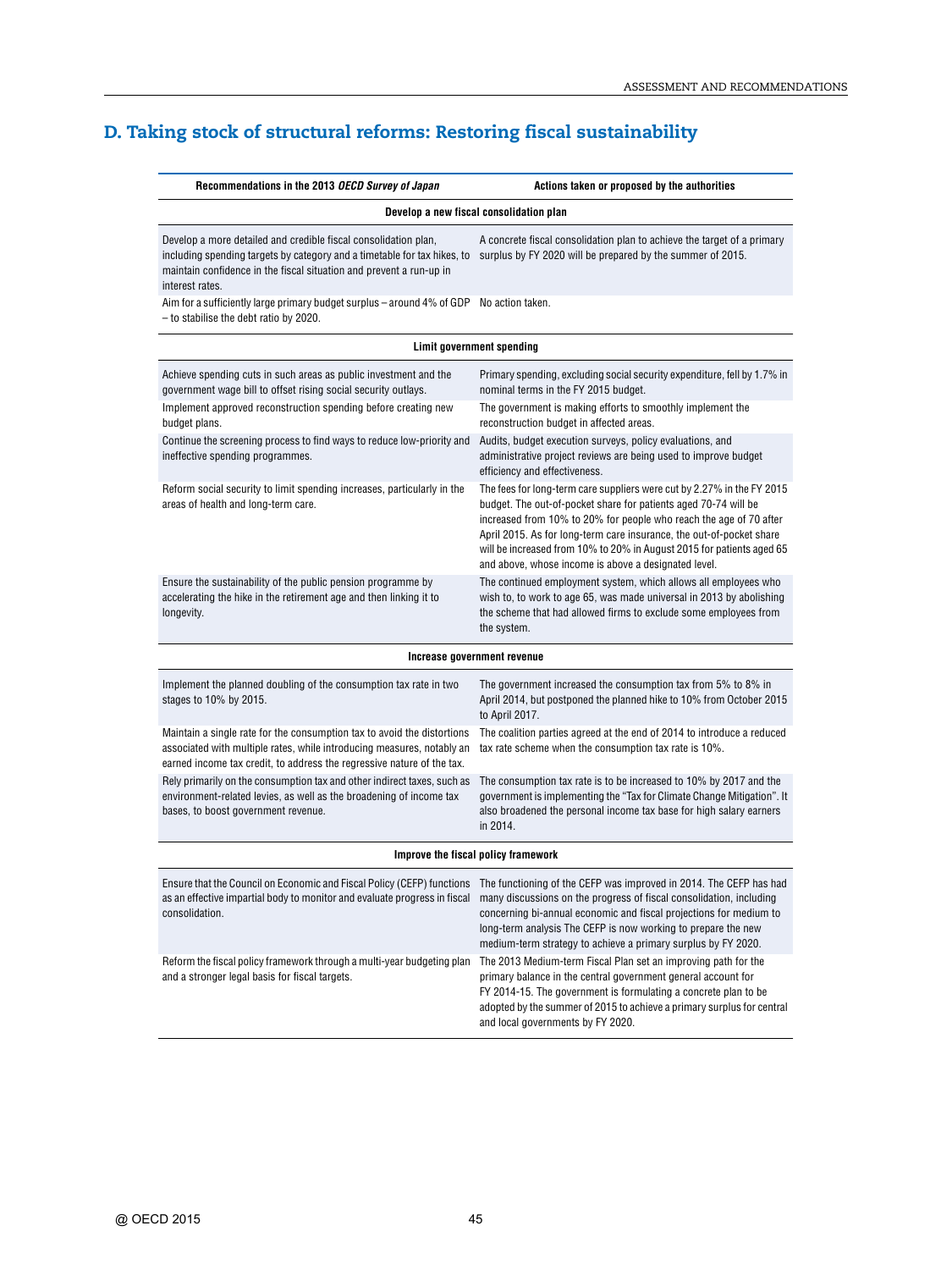### **E. Taking stock of structural reforms: Reducing income inequality and poverty**

| Recommendations in the 2013 OECD Survey of Japan                                                                                                                                                                                                 | Actions taken or proposed by the authorities                                                                                                                                                                                                                                                                                                |
|--------------------------------------------------------------------------------------------------------------------------------------------------------------------------------------------------------------------------------------------------|---------------------------------------------------------------------------------------------------------------------------------------------------------------------------------------------------------------------------------------------------------------------------------------------------------------------------------------------|
| Enhance the redistributive power of the tax and benefit systems by<br>increasing the share of net benefits received by low-income<br>households.                                                                                                 | A new policy to support low-income pensioners is scheduled to be<br>implemented in 2017. With the consumption tax hike in 2014,<br>temporary benefits for low-income people have been provided.                                                                                                                                             |
| Introduce an earned income tax credit, initially for wage earners, while<br>expanding it to the self-employed as transparency about their income is<br>enhanced.                                                                                 | No action taken.                                                                                                                                                                                                                                                                                                                            |
| Upgrade public assistance by ensuring that those capable of working<br>are enrolled in training, while promoting incentives to leave assistance<br>and coordinating such programs with the existing safety net.                                  | An in-work benefit - a lump-sum benefit to people leaving the Basic<br>Livelihood Protection Programme - was launched in 2014. The<br>working-income deduction for BLPP recipients was made more<br>generous in August 2013 to encourage work.                                                                                              |
| Address the underlying causes of inequality through reforms in the<br>education system and the labour market.                                                                                                                                    | Employment Insurance is providing training for young non-regular<br>workers. The Employees' Pension Insurance and health insurance will<br>be expanded to provide coverage to 250 thousand non-regular workers<br>(1.3% of the total) in 2016.                                                                                              |
| Ensure adequate coverage of public assistance and co-ordinate the<br>Basic Livelihood Protection Programme (BLPP) and the "second safety<br>net".                                                                                                | In order to promote self-reliance of persons in poverty, the government<br>will provide them with consultation services, benefits for securing<br>housing and other services from April 2015.                                                                                                                                               |
| Provide training programmes for recipients of public assistance who<br>are capable of working, while ensuring that there are incentives to leave<br>assistance.                                                                                  | An in-work benefit - a lump-sum benefit to people leaving the Basic<br>Livelihood Protection Programme - was launched in 2014. The<br>working-income deduction for BLPP recipients was made more<br>generous in August 2013 to encourage work. The government has<br>expanded efforts to help benefit recipients who can work to find jobs. |
| Implement a comprehensive strategy to break down labour dualism,<br>including increasing the social insurance coverage of non-regular<br>workers and reducing employment protection for regular workers,<br>while upgrading training programmes. | Employment Insurance is providing training for young non-regular<br>workers. An expansion of Employees' Pension Insurance and health<br>insurance will extend coverage to 250 thousand non-regular workers<br>in 2016.                                                                                                                      |
| Ensure access to high-quality early childhood education and care for<br>children from low-income families.                                                                                                                                       | The central government will expand financial support in the FY 2015<br>budget for municipal governments that provide subsidies to children<br>from low-income households who enter kindergarten.                                                                                                                                            |
| Reduce reliance on private, after-school lessons, particularly in juku, in<br>part by increasing school quality, and increase the accessibility of<br>students from low-income families to after-school lessons.                                 | No action taken.                                                                                                                                                                                                                                                                                                                            |
| Expand public loans for tertiary education to encourage students from<br>low-income households to invest in higher education.                                                                                                                    | Public loans under the interest-free scholarship loan programme<br>increased from 277 billion yen in FY 2012 to 307 billion yen in FY 2014,<br>covering almost all students who qualify.                                                                                                                                                    |
| Build on the national surveys of well-being to identify the priorities and<br>policies to improve well-being.                                                                                                                                    | Experimental surveys of well-being were conducted in 2013 and 2014.                                                                                                                                                                                                                                                                         |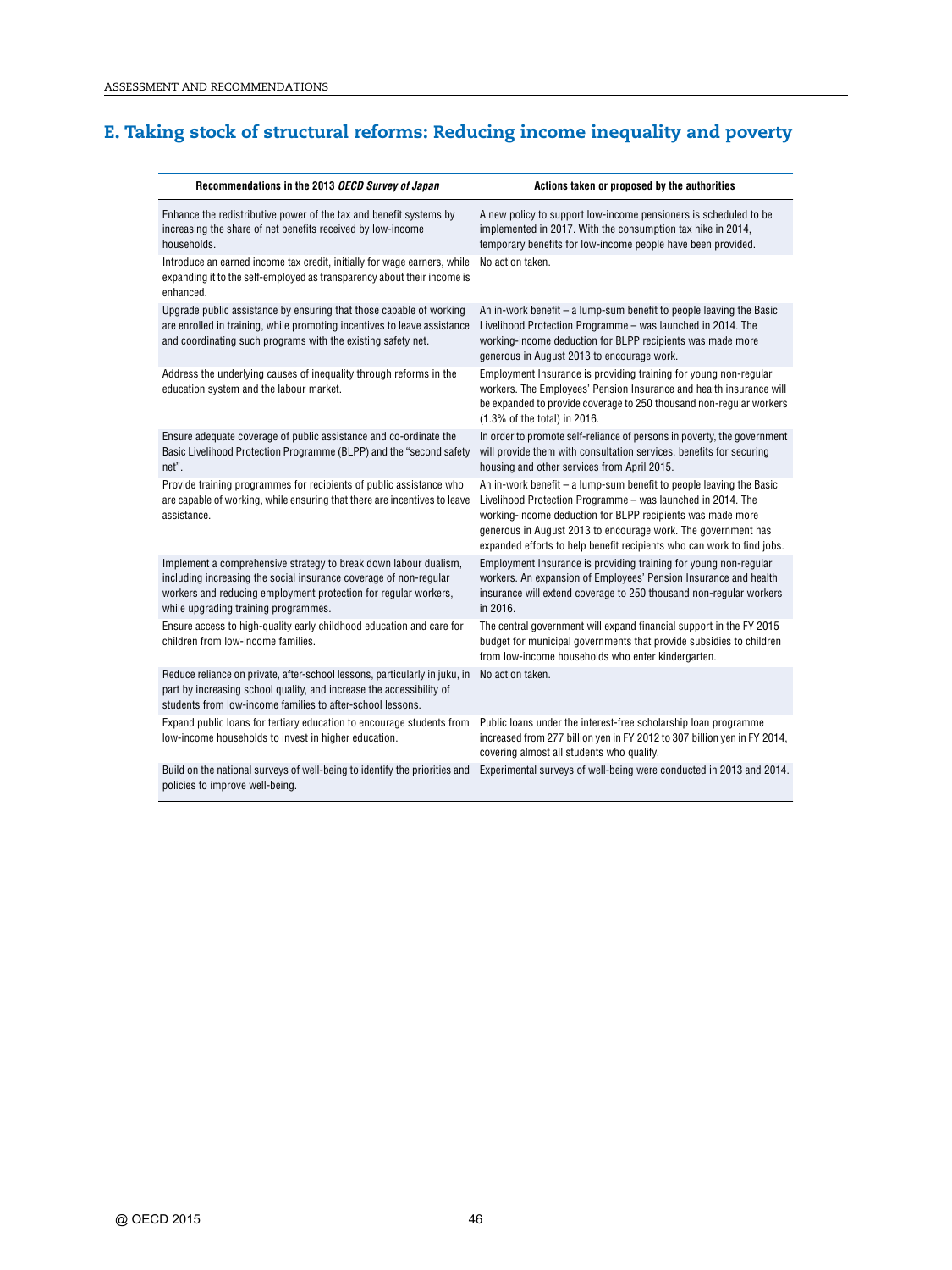### Chapter summaries

#### Chapter 1. Enhancing dynamism and innovation in Japan's business sector

Innovation is key to boosting economic growth in the face of a rapidly ageing population. While Japan spends heavily on education and R&D, appropriate framework conditions are essential to increase the return on such investments by strengthening competition, both domestic and international, and improving resource allocation. Upgrading corporate governance would encourage firms to maximise profits and invest their large cash reserves. To promote open innovation in a global framework, it is necessary to improve universities and expand their role in business R&D, while increasing international collaboration in R&D from its current low level. Venture capital-backed firms and start-ups should play a key role in commercialising innovation. To make venture investment a growth driver, it is important to expand the role of business angels and foster entrepreneurship. SMEs, which account for 70% of employment, should contribute more to innovation.

#### Chapter 2. Achieving fiscal consolidation while promoting social cohesion

With gross government debt of 226% of GDP, Japan's fiscal situation is in uncharted territory and puts the economy at risk. Japan needs a detailed and credible fiscal consolidation plan, including specific revenue increases and measures to control spending to restore its fiscal sustainability. The major concern on the spending side are social spending pressures in the context of rapid population ageing, making reforms to contain such spending a priority. Much of the consolidation, though, will have to be on the revenue side, primarily through hikes in the consumption tax rate beyond the 10% now planned for 2017. Fiscal consolidation should be accompanied by measures to promote social cohesion through the tax and benefit system and by breaking down labour market dualism. In particular, an earned income tax credit is a priority to assist the working poor.